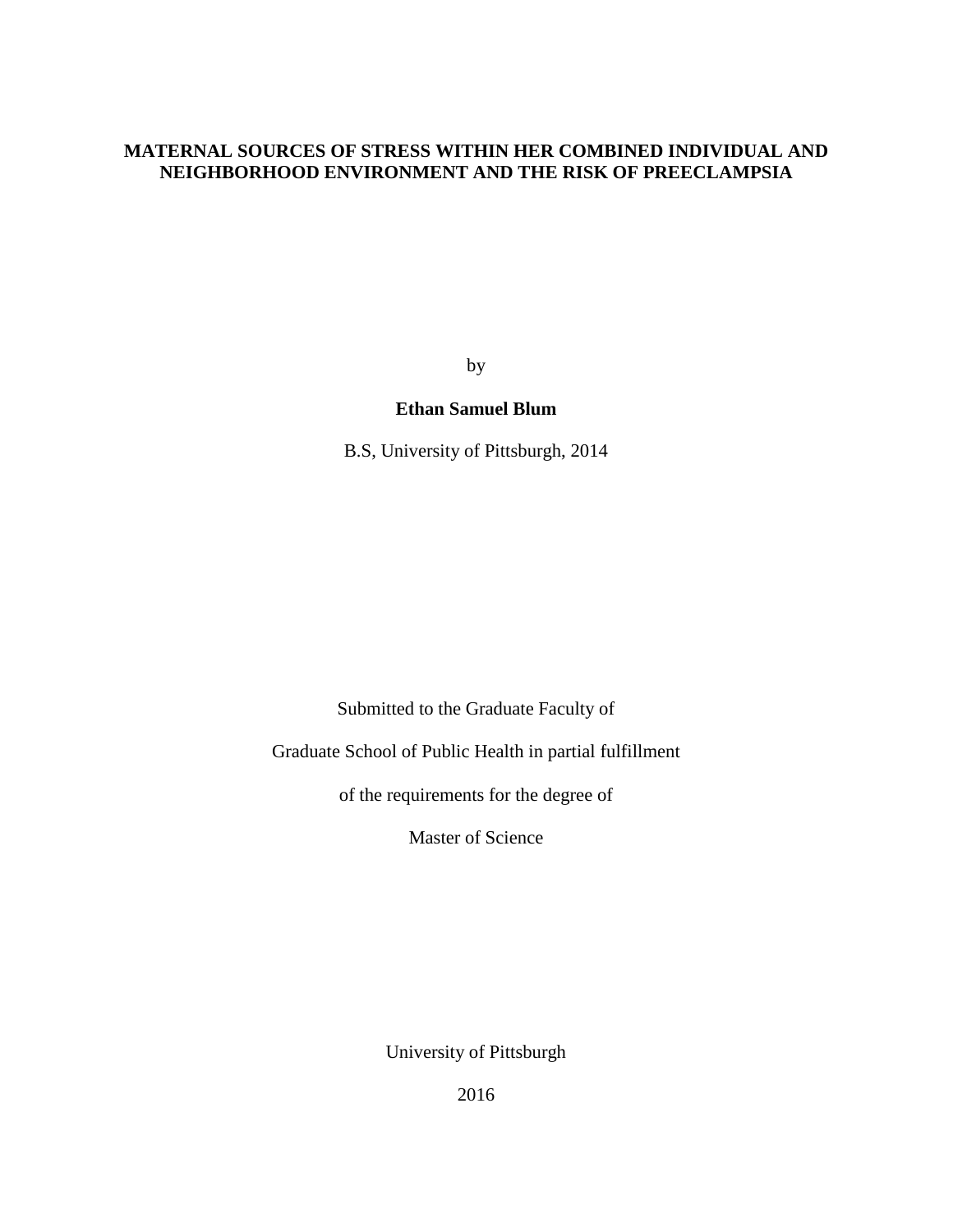### UNIVERSITY OF PITTSBURGH

Graduate School of Public Health

This thesis was presented

by

Ethan Samuel Blum

It was defended on

April 11, 2016

and approved by

James M Roberts MD**,** Investigator Magee-Womens Research Institute, Professor, Department of Obstetrics, Gynecology & Reproductive Sciences, and Clinical Translational Research, University of Pittsburgh

Dara D Mendez PhD, MPH, Assistant Professor, Department of Epidemiology, Graduate School of Public Health, University of Pittsburgh

**Thesis Director:** Jennifer J Adibi MPH, ScD*,* Assistant Professor, Department of Epidemiology, Graduate School of Public Health, University of Pittsburgh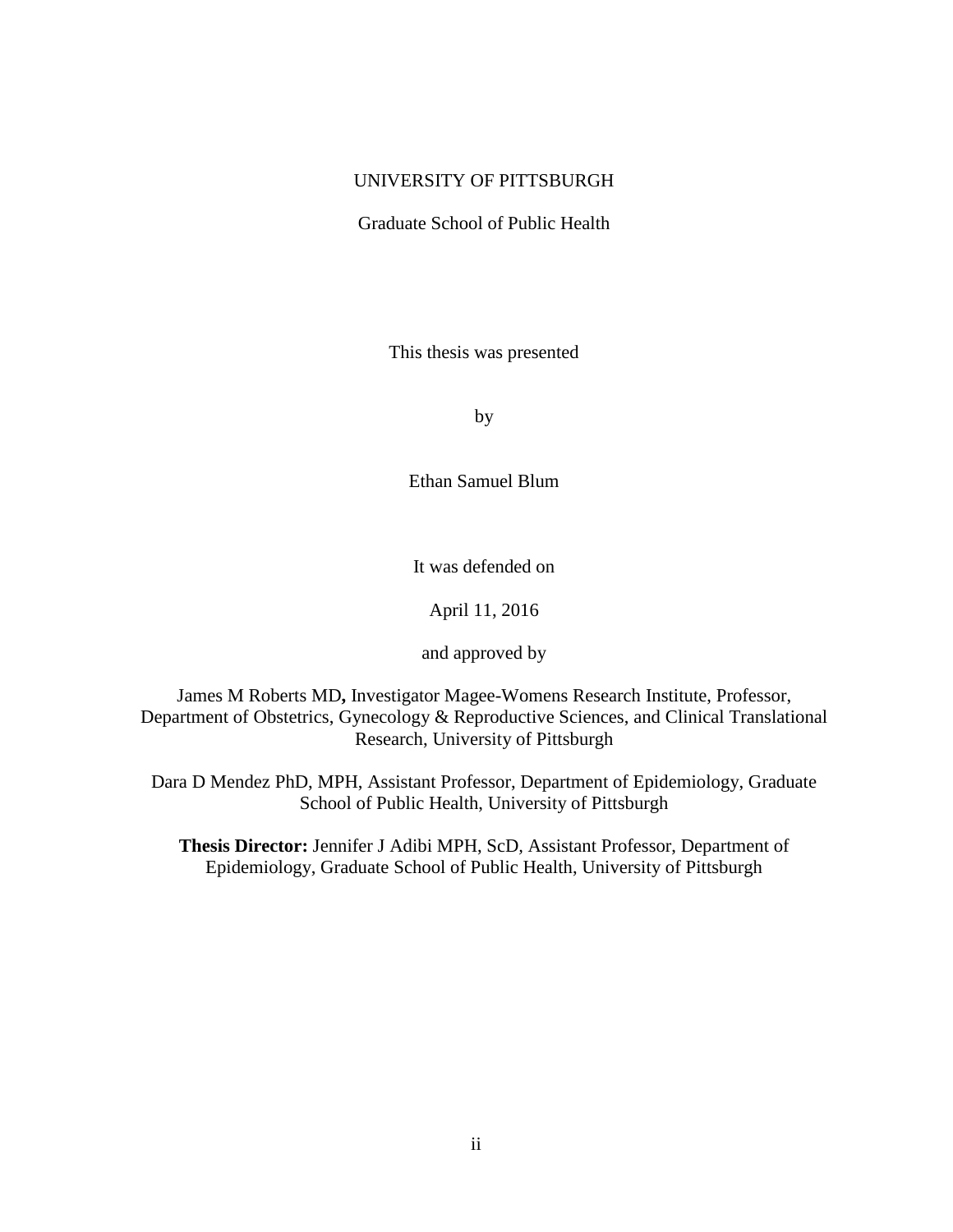Copyright © by Ethan S Blum

2016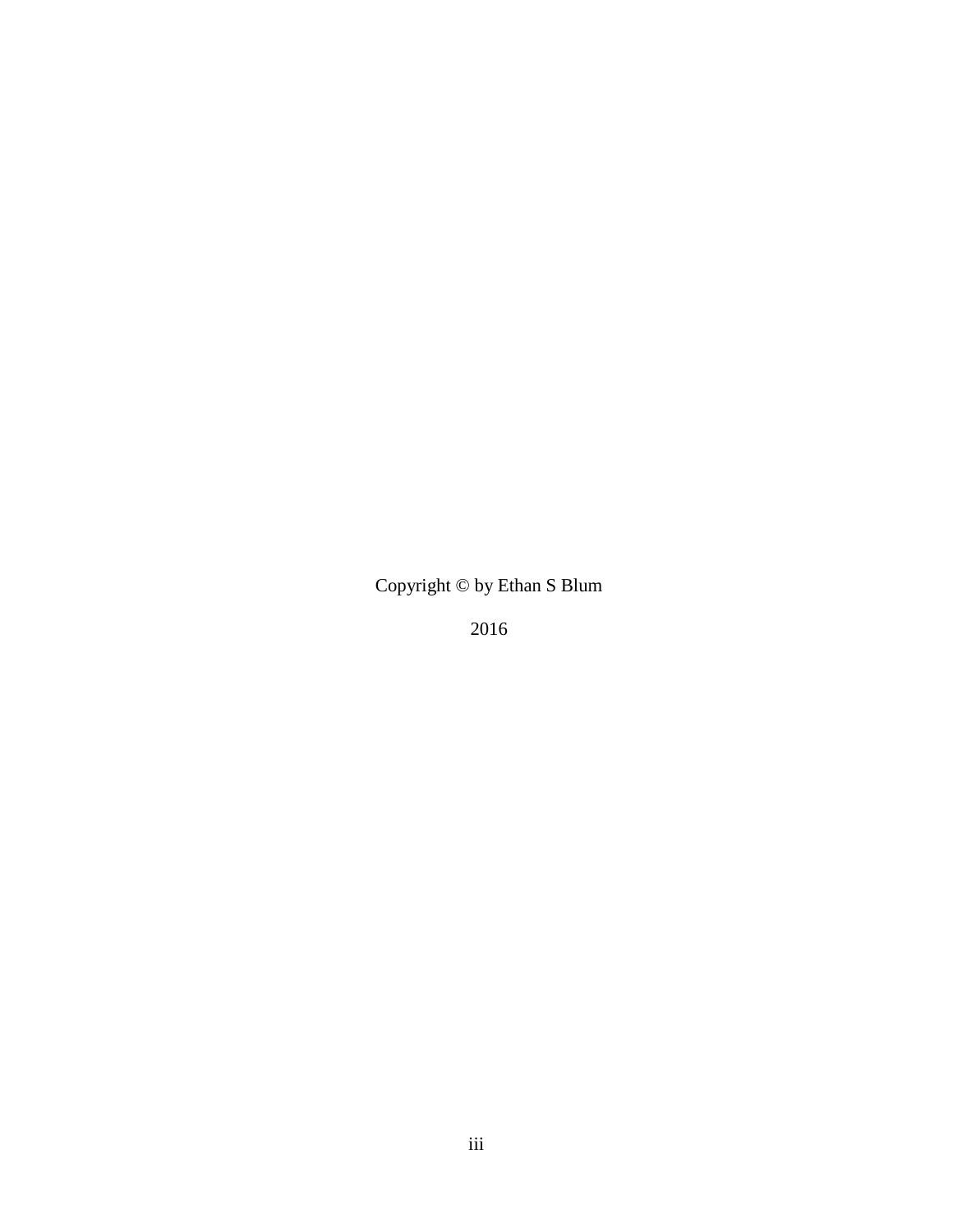## **MATERNAL SOURCES OF STRESS WITHIN HER COMBINED INDIVIDUAL AND NEIGHBORHOOD ENVIRONMENT AND THE RISK OF PREECLAMPSIA**

Ethan S Blum M.S

University of Pittsburgh, 2016

#### **ABSTRACT**

Preeclampsia is one of the leading contributors to morbidity and mortality for both the mother and fetus. Risk factors include African-American ancestry, obesity, and high levels of allostatic load. Low socioeconomic status is associated with high allostatic load. We assessed the relationship between socioeconomic status and race in efforts to obtain an accurate estimation of the African-American risk of preeclampsia. This study is significant to public health because it may identify reasons behind the differences in preeclampsia risk of preeclampsia between African-American women and Caucasian women to reveal points of intervention to reduce this risk. Nulliparous Pittsburgh women who delivered singleton births at UPMC Magee Women's Hospital between Jan  $1<sup>st</sup> 2007$ -Dec  $31<sup>st</sup> 2014$  were randomly sampled. Women with preexisting hypertension, diabetes, and thyroid disorder were excluded. Our final sample consisted of 527 cases and 1713 controls. We created multi-level regression models to assess the risk of preeclampsia. We included neighborhood level information provided by the 2009-2013 American Community Survey, 2000, Decennial Census, and other Pittsburgh-wide organizations. UPMC Magee-Women's Hospital Obstetrical Maternal and Infant database provided individual level indicators. The neighborhood indicators included; percentage of households on SNAP, poverty rate, unemployment, median household income, percent greenery, crime rate, and economic and demographic growth between 2000-2009. Together these multilevel models could potentially illuminate the driving forces behind both neighborhood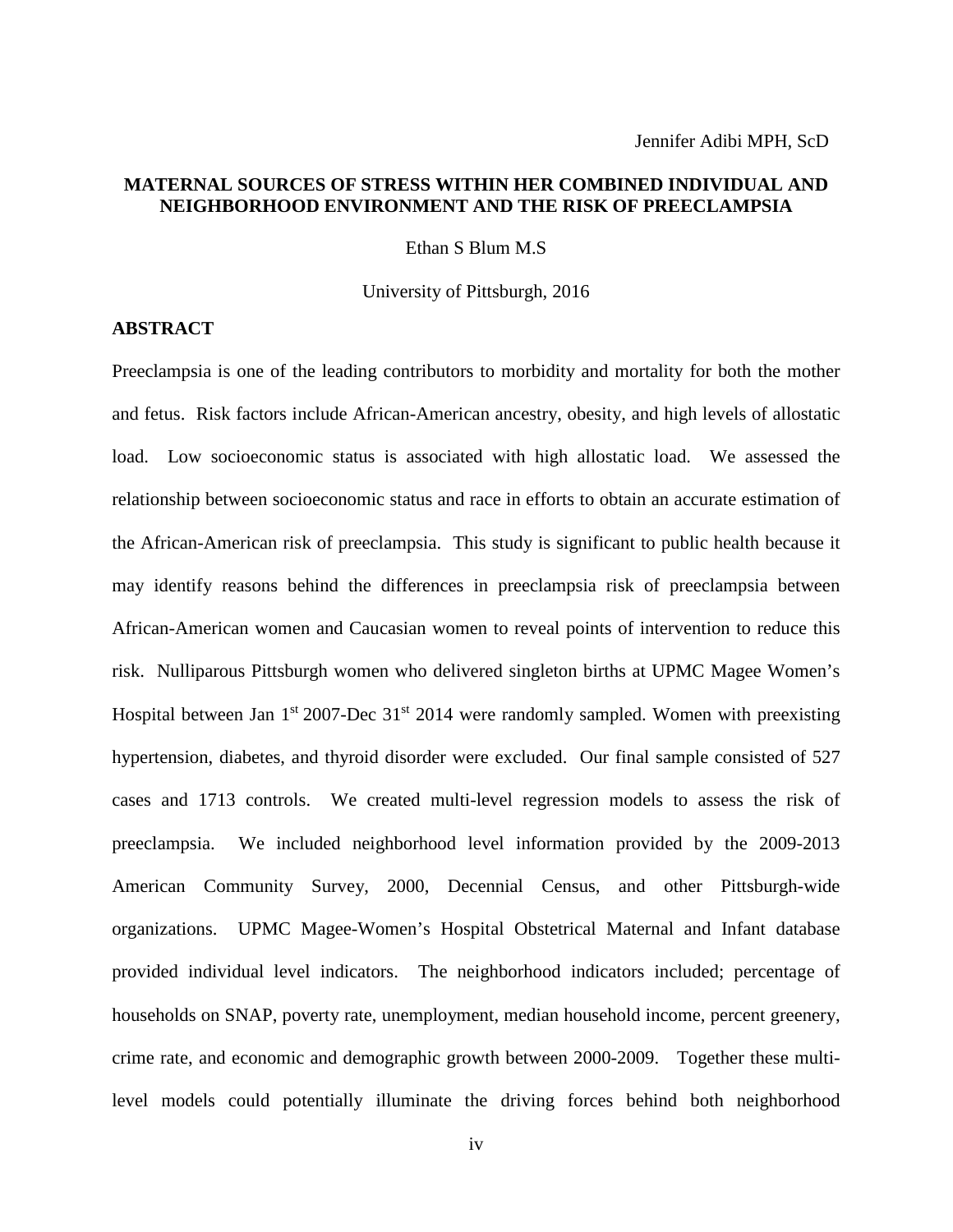characteristics and individual qualities on the observed racial disparities in preeclampsia. Univariate analysis showed that African-Americans were more likely to have preeclampsia than Caucasians. When applying a multi-level model, the African-Americans odds decreased 16%. Under conditional regressions where neighborhoods were matched on similar quartiles of SNAP, poverty status, unemployment, and median household income, African-Americans odds of preeclampsia declined by 39-41%. The matched analysis explained more of the variability in risk of preeclampsia that was independent of race. Analysis of African-Americans compared to Caucasians indicated disparities among several neighborhood-level indicators. We discovered that the inclusion of the neighborhood environment explained some of the African-American risk of preeclampsia. We also noticed neighborhood-level disparities between Caucasians and African-Americans in Pittsburgh. We speculate the frequency of preeclampsia in African-Americans may be reduced by lowering these economic disparities.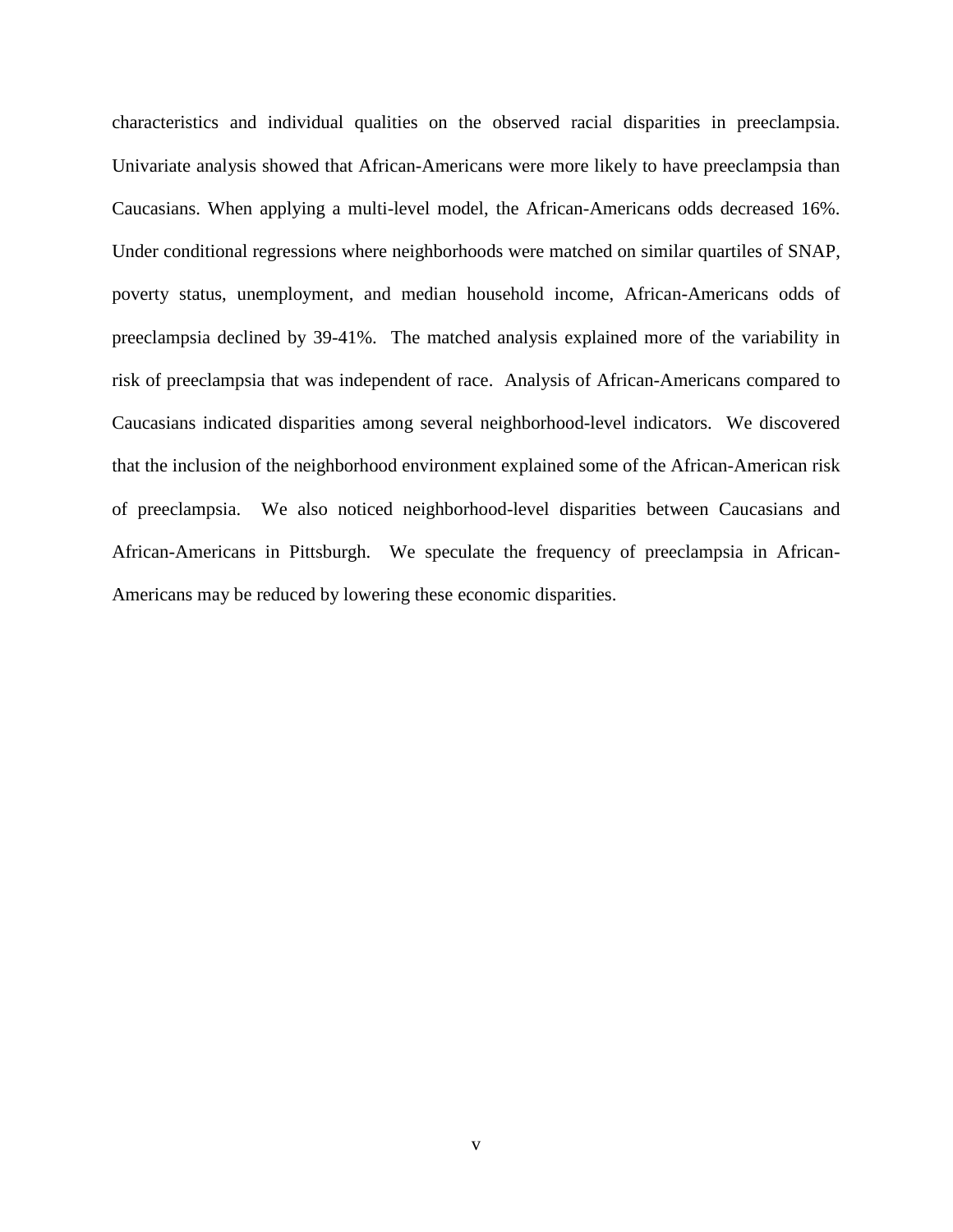# **TABLE OF CONTENTS**

| 1.0 |     |  |
|-----|-----|--|
| 2.0 |     |  |
|     |     |  |
|     |     |  |
|     | 2.2 |  |
| 3.0 |     |  |
|     |     |  |
|     |     |  |
|     |     |  |
|     |     |  |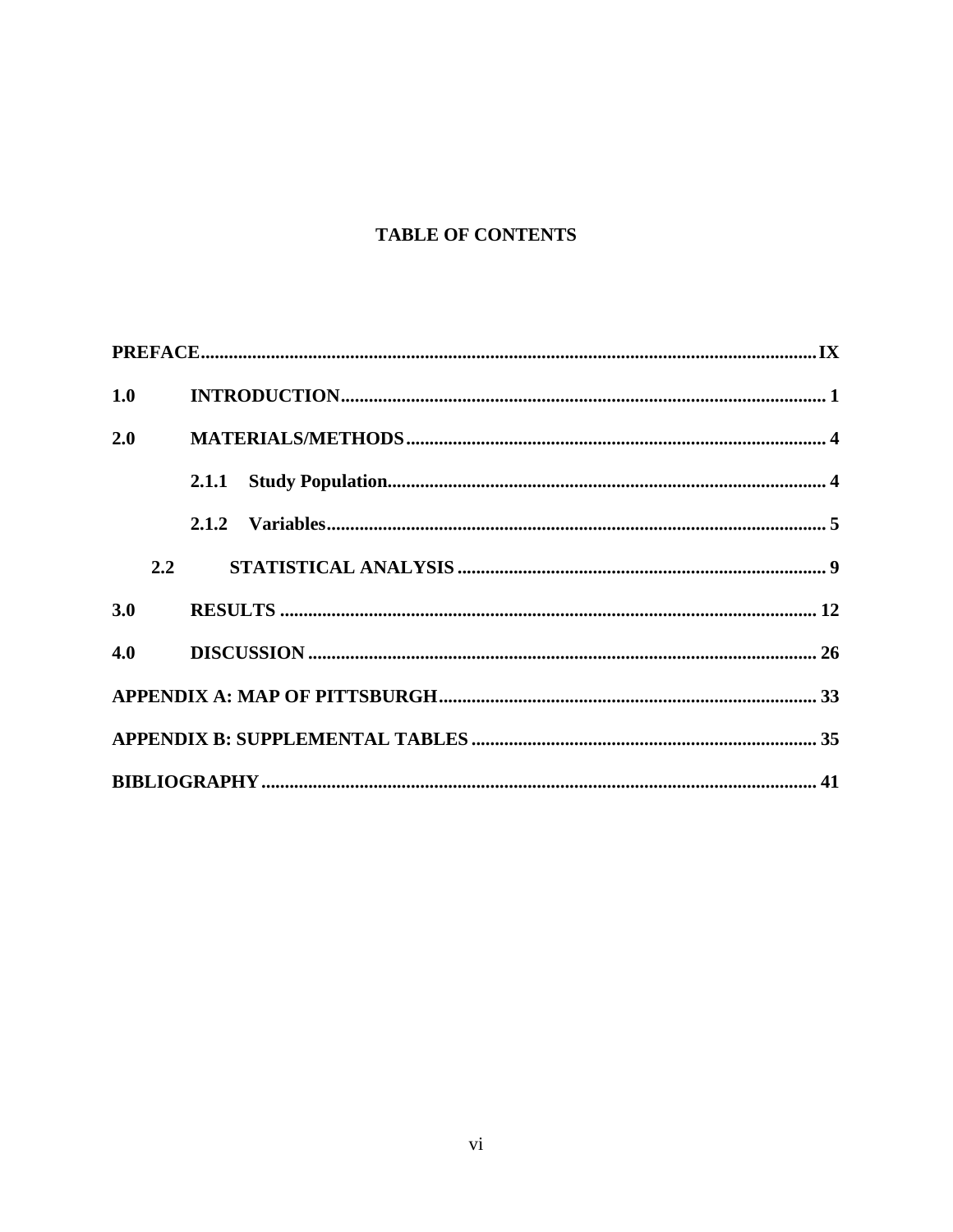# **LIST OF TABLES**

| Table 1: Descriptive Characteristics for Pittsburgh MOMI Sample between 2007-2014 (n=2240) |
|--------------------------------------------------------------------------------------------|
| and p-values for the differences between women with vs. those without preeclampsia.  12    |
| Table 2: Categorical Distributions for Pittsburgh MOMI Sample between 2007-2014 (n=2240)   |
| and p-values for the differences between women with vs. those without preeclampsia.  13    |
| Table 3: Logistic Regression Evaluating Individual-Level Risk of Preeclampsia  14          |
| Table 4: Multi-level Mixed Model and Conditional Logistic Regression Evaluating the Effect |
|                                                                                            |
| Table 5: Multi-level Mixed Model Evaluating the Effect Neighborhood Environments has on    |
|                                                                                            |
|                                                                                            |
| Table 7: Interaction Effects between Race and Select Variables on Preeclampsia 24          |
|                                                                                            |
|                                                                                            |
|                                                                                            |
|                                                                                            |
|                                                                                            |
|                                                                                            |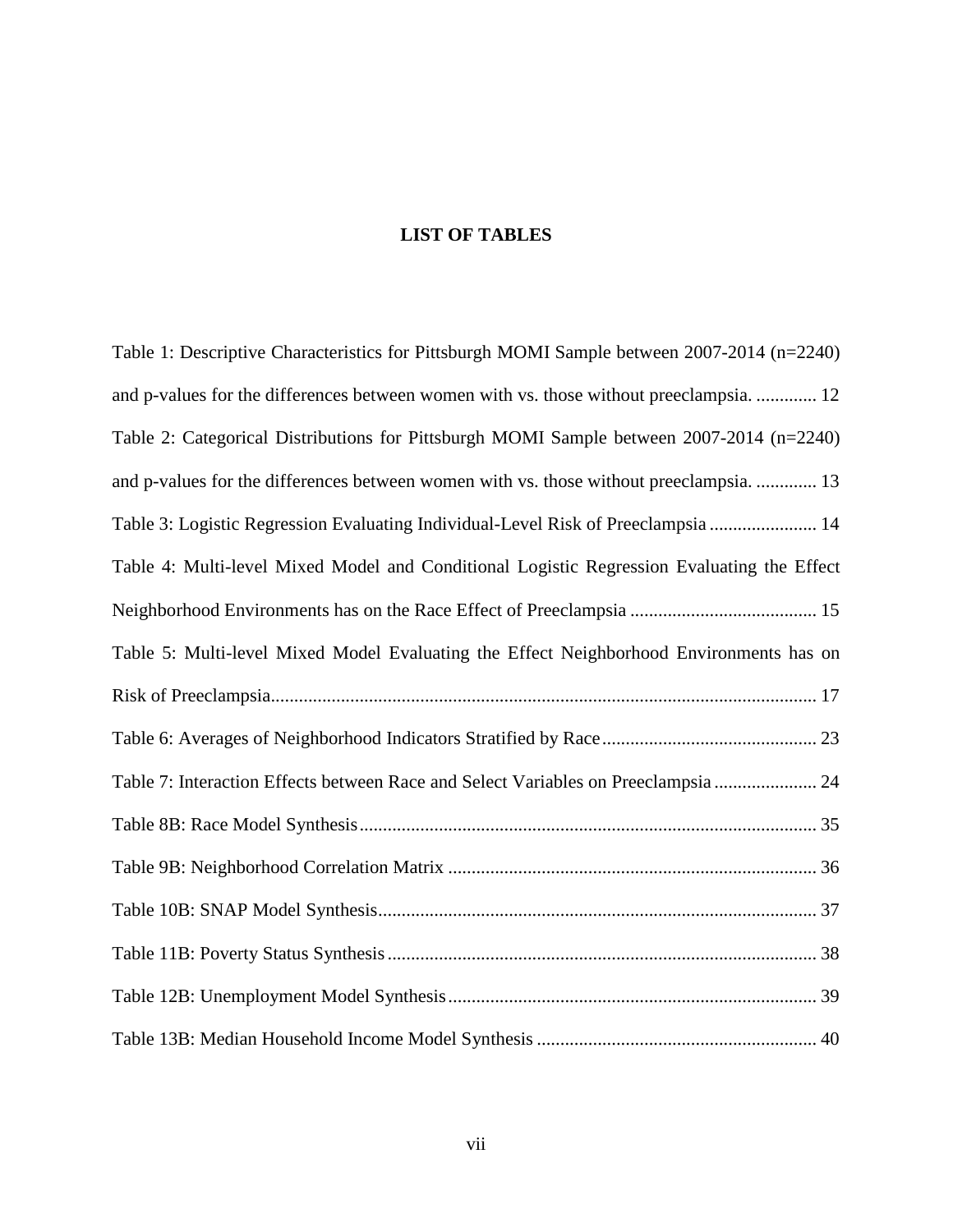# **LIST OF FIGURES**

| Figure 1: The association of SNAP with the log odds of preeclampsia risk among women in        |
|------------------------------------------------------------------------------------------------|
|                                                                                                |
| Figure 2: The association of unemployment with the log odds of preeclampsia risk among         |
|                                                                                                |
| Figure 3: The association of poverty status with the log odds of preeclampsia risk among women |
|                                                                                                |
| Figure 4: The association of median household income with the log odds of preeclampsia risk    |
|                                                                                                |
| Figure 5: Interaction between race and BMI with the log odds of preeclampsia risk among        |
|                                                                                                |
| Figure 6: Interaction between race and unemployment with the log odds of preeclampsia risk     |
|                                                                                                |
|                                                                                                |
|                                                                                                |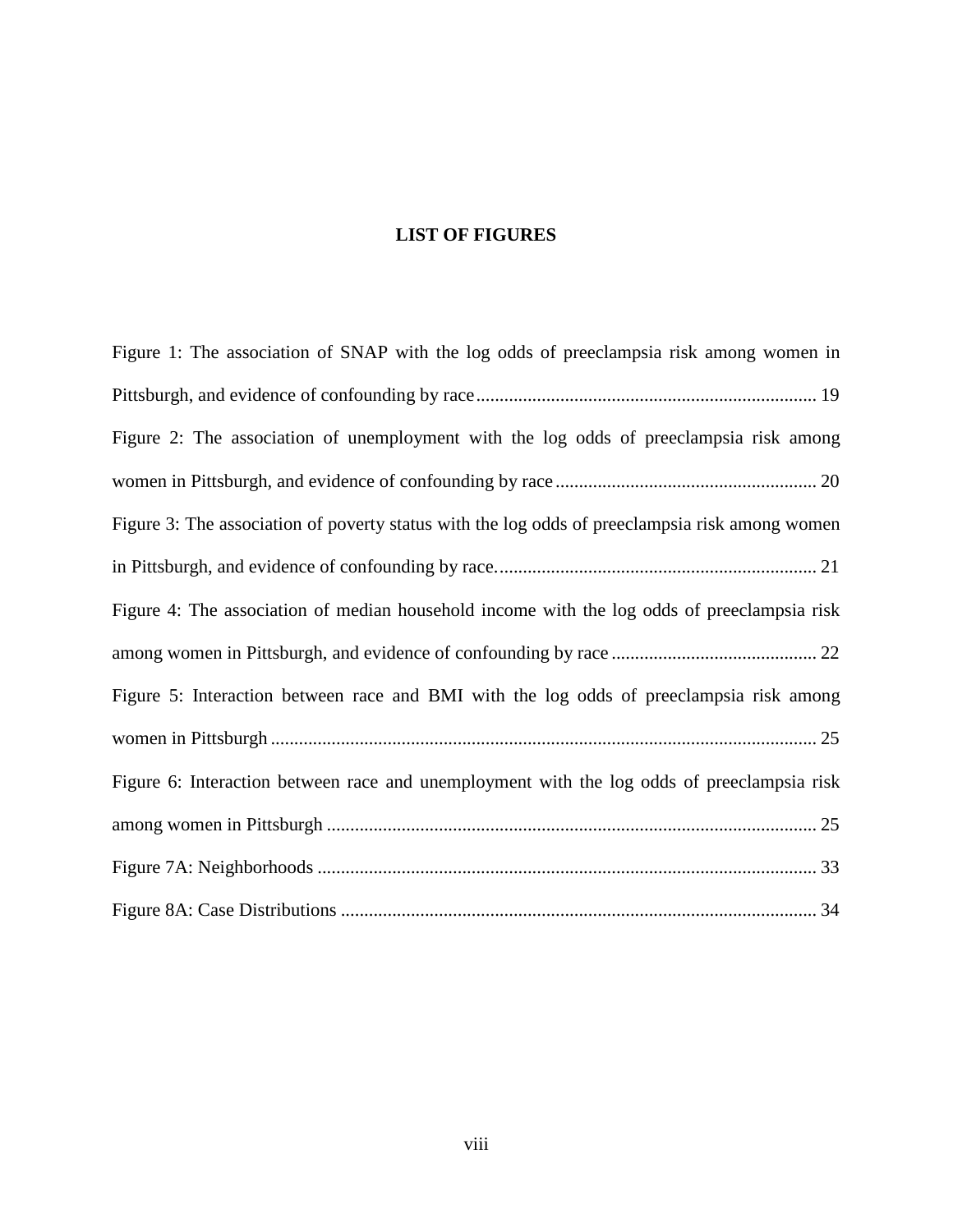## **PREFACE**

<span id="page-8-0"></span>I would like to thank Karen Derzic, Mei Yang, and Dr. Janet Catov for their help in providing access to the MOMI data that was used for this analysis. I would also like to extend my thanks to Dr. Fabio in providing information regarding crime in the City of Pittsburgh from the Consortium for Injury Research and Community Action. I would also like to thank the SWPA Community Profiles for providing select Census demographic data.

I appreciate the guidance and reassurance from members of my Masters thesis committee. Thank you Drs. Adibi, Mendez, and Roberts.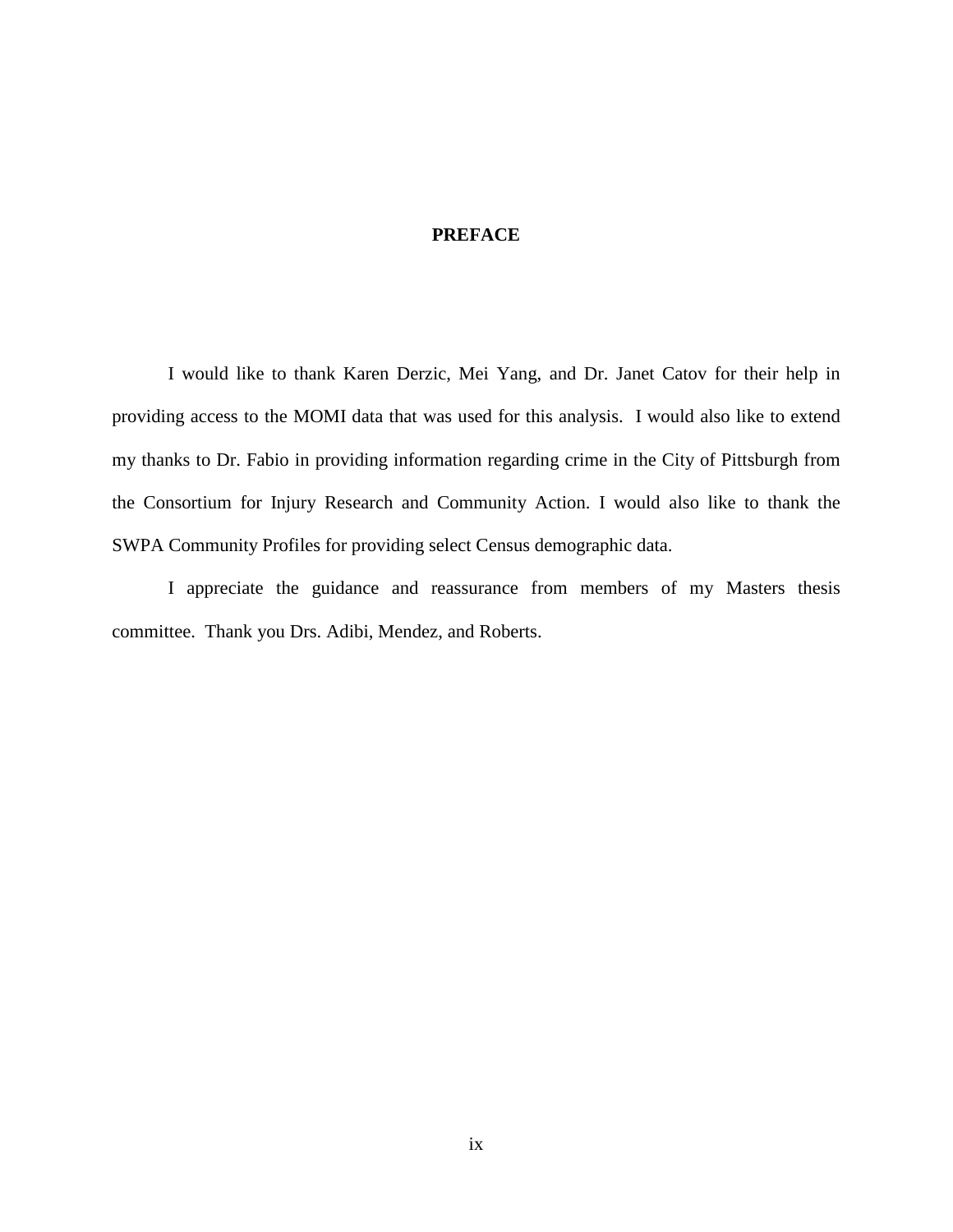#### **1.0 INTRODUCTION**

<span id="page-9-0"></span>Preeclampsia is an adverse pregnancy outcome that results from endothelial injury and reduced maternal systemic perfusion and reduced blood flow to the placenta (1) complicating between three to seven percent of pregnancies in developed countries (2) . Preeclampsia is usually presented by high blood pressure (140/90 mmHg), and high protein content in the urine, although other manifestations may present themselves.

There are several diverse risk factors for preeclampsia, including, obesity (3-5), pregestational diabetes  $(3, 5, 6)$ , hypertension  $(5, 6)$ , thyroid issues  $(7, 8)$  nulliparity  $(5, 6)$ , familial history of preeclampsia (9), previous diagnosis of preeclampsia (10), and African-Americans ancestry (5, 11, 12).

Preeclampsia is one of the leading causes of morbidity and mortality for both the mother and fetus (13, 14) during pregnancy. Women who have had preeclampsia are also at an increased risk of cardiovascular disease later in life (2, 15). Specifically, women with preeclampsia are at a three to four-fold increased risk of chronic hypertension, and two times as likely to suffer from ischemic heart disease or a cerebral infarction (16). They also have an increased risk of overall mortality compared to normal pregnancy (17). Women with preeclampsia are also at an increased risk of developing metabolic syndrome later in life (15, 17, 18). Children who are born to mothers with preeclampsia can suffer from several complications. These include intrauterine growth restriction, where the fetus does not appear to have achieved its genetic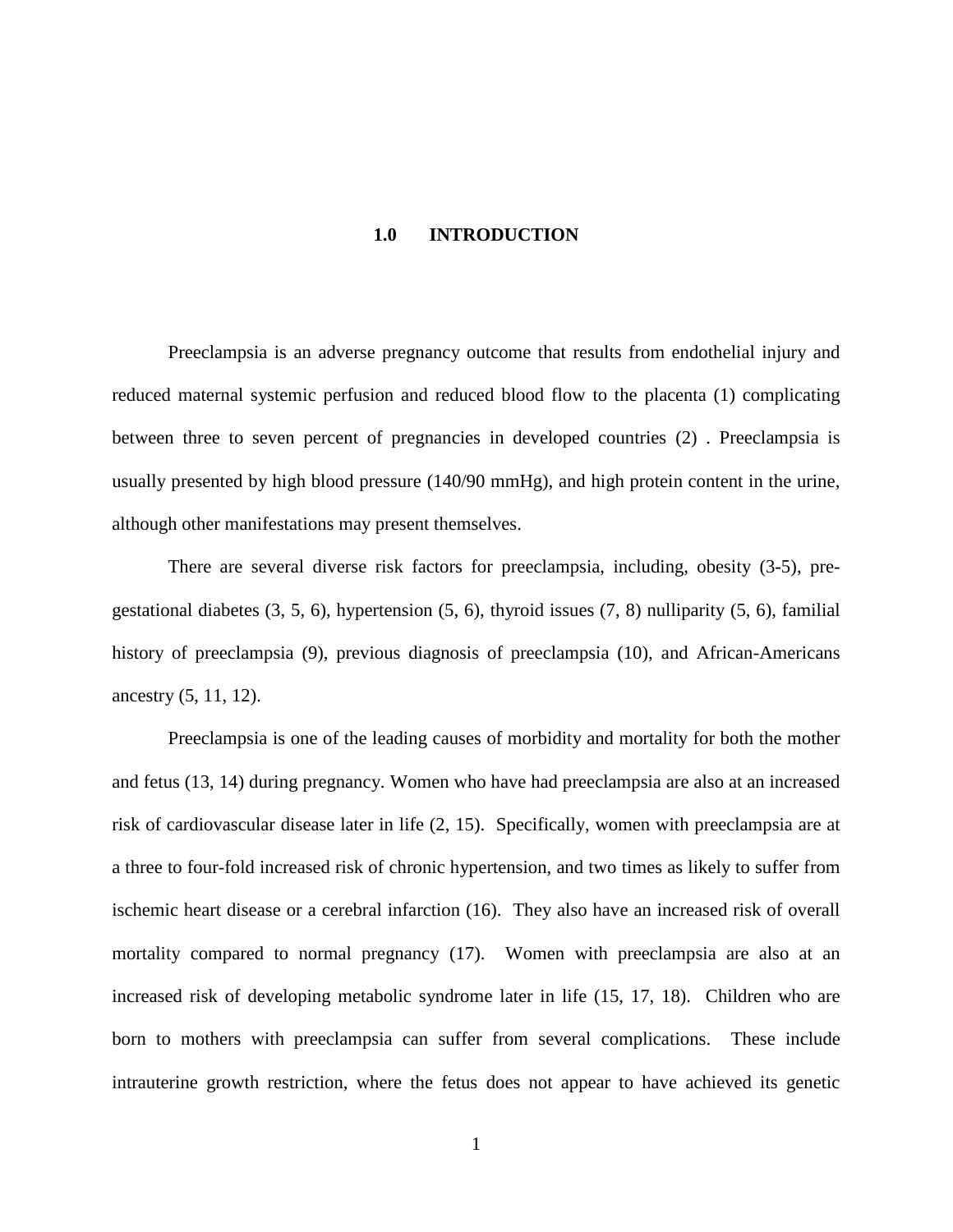growth potential. The only cure for preeclampsia is the removal of the placenta and delivery, and if performed before 37 gestational weeks the baby is born prematurely with attendant morbidity. These abnormalities could affect child development, and could cause severe health problems later in life (13, 14). Efforts to reduce preeclampsia will not only benefit maternal health, but child development and health, as well.

Epidemiologists have cited that preeclampsia has been on the rise (19), and researchers believe socioeconomic status to be a contributor. One of the factors related to preeclampsia may involve stress (20). There are several negative outcomes from maternal stress during fetal development, including preterm birth and small for gestational age (21-23). The "weathering hypothesis" suggests that African-American women suffer from the deterioration of health as a response to constant chronic stress endured from social and economic adversities (24)*.* Allostatic load has often been used to measure the effects of chronic stress (24-26). It is a compiled from biomarkers, such as HDL, LDL, CRP, IL-6, TNF-α, fasting plasma glucose, and other markers of inflammation, and cellular function. Typically, individuals with higher allostatic loads have poorer health compared to individuals with lower allostatic loads (26). Women in Pittsburgh with higher allostatic loads have been shown to have increased risk of preeclampsia (27). We propose to examine the relationship between neighborhood-level SES as a surrogate for stress and preeclampsia.

Studies that examine SES in association with reproductive health outcomes typically focus on individual level characteristics such as maternal education, household income, and employment status. We believe that these indicators do not encompass SES entirely, and overlooks neighborhood exposures. Models that include neighborhood indicators, such as poverty rate, crime rate, and neighborhood greenery represent SES from a population standpoint.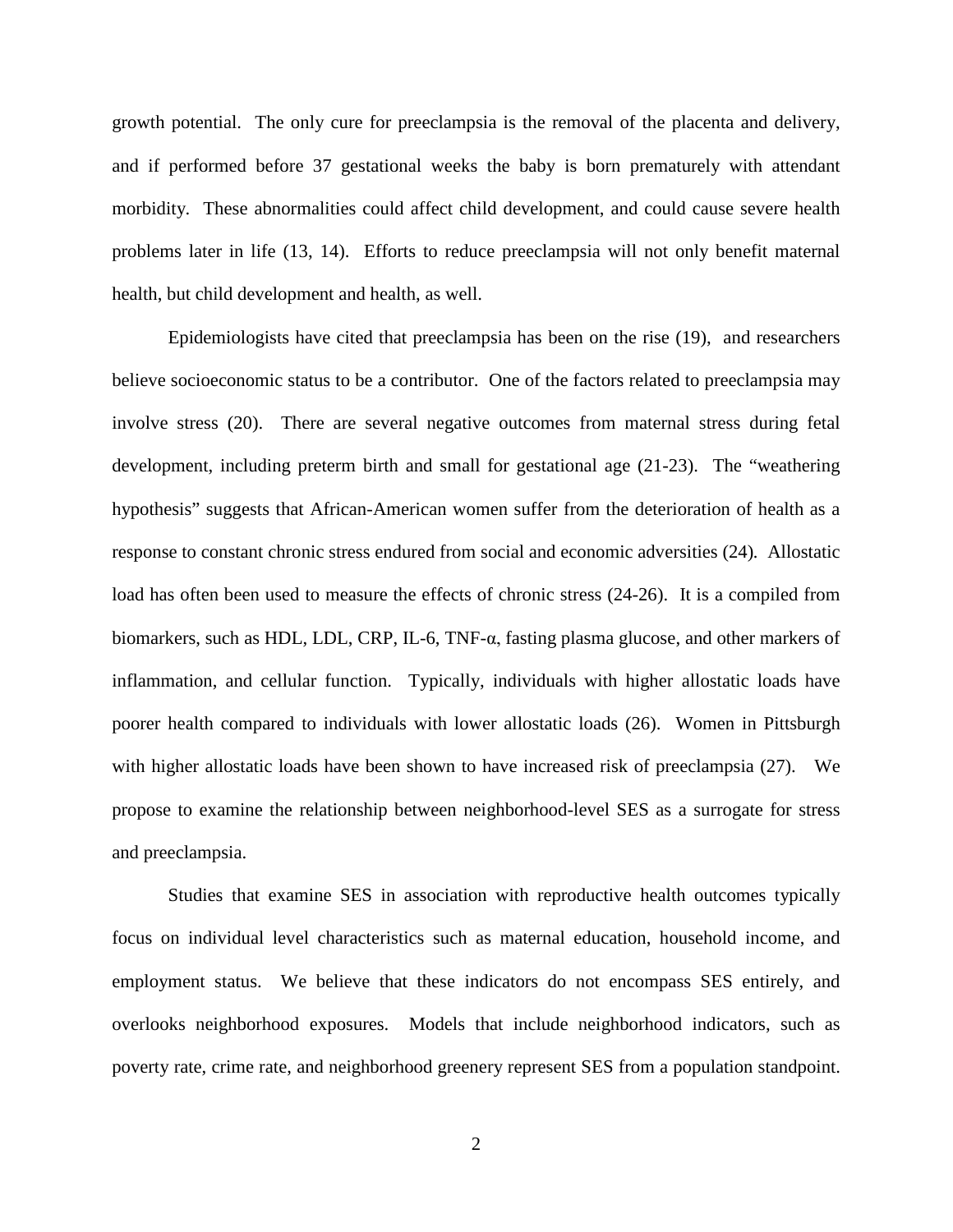When modeled correctly this may efficiently tease apart the relationship between race and SES with disease risk. These results may reveal reasons for the disparity between Caucasian and African-Americans. This was a primary aim of this project.

The population of Pittsburgh has historically suffered from health disparities by race. In Allegheny County 2008-2012 estimates, Caucasians had an infant mortality rates of 4.75/1,000, while African-Americans had an infant mortality rates of 13.73/1,000 (28). Essentially African-Americans were almost 3 times more likely to have a child die within their first year of life. Considering the explicit infant death disparity in Pittsburgh between African-Americans and Caucasians, we were similarly interested in this disparity concerning race and preeclampsia.

This study is significant to public health because it may identify reasons behind the differences in preeclampsia risk among African-American and Caucasian women and reveal possible points of intervention to reduce the risk. We divided this paper into three aims, each with specific questions regarding to neighborhood, race, and preeclampsia: 1) Does inclusion of group-level information on neighborhood, as opposed to individual factors alone, help to explain the African-American risk of preeclampsia? 2) How influential are neighborhood economic factors on the risk of preeclampsia? 3) Do neighborhood factors have different effects on the risk of preeclampsia, judging by differences in direction, magnitude and significance, among African-Americans versus the rest of the population?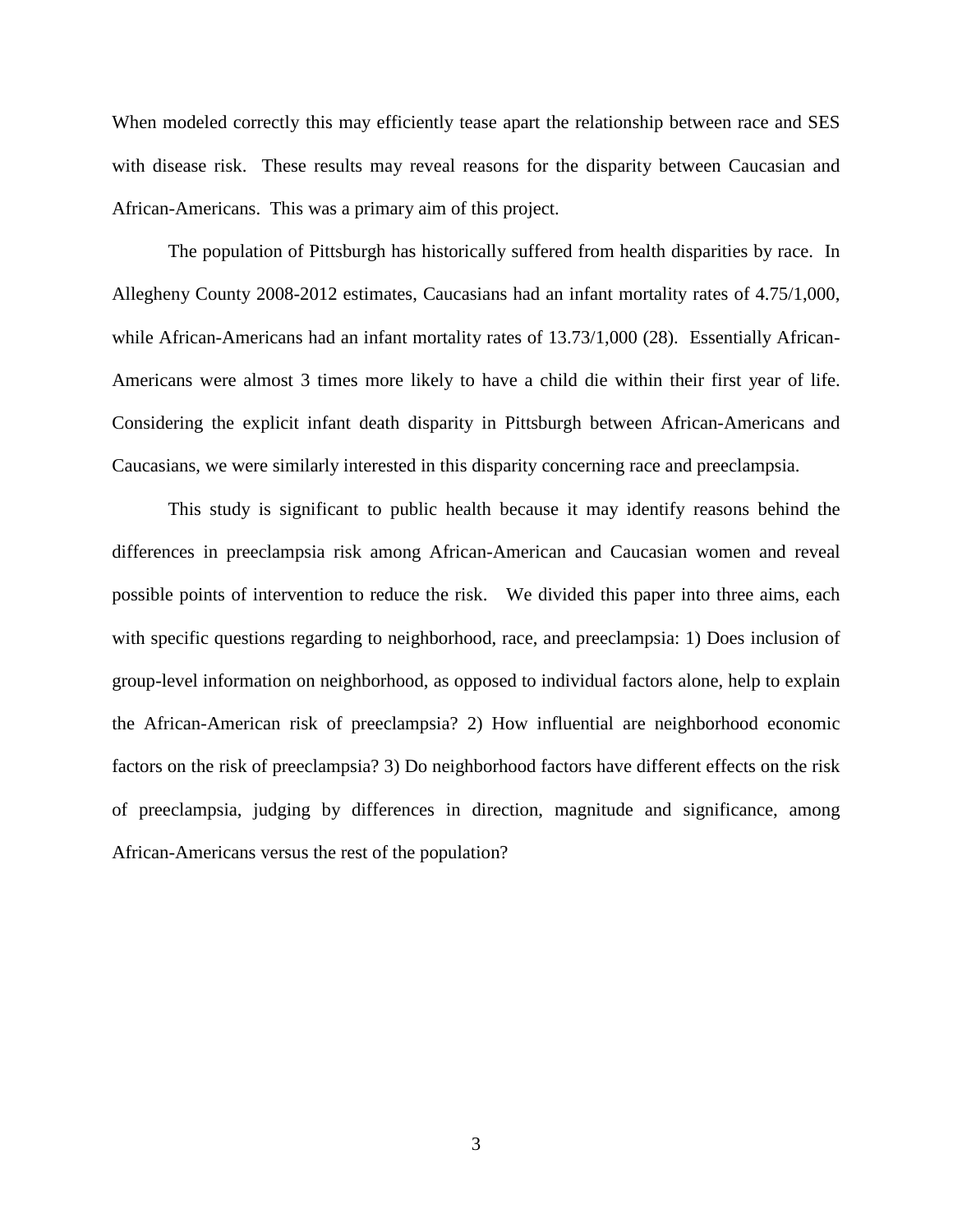#### **2.0 MATERIALS/METHODS**

#### <span id="page-12-1"></span><span id="page-12-0"></span>**2.1.1 Study Population**

72,000 to 80,000 births were delivered at UPMC Magee-Womens Hospital between Jan 1<sup>st</sup>2007-Dec  $31<sup>st</sup>$  2014. We randomly selected nulliparous women who resided within the city of Pittsburgh between the ages of 18-42 delivering singleton births during these eight years. In addition to the inclusion criteria, women who have had previous a diagnosis of hypertension, diabetes, or a thyroid disorder were excluded as these diseases, are known risk factors to preeclampsia. Our final sample consisted of 2240 women, where 527 were cases and 1713 were controls.

We selected cases and controls from UPMC Obstetrical Maternal and Infant (MOMI) database, a registry, which includes extensive measures of maternal diseases, her behavioral characteristics and demographics, as well as the information on infant health.

This population represented both mild and severe cases of preeclampsia as to capture as many women as possible. They were diagnosed by ICD-9 codes 642.4 (mild preeclampsia) and 642.5 (severe preeclampsia). Severity of preeclampsia based on gestational age was not optimal because there were only 36 women with preeclampsia delivered before 34 gestational weeks, which caused an inability to estimate differences in risk factors. All research has been approved by the Institutional Review Board of University of Pittsburgh.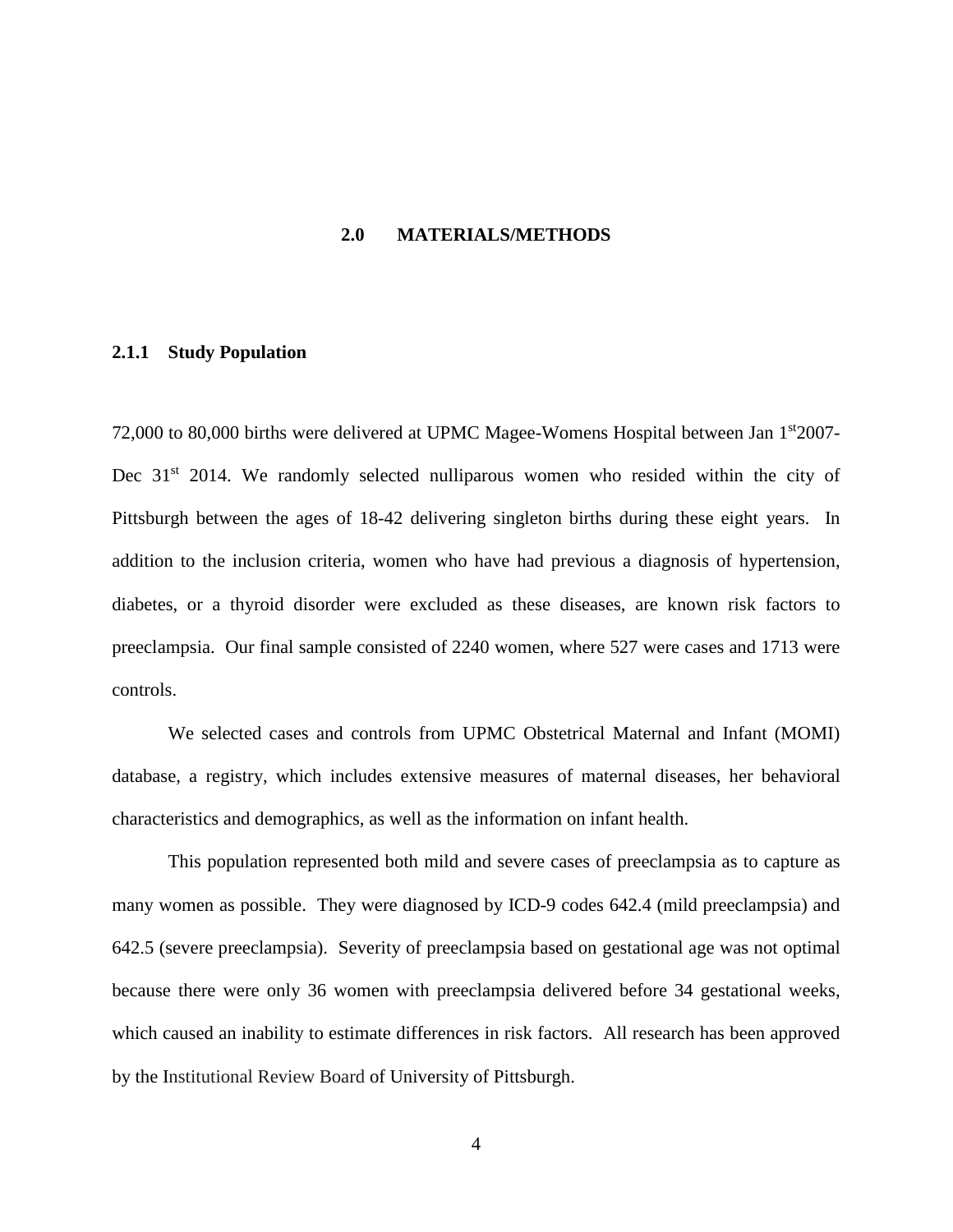#### <span id="page-13-0"></span>**2.1.2 Variables**

#### **2.1.2.1 Neighborhood-Level**

#### **Neighborhood Definition**

Neighborhoods were defined by the 2010 Census Tract Boundaries, and the data was provided by the City of Pittsburgh's Department of City Planning. According to the US Census Bureau, census tracts are stable subdivisions of a county and generally have an average population between 1,200 and 8,000 people (29). 130 of the 138 Pittsburgh census tracts were represented in this population. The average 2009 population estimates in census tracts within the city of Pittsburgh was 2,240 people. The average area of the census tract was 0.40 square miles. The current literature uses census tracts as neighborhood definition, because of the easily accessible data for each individual census tract (30, 31).

#### **Greenspaces**

Data was acquired through the City of Pittsburgh's Department of City Planning. Overlaying their data with the 2010 census tracts, allowed for the calculation of the square mileage of parks, greenways, woodlands. A greenway is any land that is a part of an urban setting that is set aside for recreational use or environmental protection (32). A woodland is defined as is a lowdensity forest forming open habitats with plenty of sunlight and limited shade (33). The square mileage per census tract for parks, woodlands and greenways were calculated by ArcGIS (34). These total sums for each category were summed together and divided over the total square mileage of the census tract to assign each subject the percentage greenery, as their exposure.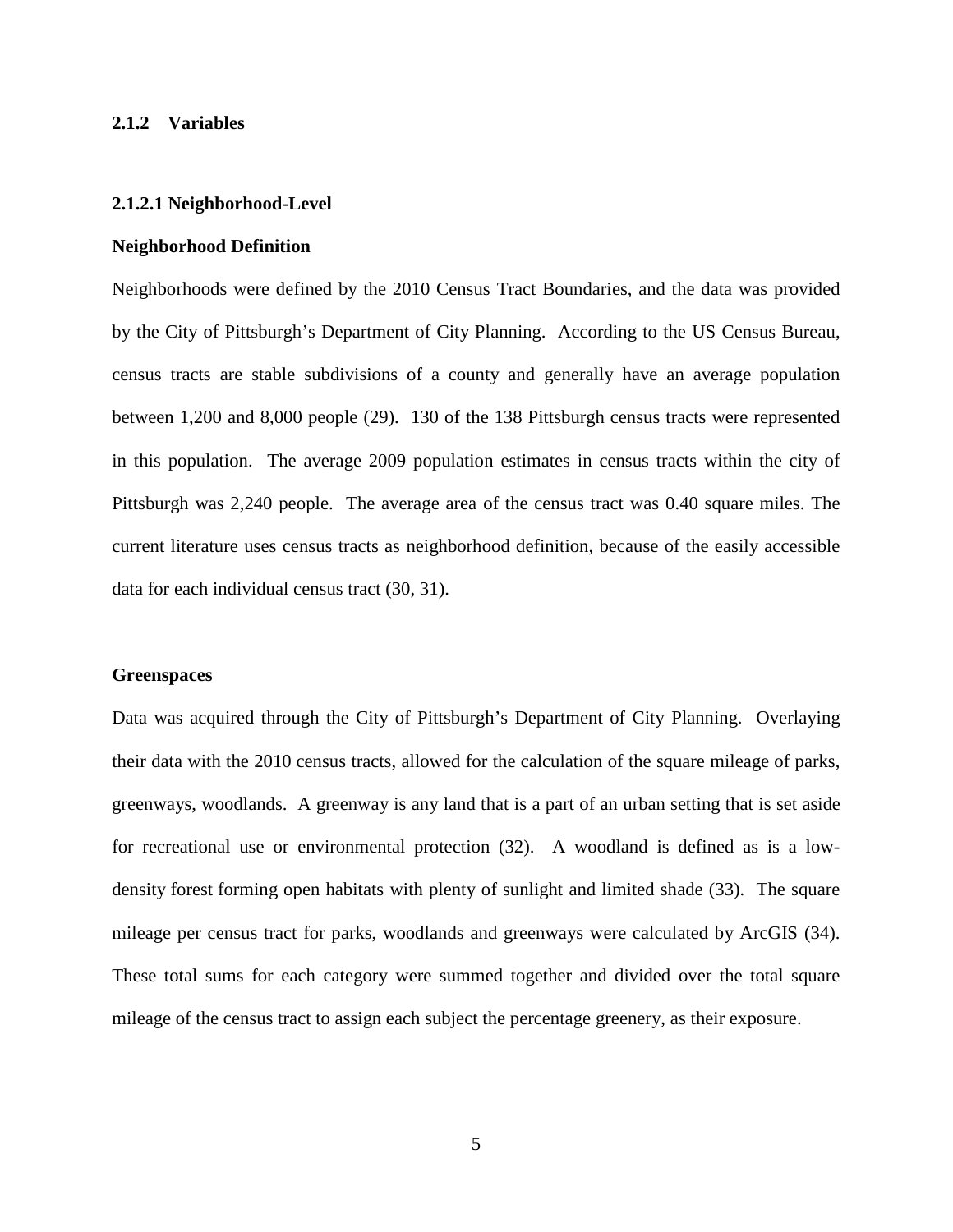#### **Crime Rate**

We gathered crime data through the Pittsburgh LINCS database. Violent crime is defined by four types; murder, rape, robbery, and aggravated assault (35). We calculated all violent crime was by the total number of crimes within each census tract per year from 2007 to the most recent available data, which was 2011. For mothers delivering between 2007 and 2010, we used the number of crime incidents that occurred within their census tract from 2007. For mothers delivering from 2011 to 2014, we used the number of crime incidents that were committed within their census tract from 2011. This database is a product of the Consortium for Injury Research and Community Action.

#### **Median Household Income/Unemployment rate/Total Population**

Median household income was taken from both the 2000 Census as well as the 5 year American Community Survey (ACS) 2009-2013 estimates using the Southwestern Community Profiles. Strengths of using ACS data is the up to date sampling frame provided by the US postal service's address canvassing. The responses are self-report, however, a select sub-sample are followed up with personal interviews. Limitations with using the 2000 Census information is the use of personal interviews with paper only responses, which creates a source of bias, making it less reliable compared to ACS data who use computer-assisted telephone and computer-assisted phone interviews as a method of follow-up. (36).

Unemployment was taken from the 2009-2013 ACS's estimates and the 2000 Census. Estimates of unemployment are based on responses to the questionnaire involving employment. Unemployment is defined as an able-bodied person who is 16 and over, is not currently working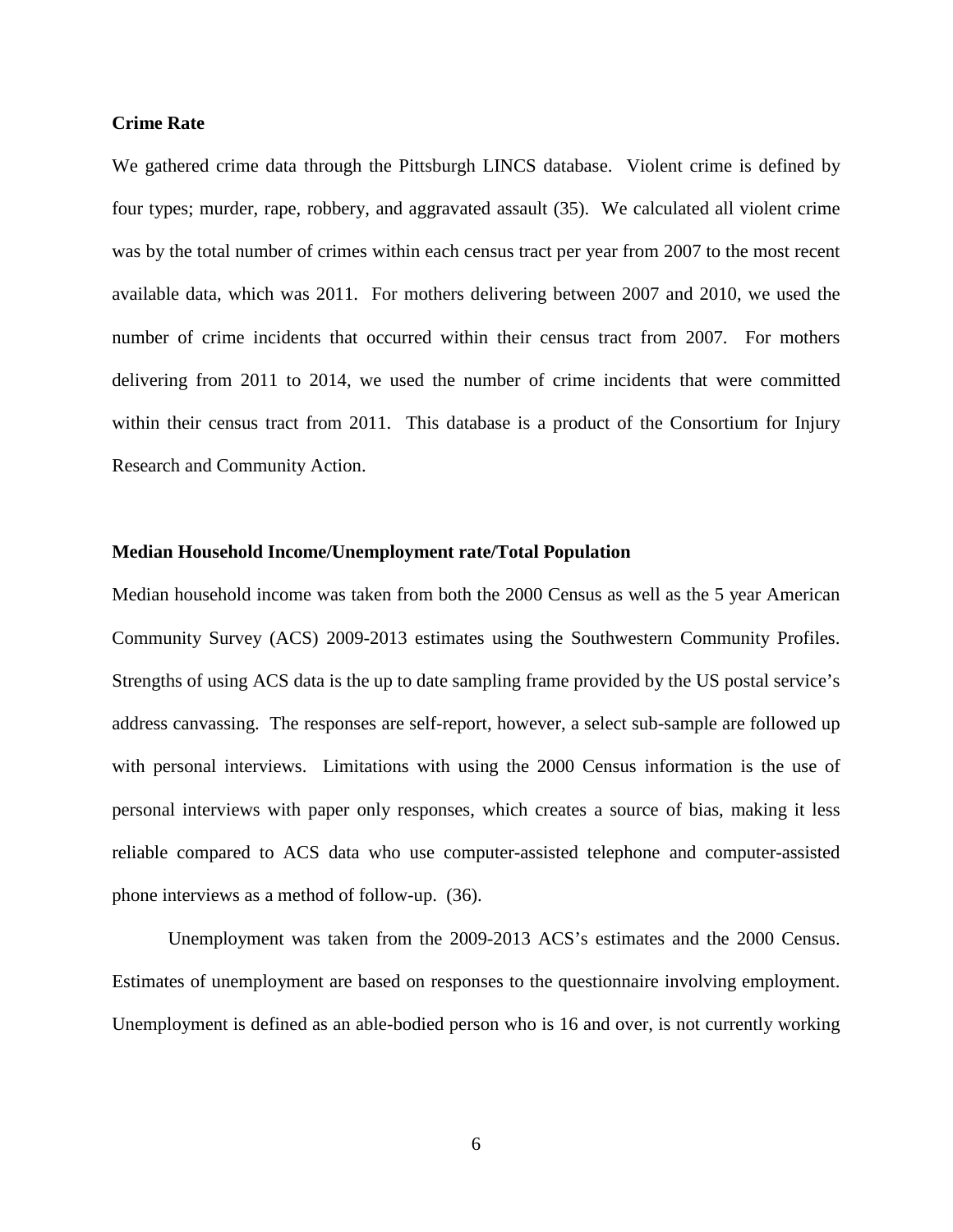and has been seeking for employment within the past 4 weeks. Limitations with this include individuals who have been unemployed for more than 4 weeks are miscounted (37).

Total Population per census tracts were taken from the ACS 2009-2013 estimates and 2000 Census. The 2009-2013 population estimates were divided by each census tracts total square mileage to calculate the population density.

#### **Change in Neighborhoods**

The change in median household income, unemployment, and population was calculated by using 2009-2013 ACS estimates and 2000 Census data. These changes were used to represent neighborhood vitality through economic and demographic changes. Median household income change was termed as economic shift from 2000: income, unemployment change was termed as economic shift from 2000: unemployment, and population change was termed as demographic shift from 2000: population.

#### **SNAP Household /Poverty Status**

The Supplemental Nutrition Assistance Program (SNAP) is the federal program that was formerly the Federal Food Stamps program. Eligibility for SNAP is based off a standard that is related to the poverty level of the given state. County level estimates are initially based off the month of July, but then controlled with the state level SNAP. State estimations use a 12 month average, which smooths out abnormalities and excludes outliers that are a result of issues not relating to income (i.e disasters) (38).Count data for total households and households on SNAP for each census tract was taken from the 5 year ACS 2009-2013 estimates using the American Fact Finder. Those on SNAP were divided over the total household count to give the percentage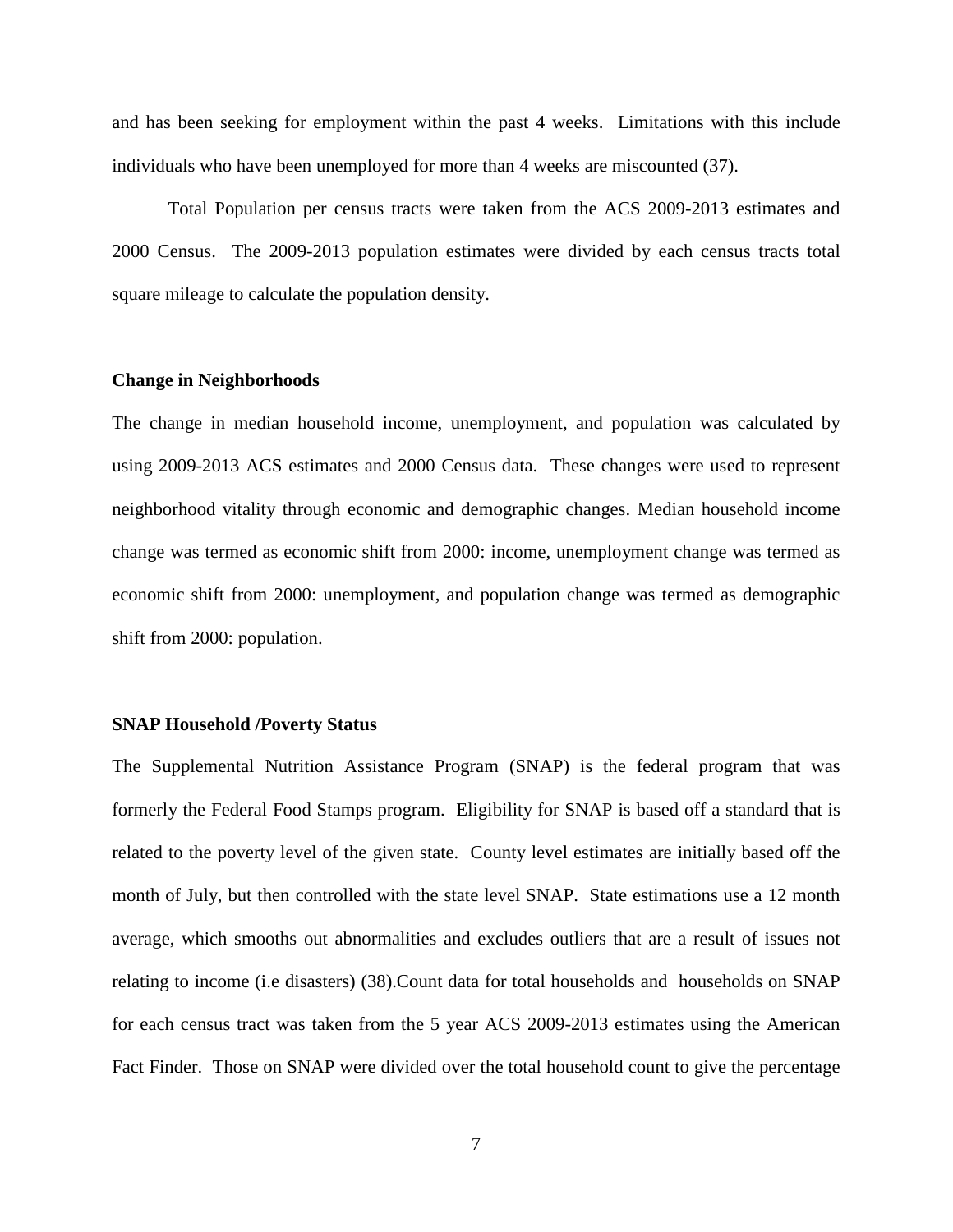of households on SNAP within the census tract. These indicators were used as another incomebased measurement.

Poverty is defined by the US Census as a family's total income below a computed threshold. The threshold is determined by the size of the family and the age of its members. There are a total of 48 different thresholds throughout the US and do not differ geographically (39). The total income of a family is determined by earnings before taxes and excludes non-cash benefits, like SNAP benefits, and capital gains.Data from the 5 year ACS 2009-2013 provided each census tract with the percentage of households below the poverty threshold. These indicators were used as another income-based measurement. Neighborhood indicators, except crime rate, used percentages instead of count data because of the interpretability from the result. This is consistent with literature (40, 41).

### **2.1.2.2 Individual–Level**

Individual level variables that were adjusted for in the models to estimate the risk of preeclampsia include race, maternal age, maternal education level, method of payment, and marital status, which were provided through the MOMI database.

#### **2.1.2.3 Covariates**

Covariates that were evaluated as potential confounders included pre-pregnancy BMI, smoking status, asthma status, cervical and uterine abnormalities, virus or bacterial infection, and total number of pregnancies and abortions were provided through the MOMI database.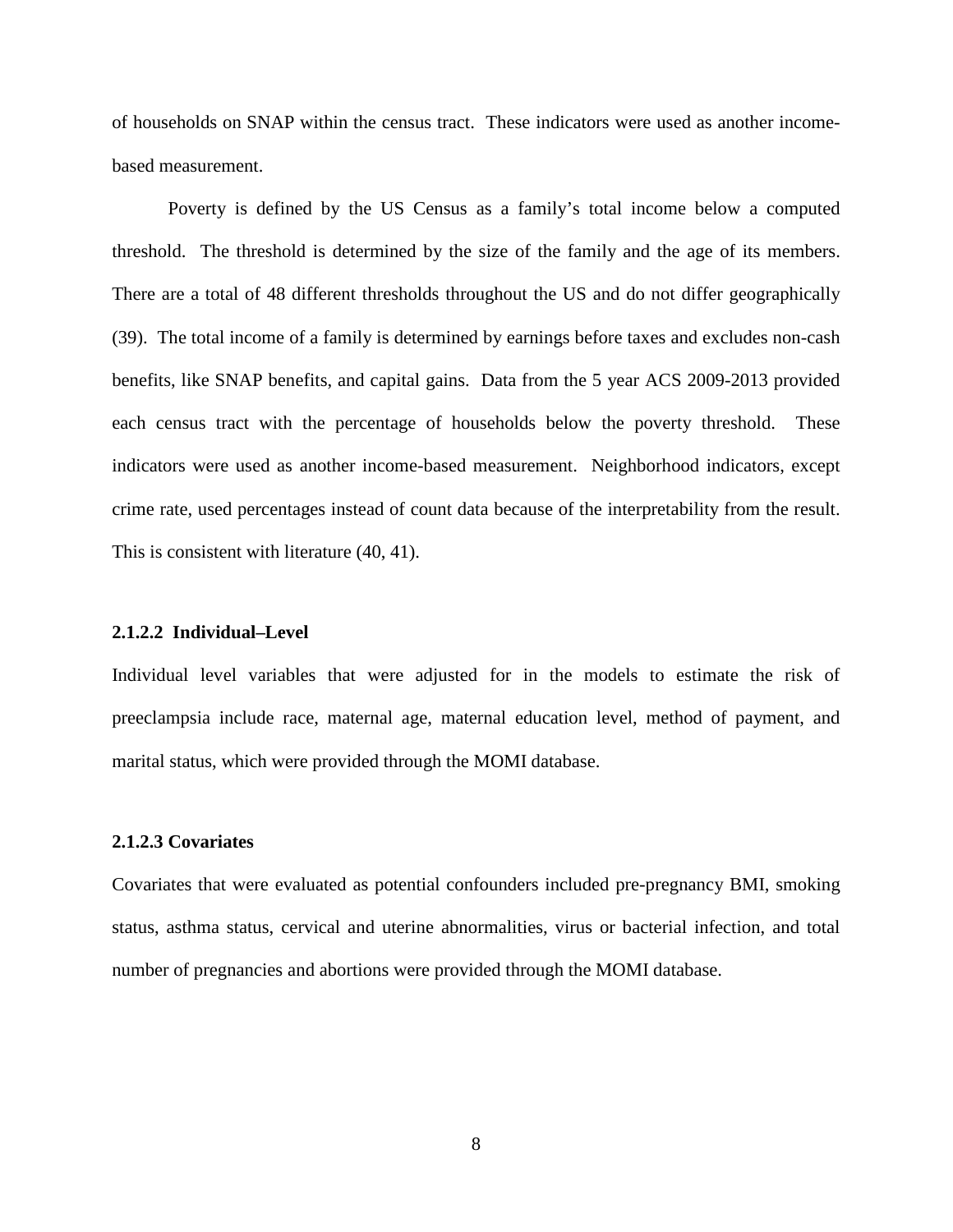### **2.2 STATISTICAL ANALYSIS**

#### <span id="page-17-0"></span>**Descriptive Analysis:**

First, we compared the distribution of all exposures among the cases and controls using chisquare test and t-tests where appropriate. All significant values were determined to be below alpha=5%. All neighborhood indicators were categorized to quartiles to enable better analysis and interpretability across neighborhoods with similar characteristics.

Population differences among the census tracts were considered by including population density to the models to control for smaller, or less populated neighborhoods. All statistical analyses were performed by SAS 9.4 (42). Spatial maps created in ArcGIS showed the distribution of cases amongst census tracts in the City of Pittsburgh.

## **Aim 1: Analyze the relationship between race and the risk of preeclampsia, before and after adjusting for individual and neighborhood-level factors**

We first analyzed the effects of neighborhood indicators on the observed differences in preeclampsia between African-Americans and Caucasians. We restricted the population to include African-Americans and Caucasians. We used PROC LOGISTIC to model the effects of individual level indicators on preeclampsia. PROC GLIMMIX was used to assess the effects of neighborhood factors has on the race effect of preeclampsia. We used a step-forward model synthesis method, where we modeled each indicator individually, and choose the model with the lowest log-likelihood. (**See Appendix, 7B**), a final model was constructed that included race, the economic growth from 2000: income, percent greenery, crime rate, as well as, controlling for BMI before pregnancy because of its strong predictive association with preeclampsia. Covariates used in the logistic regression, which were smoking status (yes/no) illnesses, viral or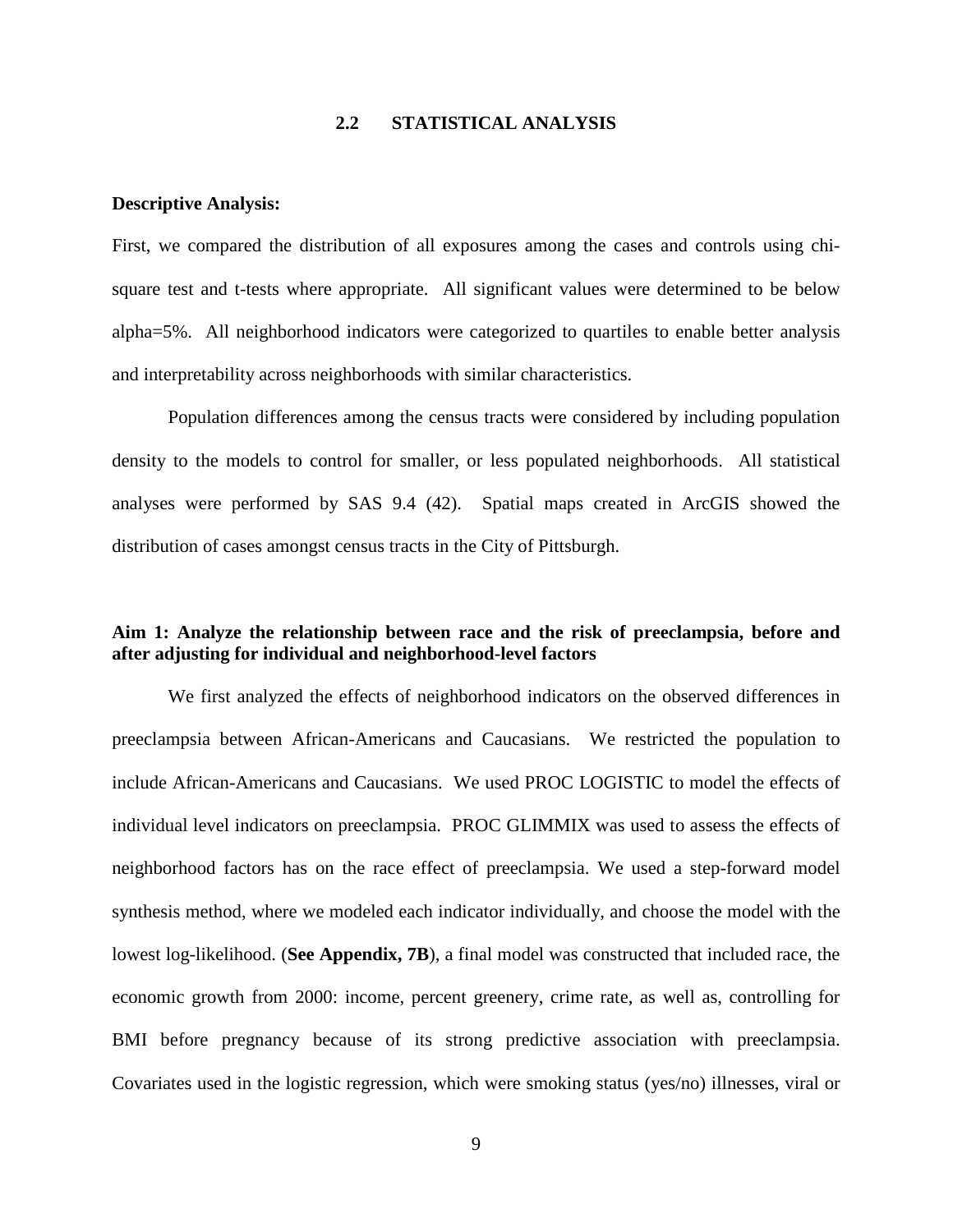bacterial infection, and any uterine or cervical abnormalities, were not included in the neighborhood models, because they do not fit the criteria for a confounder as a common cause of neighborhood-related stress and preeclampsia risk. Both individual and neighborhood variables were treated as fixed effects and the census tracts were treated as a random effect.

Additionally four models used conditional logistic regression, where PROC LOGISTIC was used to match patients on similar quartiles of the four neighborhood income indicators. The conditional regression models used on SNAP, poverty status, unemployment, and median household income to match subjects. Our rationale for the matched analysis in the absence of census tract grouping was an "artificial" desegregation of African-Americans and Caucasians to see if risk estimates would change. This method combined the 130 represented census tracts to four theoretical neighborhoods. This method increased the power by increasing the number of women in each theoretical neighborhoods and with more women the heterogeneity increased. These models were individually adjusted for maternal age, marital status, insurance method, greenery, crime, population density, BMI before pregnancy, and economic shift from 2000: income. When matching on median household income, demographic shift from 2000: population was used instead because of a better model fit.

#### **Aim 2: Analyze the relationship of neighborhood indicators of poverty and preeclampsia**

This aim explored the association between neighborhood economic indicators and the risk of preeclampsia, and how they changed with the addition of individual and neighborhood factors. PROC GLIMMIX was used to assess the association between the neighborhood level-income variables, where both individual and neighborhood variables were treated as fixed effects and the census tracts were treated as a random effect. The four neighborhood economic indicators were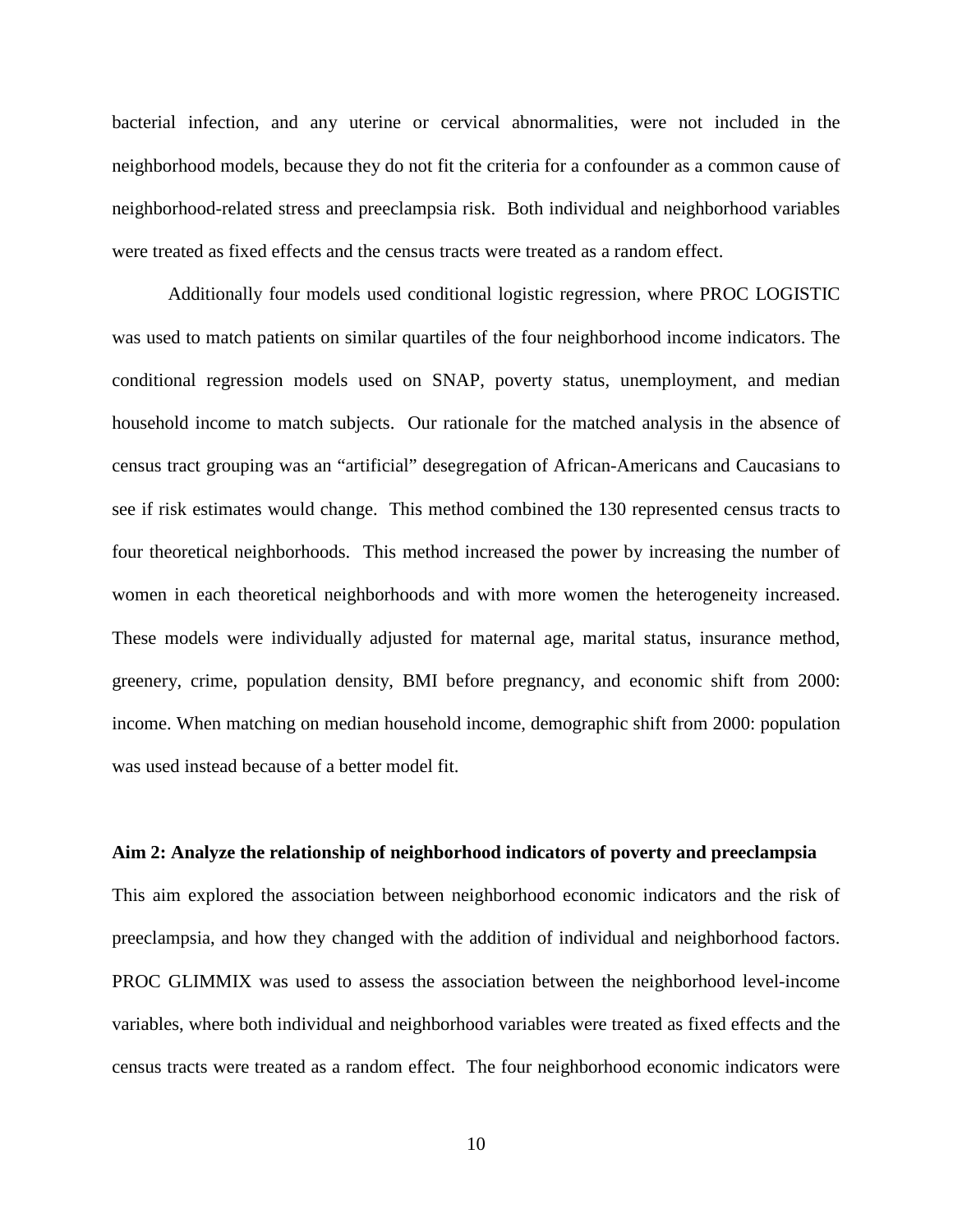highly correlated, and were used in separate models to prevent over adjustment (**See Appendix B, 8B**). Similar multi-level step-wise model building was used for each of the four neighborhood indicators. We used a step-forward model synthesis method, where we modeled each indicator individually, and choose the model with the lowest log-likelihood (**See Appendix B, 9B-12B**). Sequential model building was implemented using other neighborhood and individual level covariates to observe the specific change the specified neighborhood economic indicator had on preeclampsia. SNAP, poverty status, and unemployment individually used economic shift from 2000: income, crime rate and percent greenery in their final models, while median household income used demographic shift from 2000: population, crime rate and percent greenery in the adjusted model. We also included race in the adjusted model as the third and final model. We also wanted to observe the shape of the neighborhood exposure-preeclampsia risk relationship by modeling linear and quadratic trends.

## **Aim 3:Assess differences by race in the association of neighborhood level factors and the risk of preeclampsia**

The last analysis assesses whether the relationship between neighborhood exposures and preeclampsia differs by race. We stratified the sample by race and calculated the averages for cases and controls. (1210 Caucasian, 673, African-American, 208 Other). 149 women had missing information on race and were not included in this last aim. T-tests determined the significance between cases and controls of each respective race. Further analysis explored interaction effects between the neighborhood indicators and race with risk, where we modeled the neighborhood indicator, race and an interaction term between the two. We were also interested with interaction effects between BMI and race with risk. Significance of the interaction term was determined by the p-value  $(p<0.05)$  taken from the type III effects.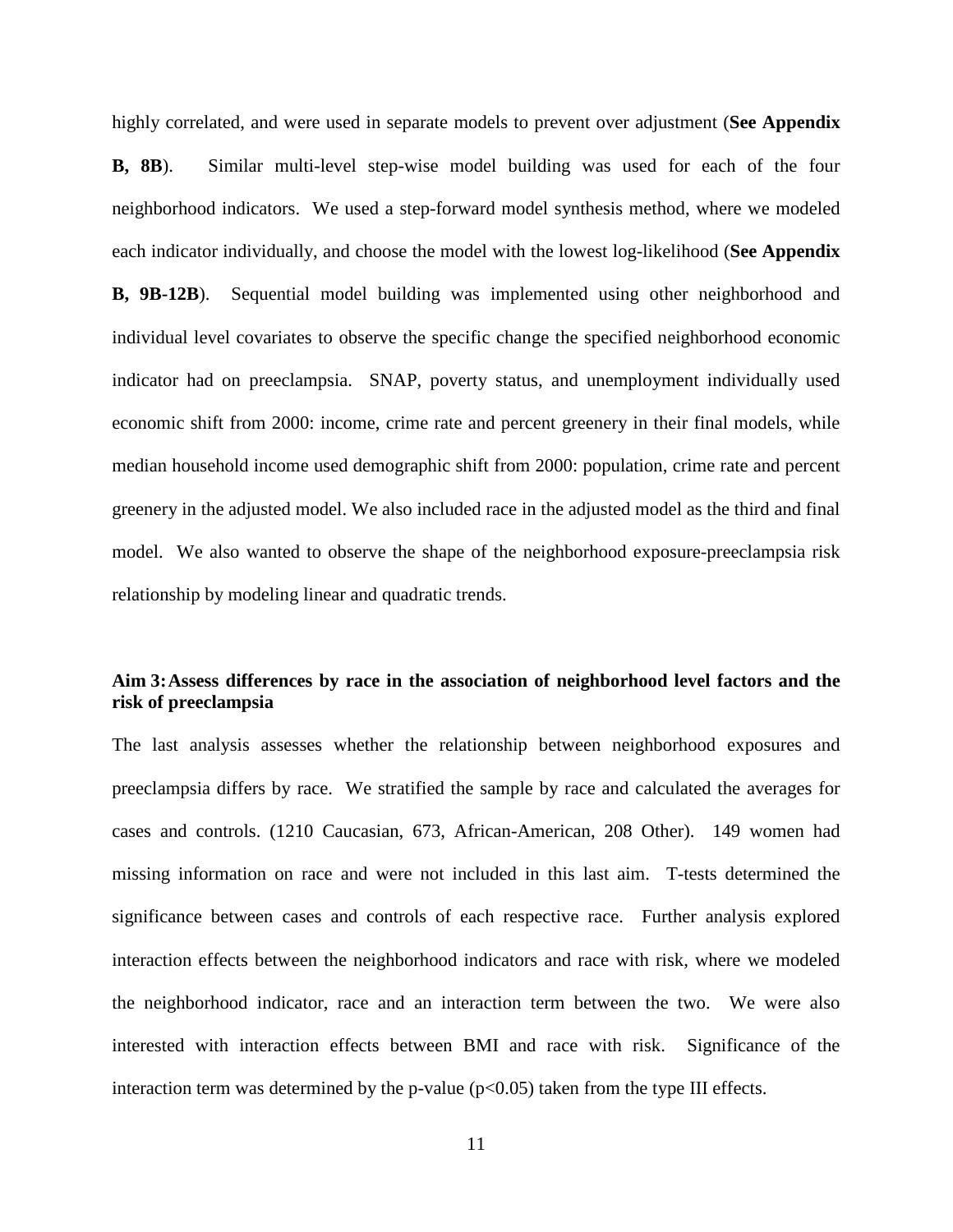#### **3.0 RESULTS**

<span id="page-20-0"></span>There were distinct differences between cases and controls. Cases were younger, lived in census tracts with lower median household, higher unemployment rates, higher households on SNAP benefits, higher rates of poverty and higher crime rates. Fewer cases were married (37%) than controls (52%) and more cases (45%) were on medical assistance than controls (32%). In this population, African-Americans were 28% of controls, and were 44% of cases. See **Table 1 and Table 2,** for further distributions. Maps provided in **Appendix A** show the neighborhoods most represented in this study, as well as, the distribution of cases within the study population.

| values for the differences between women with vs. those without preeclampsia. |                              |                              |             |  |  |  |  |  |
|-------------------------------------------------------------------------------|------------------------------|------------------------------|-------------|--|--|--|--|--|
| <b>Continuous variables</b>                                                   | Controls mean (range)        | Cases mean (range)           | p-value     |  |  |  |  |  |
| Maternal age                                                                  | 27.6 (18-42)                 | 26.6 (18-42)                 | 0.0003      |  |  |  |  |  |
| BMI before pregnancy                                                          | 24.2 (14.1-45.8)             | 25.6 (14.1-45.8)             | < .0001     |  |  |  |  |  |
| Percent Unemployment                                                          | 4.7% (0-14%)                 | $5.4\%$ (0-14%)              | < .0001     |  |  |  |  |  |
| Percent SNAP (food assistance)                                                | 16% (0-60%)                  | 20% (0-60%)                  | $< 0.0001*$ |  |  |  |  |  |
| <b>Percent Below Poverty</b>                                                  | 21% (0-86%)                  | 23% (0-86%)                  | $0.0015*$   |  |  |  |  |  |
| Median Household Income at 2009                                               | \$42,576 (\$10,604-\$83,690) | \$39,175 (\$10,604-\$83,690) | < .0001     |  |  |  |  |  |
| <b>Percent Greenery</b>                                                       | 16% (0-93%)                  | 16% (0%-93%)                 | $0.1247*$   |  |  |  |  |  |
| Crime rate for indicator year (2007, 2011)                                    | 16 (0-65)                    | $18(0-65)$                   | $0.0004*$   |  |  |  |  |  |
| Economic shift from 2000: income                                              | 37% (-27%, 165%)             | 34% (-27%, 159%)             | 0.0574      |  |  |  |  |  |
| Economic shift from 2000: unemployment                                        | 41% (-83, 324%)              | 34% (-83%, 324%)             | 0.7937      |  |  |  |  |  |
| Demographic shift from 2000: population                                       | $-7\%$ ( $-54\%$ , 51%)      | $-9\%$ ( $-54\%$ , 51%)      | 0.0435      |  |  |  |  |  |

<span id="page-20-1"></span>**Table 1: Descriptive Characteristics for Pittsburgh MOMI Sample between 2007-2014 (n=2240) and pvalues for the differences between women with vs. those without preeclampsia.**

*\*Wilcoxon ranked sum test*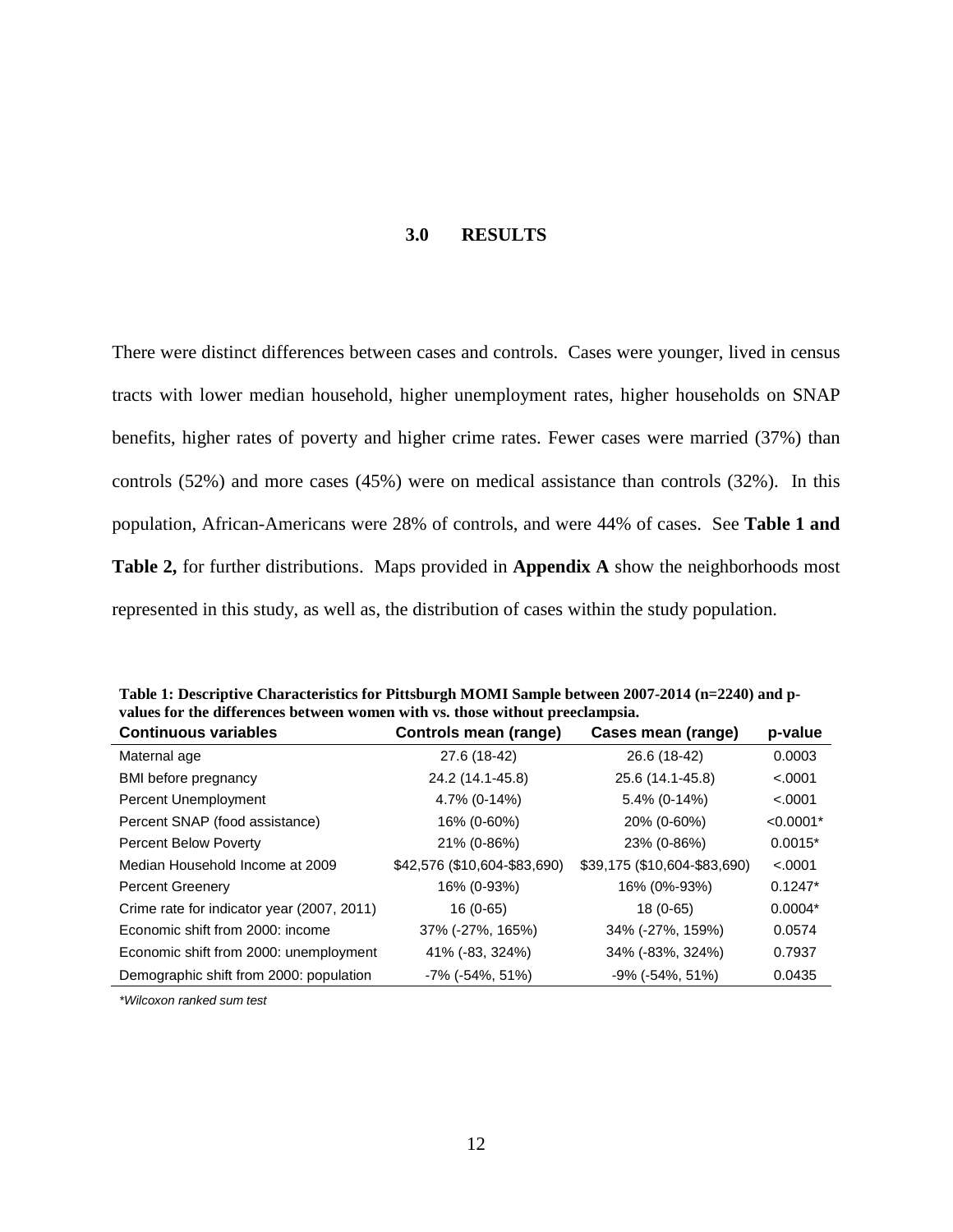| <b>Categorical variables</b>                                         | Control N (%) | Case N (%) | p-value  |
|----------------------------------------------------------------------|---------------|------------|----------|
| <b>Marital Status</b>                                                |               |            | < .0001  |
| Divorced                                                             | 11(0.6)       | 2(0.4)     |          |
| Married                                                              | 894 (52)      | 196 (37)   |          |
| Single                                                               | 778 (45)      | 320 (61)   |          |
| Unknown                                                              | 24(1)         | 7(1)       |          |
| Separated                                                            | 6(0.4)        | 2(0.4)     |          |
| Race                                                                 |               |            | < .0001  |
| Caucasian                                                            | 960 (60)      | 250 (50)   |          |
| African-American                                                     | 450 (28)      | 223 (44)   |          |
| Other                                                                | 179 (11)      | 29(6)      |          |
| <b>Maternal Education</b>                                            |               |            | < 0.0001 |
| <high school<="" td=""><td>110(7)</td><td>36(8)</td><td></td></high> | 110(7)        | 36(8)      |          |
| GED (high school certificate)                                        | 295 (20)      | 136 (29)   |          |
| >High School                                                         | 284 (19)      | 105 (22)   |          |
| College                                                              | 371 (25)      | 95 (20)    |          |
| Post-grad                                                            | 423 (29)      | 96 (21)    |          |
| Insurance                                                            |               |            | < 0.0001 |
| Medical Assistance                                                   | 551 (32)      | 238 (45)   |          |
| Private                                                              | 1160 (68)     | 287 (54)   |          |
| Self-Pay                                                             | 2(0.1)        | 2(0.4)     |          |
|                                                                      |               |            |          |

<span id="page-21-0"></span>**Table 2: Categorical Distributions for Pittsburgh MOMI Sample between 2007-2014 (n=2240) and p-values for the differences between women with vs. those without preeclampsia.**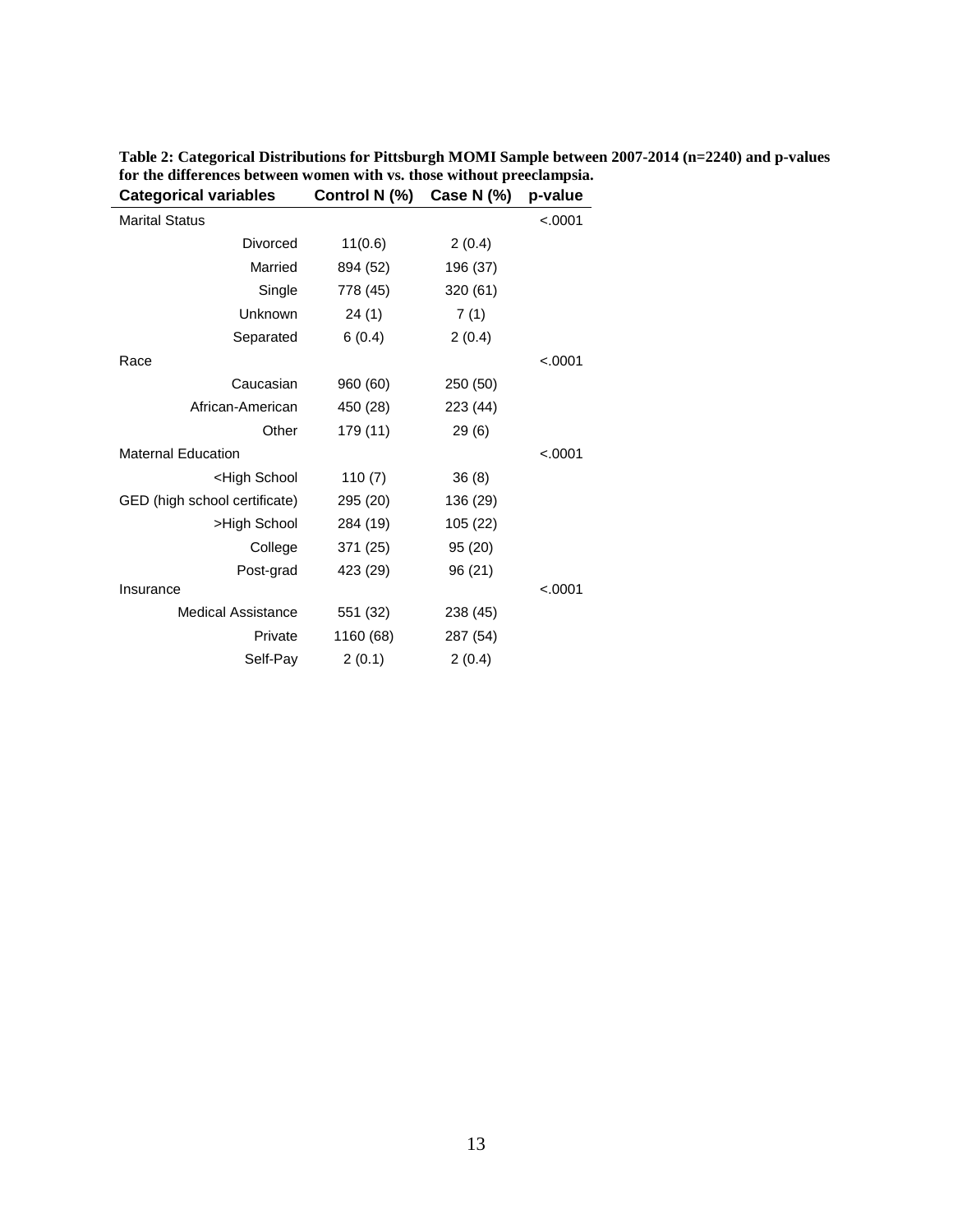### **Aim 1: Analyze the relationship between race and the risk of preeclampsia, before and after adjusting for individual and neighborhood-level factors**

|                               | Odds  |      |       |
|-------------------------------|-------|------|-------|
| Variable                      | Ratio | L95  | U95   |
| African-American (unadjusted) | 1.90  | 1.54 | 2.35  |
| African-American (adjusted)   | 1.59  | 1.18 | 2.16  |
| Age                           | 1.04  | 1.01 | 1.10  |
| Below HS vs GED               | 0.63  | 0.39 | 1.00  |
| Some HS vs GED                | 0.86  | 0.62 | 1.20  |
| College vs GED                | 0.81  | 0.52 | 1.25  |
| Post-BA vs GED                | 0.73  | 0.44 | 1.21  |
| Medical Assistance vs Private | 1.31  | 0.95 | 1.79  |
| Self-Pay vs Private           | 2.52  | 0.20 | 31.38 |
| Obese vs Normal               | 1.60  | 1.12 | 2.29  |
| Overweight vs Normal          | 1.19  | 0.89 | 1.60  |
| Divorced vs Married           | 0.43  | 0.05 | 3.62  |
| Separated vs Married          | 1.64  | 0.29 | 9.16  |
| Single vs Married             | 1.49  | 1.03 | 2.17  |
| Unknown vs Married            | 1.41  | 0.51 | 3.88  |

<span id="page-22-0"></span>**Table 3: Logistic Regression Evaluating Individual-Level Risk of Preeclampsia**

The model was adjusted for smoking status (Yes/No), asthma, uterine/cervical abnormalities, virus/bacterial infection and total

number of terminations/pregnancies

In Aim 1 we explored the contribution of individual and neighborhood factors to the increased risk of preeclampsia in African-Americans. In an unadjusted model (**Table 3, Top**), African-Americans were almost twice as likely to develop preeclampsia compared to Caucasians. Adjusting for individual factors (**Table 3, Bottom)**, decreased the odds among African-American women by 31%. Maternal age, marital status, obesity, and race were significant predictors of preeclampsia, while maternal education status was not.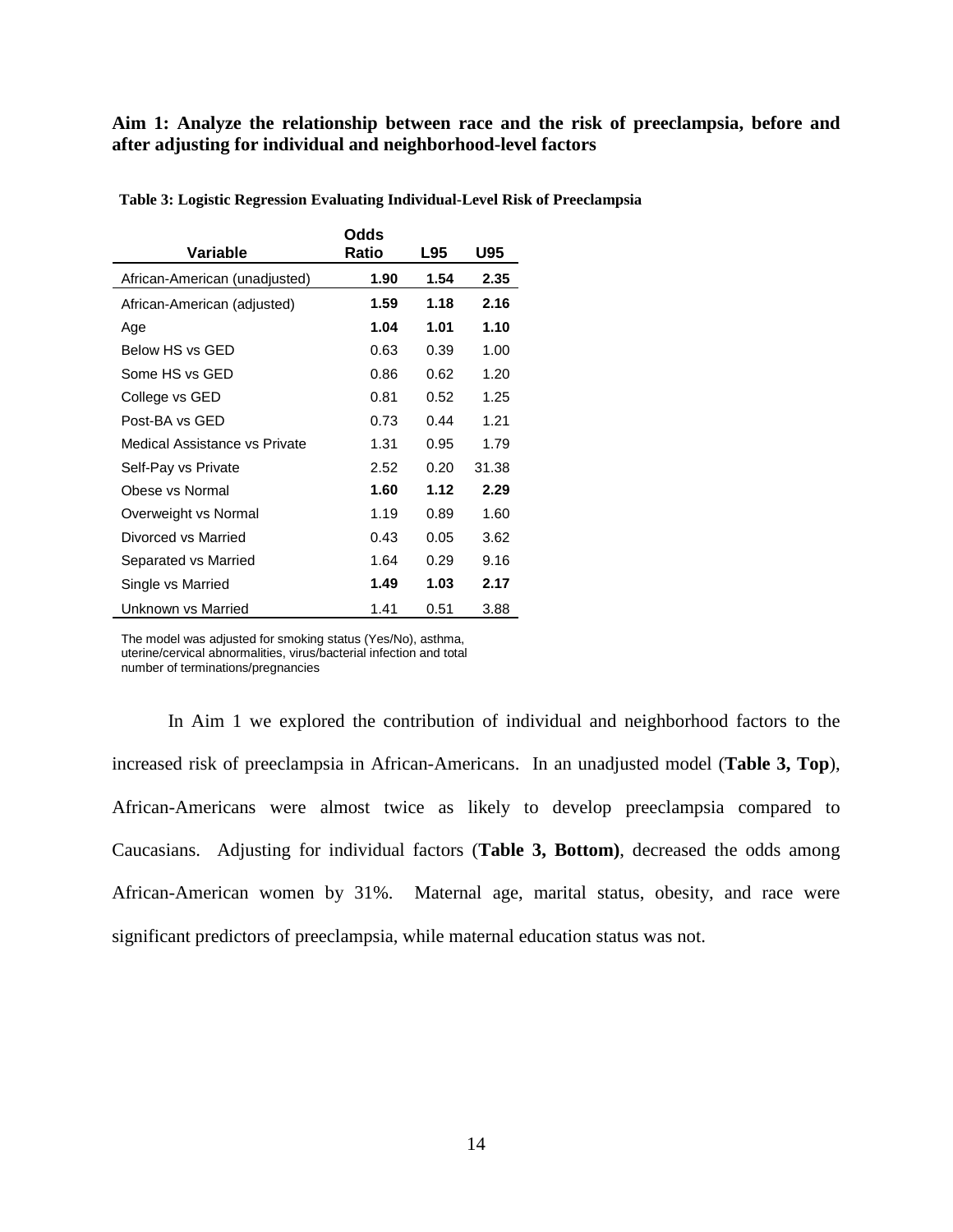<span id="page-23-0"></span>**Table 4: Multi-level Mixed Model and Conditional Logistic Regression Evaluating the Effect Neighborhood Environments has on the Race Effect of Preeclampsia**

| <b>Multi-level Model</b>                                                      |                                             | Odds<br>Ratio | 95% Confidence<br><b>Interval</b> |      |
|-------------------------------------------------------------------------------|---------------------------------------------|---------------|-----------------------------------|------|
|                                                                               | African-American vs. Caucasian (univariate) | 1.85          | 1.49                              | 2.30 |
|                                                                               | African-American vs. Caucasian (adjusted)   | 1.69          | 1.29                              | 2.21 |
| adjusted for economic growth: income, % greenery, crime rate, body mass index |                                             |               |                                   |      |
| <b>Matched analysis (logistic</b>                                             |                                             |               |                                   |      |
| regression $)^1$                                                              |                                             |               |                                   |      |
| <b>Matched Factor (Quartiles)</b>                                             |                                             |               |                                   |      |
| <b>SNAP</b>                                                                   |                                             | 1.50          | 1.08                              | 2.08 |
| % Poverty status                                                              | African-American vs.                        | 1.50          | 1.09                              | 2.06 |
| Unemployment                                                                  | Caucasian                                   | 1.50          | 1.09                              | 2.05 |
| Median Household Income <sup>2</sup>                                          |                                             | 1.52          | 1.10                              | 2.10 |

<sup>1</sup>adjusted for age, insurance, marital status, % greenery, change in median household income, crime, BMI before pregnancy  $2$ change in population was used instead of change in median household income

In a multi-level model, we controlled for between and within-census tract correlation in geographically distributed measures of neighborhood. (**Table 4)** The univariate estimate indicated that African-Americans were still almost twice (OR 1.85 95% CI (1.49, 2.30)] as likely to develop preeclampsia compared to Caucasians. The final adjusted model reported that African-Americans odds decreased by 16%. This indicated that about 19% of the variability in the observed African-Americans risk could be explained by the inclusion of the information on neighborhood environment.

We matched subjects by their neighborhood characteristics including quartiles of SNAP benefits, poverty status, unemployment rate, and median household income. African-Americans were more likely to have preeclampsia compared to Caucasians in all four models [OR 1.50 95% CI (1.08, 2.08) OR 1.50 95% CI (1.09, 2.06) OR 1.50 95% CI (1.09, 2.05) OR 1.52 95% CI (1.10, 2.10), respectively].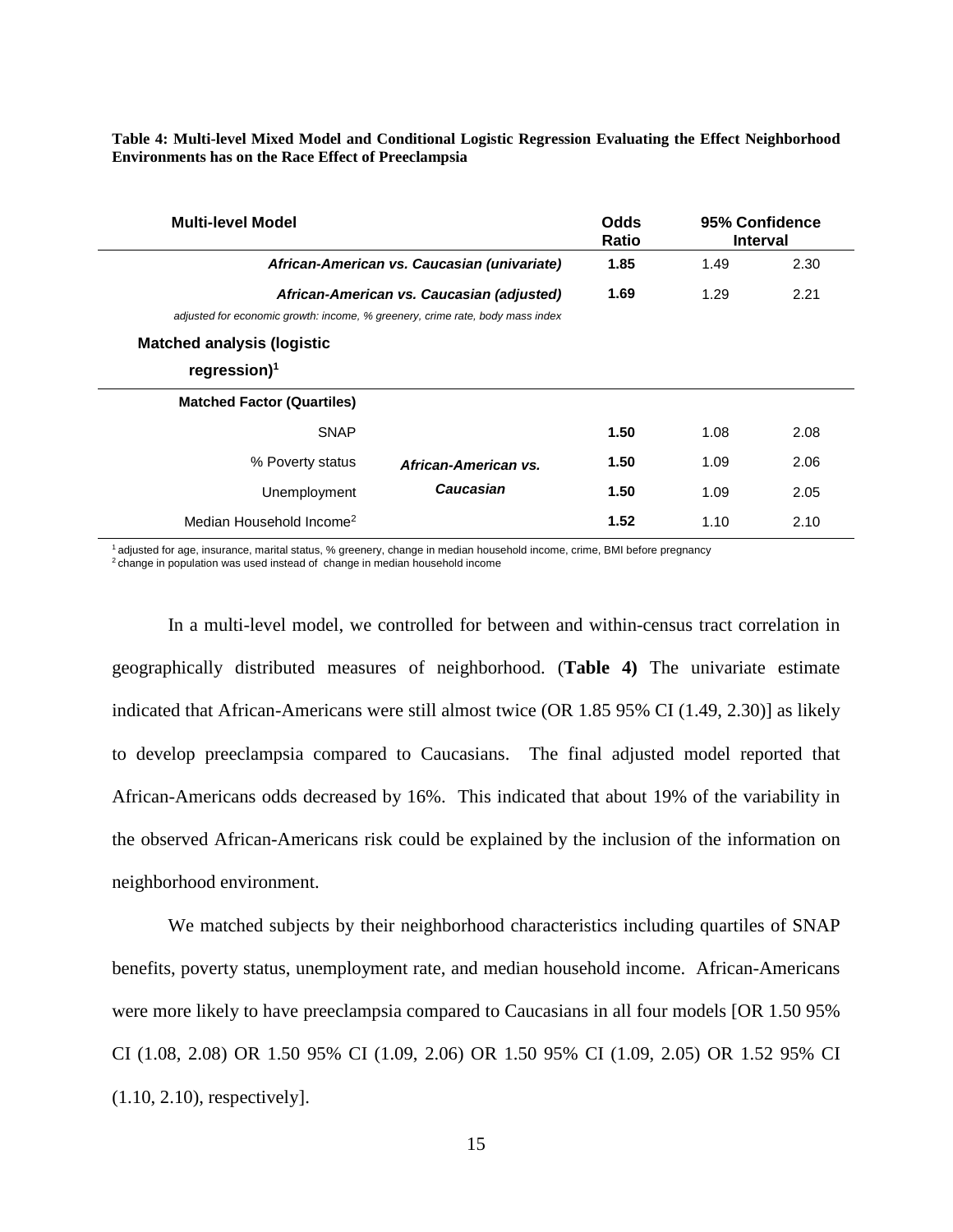Using this modeling strategy, the initial univariate risk decreased from 85% to 50% and 52%. This means that the inclusion of the neighborhoods matched on median household income, SNAP benefits, poverty status, and unemployment rate, explained 39-41% of the variability in the African-American risk of preeclampsia.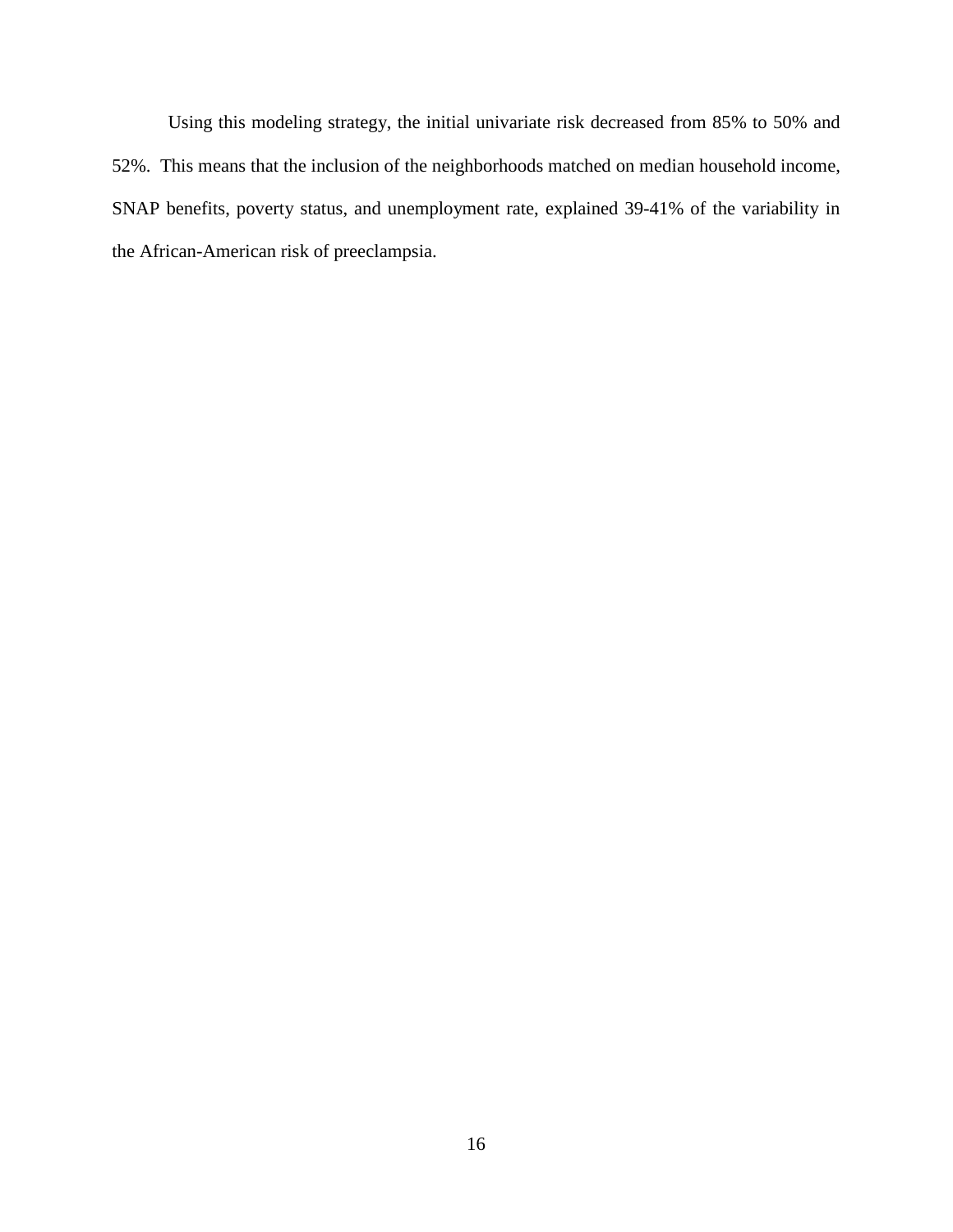## **Aim 2: Analyze the relationship of neighborhood indicators of poverty and preeclampsia**

<span id="page-25-0"></span>**Table 5: Multi-level Mixed Model Evaluating the Effect Neighborhood Environments has on Risk of Preeclampsia**

| Neighborhood<br><b>Income</b>                                 | Quartile                                       | <b>Unadjusted OR</b><br>(95% CI)                                   | Model 1 OR<br>(95% CI)                                             | Model 2 OR<br>(95% CI)                                             |
|---------------------------------------------------------------|------------------------------------------------|--------------------------------------------------------------------|--------------------------------------------------------------------|--------------------------------------------------------------------|
| <b>SNAP</b>                                                   | Lowest (Ref)<br>$\overline{2}$<br>3<br>Highest | 1.0<br>1.28 (0.95, 1.74)<br>1.34 (0.97, 1.84)<br>2.06 (1.53, 2.78) | 1.0<br>1.07 (0.73, 1.56)<br>1.35 (0.93, 1.96)<br>1.89 (1.26, 2.82) | 1.0<br>1.01 (0.68, 1.49)<br>1.24 (0.83, 1.85)<br>1.36 (0.87, 2.15) |
| Linear trend<br>$(p-value)$<br>Quadratic trend<br>$(p-value)$ |                                                | 0.518<br>0.0004                                                    | 0.819<br>0.003                                                     | 0.904<br>0.111                                                     |
| <b>Poverty Status</b>                                         | Lowest (Ref)<br>$\overline{c}$<br>3<br>Highest | 1.0<br>1.125(0.84, 1.5)<br>1.2(0.90, 1.6)<br>1.64 (1.24, 2.16)     | 1.0<br>1.10 (0.80, 1.53)<br>1.14(0.82, 1.6)<br>1.64 (1.15, 2.35)   | 1.0<br>1.06 (0.75. 1.49)<br>1.09 (0.77, 1.55)<br>1.38 (0.93, 2.04) |
| Linear trend<br>$(p-value)$<br>Quadratic trend<br>(p-value)   |                                                | 0.924<br>0.006                                                     | 0.891<br>0.042                                                     | 0.899<br>0.205                                                     |
| <b>Unemployment Rate</b>                                      | Lowest (Ref)<br>$\overline{c}$<br>3<br>Highest | 1.0<br>1.08 (0.80, 1.48)<br>1.27 (0.94, 1.71)<br>1.71 (1.28, 2.30) | 1.0<br>1.34(0.94, 1.9)<br>1.41 (0.98, 2.01)<br>1.98 (1.37, 2.88)   | 1.0<br>1.31 (0.90, 1.89)<br>1.35 (0.93, 1.96)<br>1.62 (1.09, 2.42) |
| Linear trend<br>(p-value)<br>Quadratic trend<br>$(p$ -value)  |                                                | 0.905<br>0.001                                                     | 0.349<br>0.005                                                     | 0.287<br>0.064                                                     |
| Median Household*<br><b>Income</b>                            | Lowest $(1.0)$                                 | 1.0                                                                | 1.0                                                                | 1.0                                                                |
|                                                               | $\overline{c}$<br>3<br>Highest                 | 0.67(0.51, 0.88)<br>0.71(0.54, 0.94)<br>0.53(0.40, 0.70)           | 0.70(0.48, 1.02)<br>0.73(0.49, 1.07)<br>0.51(0.34, 0.77)           | $0.82$ (0.55, 1.22)<br>0.94(0.62, 1.42)<br>0.65(0.42, 1.02)        |
| Linear trend                                                  |                                                | 0.037                                                              | 0.214                                                              | 0.699                                                              |
| $(p-value)$<br>Quadratic trend<br>(p-value)                   |                                                | 0.008                                                              | 0.027                                                              | 0.346                                                              |

Model 1 adjusted for Economic Shift from 2000: Income,% Greenery, Crime Rate;

Model 2 adjusted for (1)+Race;

\* Demographic shift from 2000: population substituted Economic Shift from 2000: Income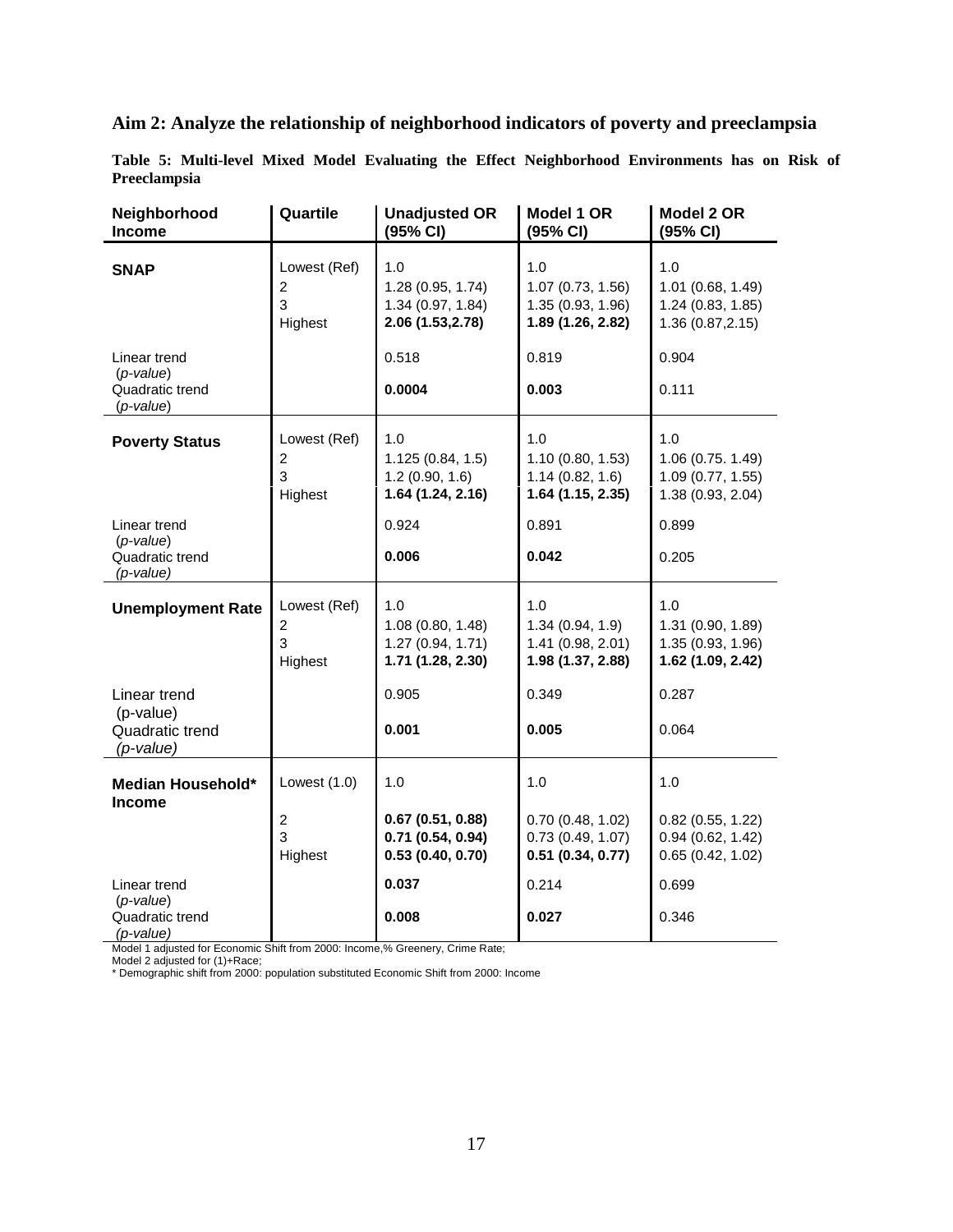In Aim 2 we asked, "How influential are neighborhood factors on the risk of preeclampsia?" In a univariate analysis, (**Table 5**) women who lived in the neighborhoods with the highest quartile of households receiving SNAP, poverty status, unemployment rate, and median household income had a 2.06, 1.64, 1.71, and 0.53 odds, respectively, of developing preeclampsia compared women who lived in neighborhoods with lowest quartile.

In the adjusted models that do not include race, women who lived in the neighborhoods with the highest quartile of households receiving SNAP, poverty status, and unemployment rate, and median household income had a 1.89, 1.64, 1.98, and 0.51 odds, respectively, of developing preeclampsia compared women who lived in neighborhoods with lowest quartile. When adding race to the models, the only income indicator to remain significant was unemployment.

We looked for trends in the results and discovered that all four indicators had significant trends when adjusting for neighborhood environment, however, when we added race to the models, these trends disappear. Even though we report quartile estimates in Table 5, we plotted the neighborhood exposures as continuous variables to illustrate the change in the relationship after adjustment of race in **Figures 1-4. Panel A** represents the adjustment of neighborhood factors and **Panel B** represents the inclusion of race. The addition of race drastically weakened each correlation. The direction of "Other" in **Figure 3b** reversed after the addition of race. We believe this aim strongly supports the strength of race as a true confounder of the relationship between neighborhood environment and the risk of preeclampsia in our sample.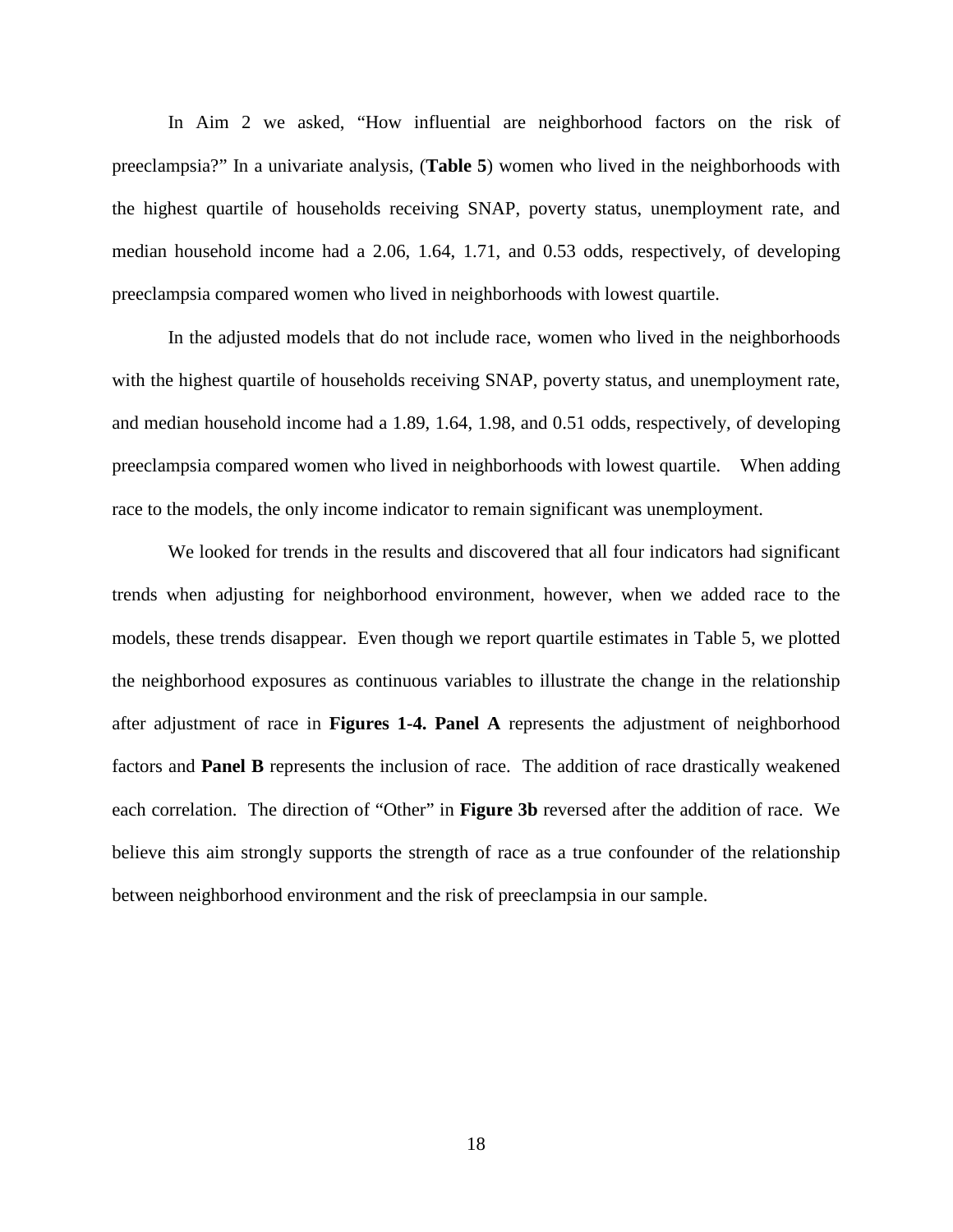

<span id="page-27-0"></span>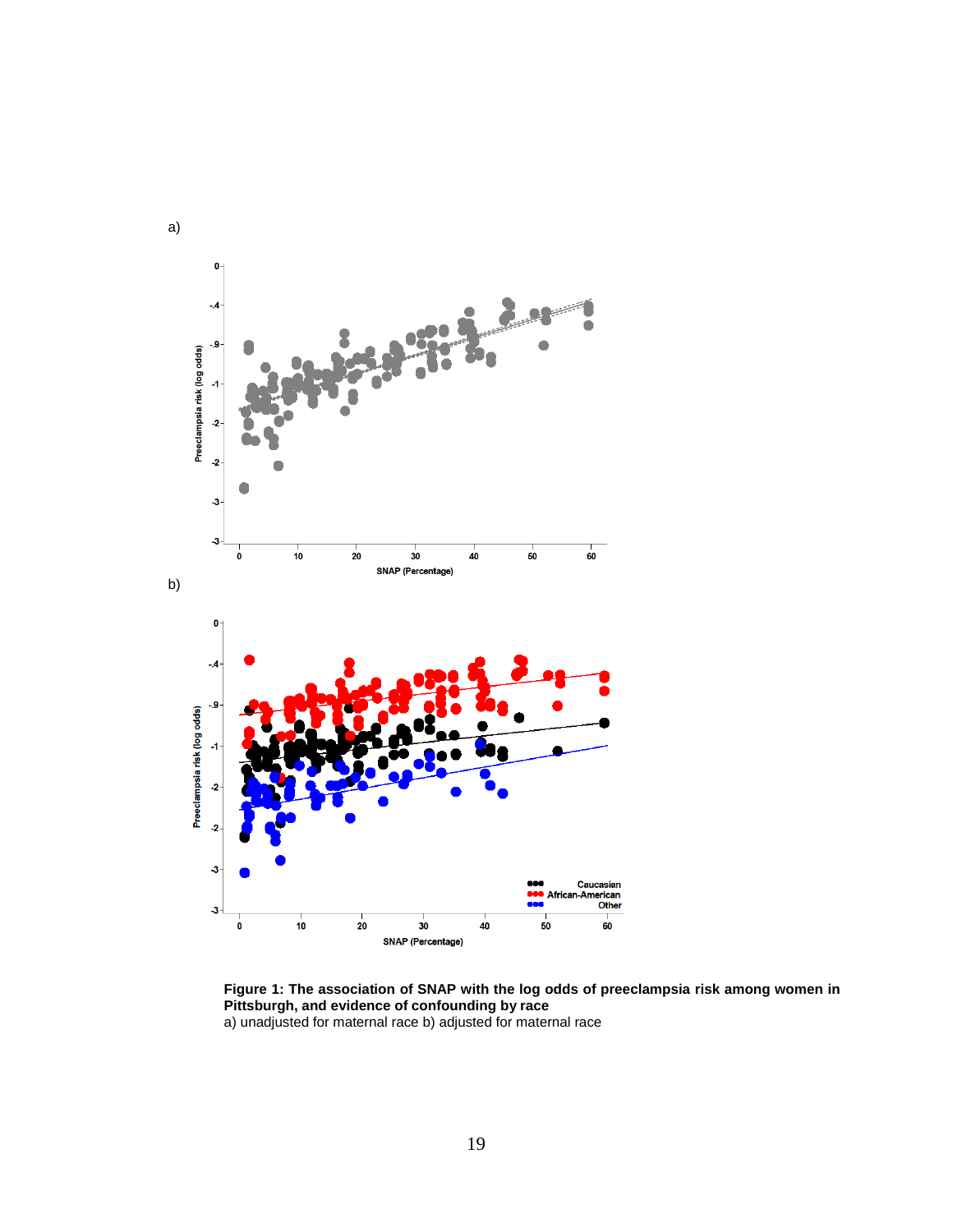

<span id="page-28-0"></span>**Figure 2: The association of unemployment with the log odds of preeclampsia risk among women in Pittsburgh, and evidence of confounding by race** a) unadjusted for maternal race b) adjusted for maternal race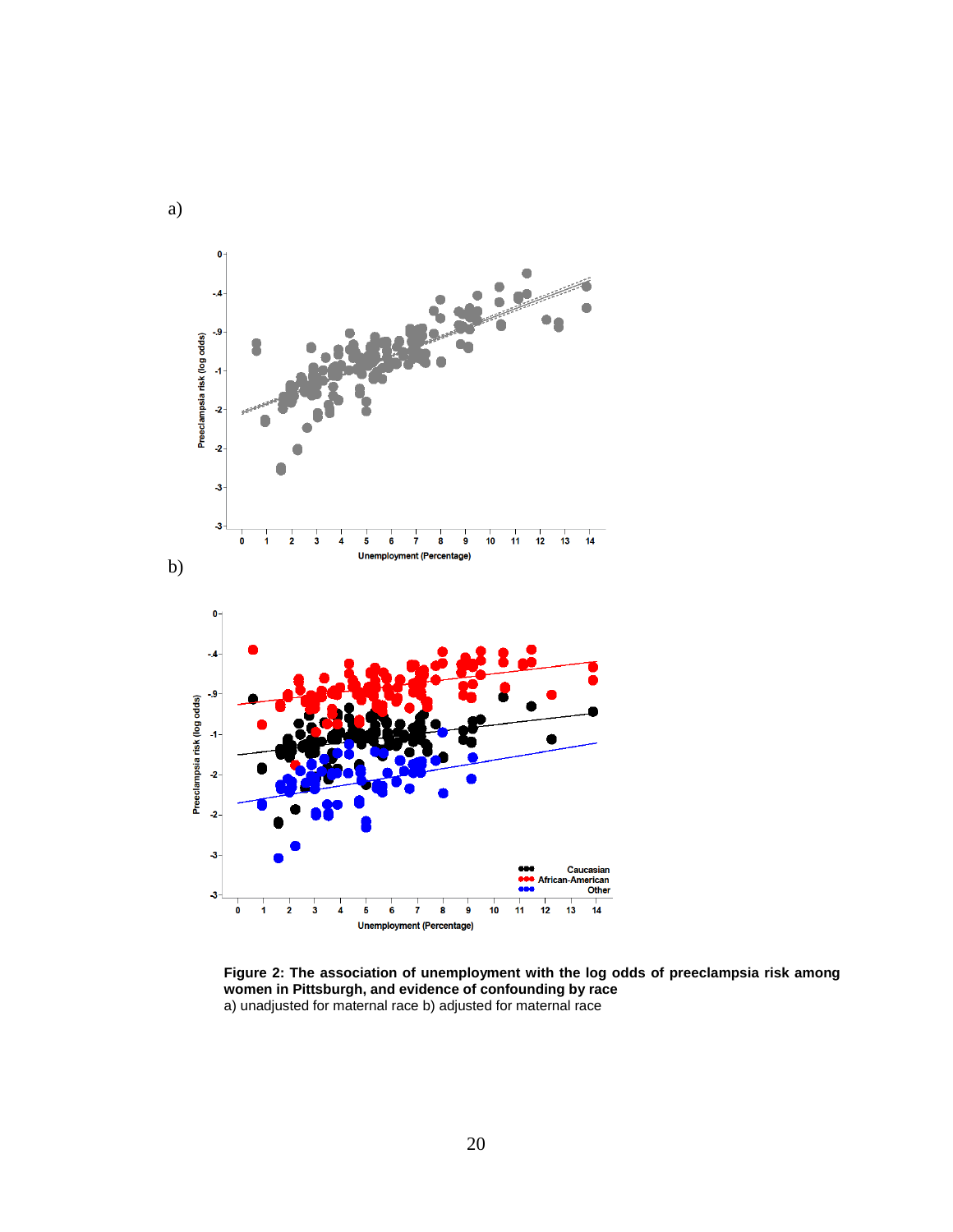





<span id="page-29-0"></span>**Figure 3: The association of poverty status with the log odds of preeclampsia risk among women in Pittsburgh, and evidence of confounding by race.**  a) unadjusted for maternal race b) adjusted for maternal race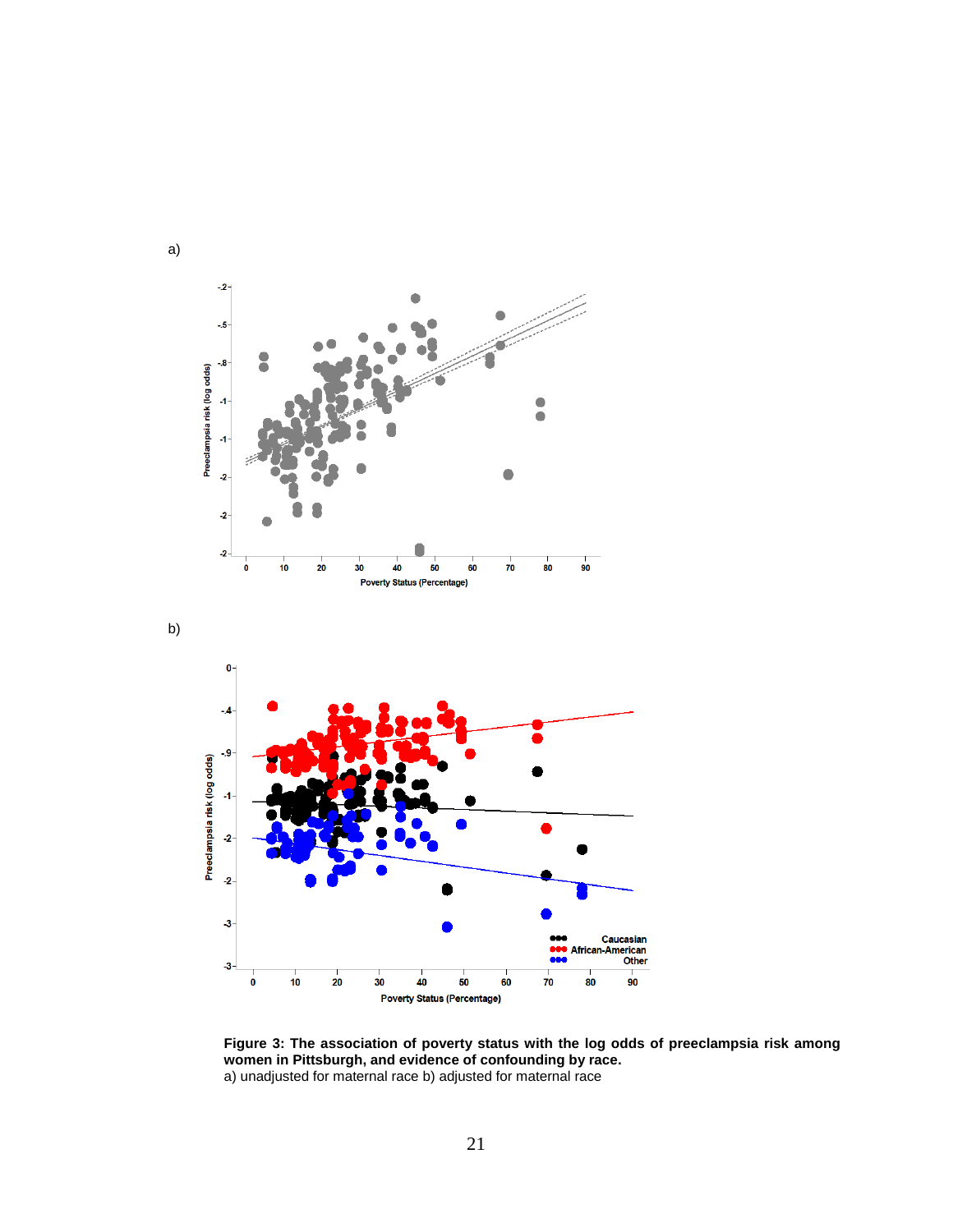

<span id="page-30-0"></span>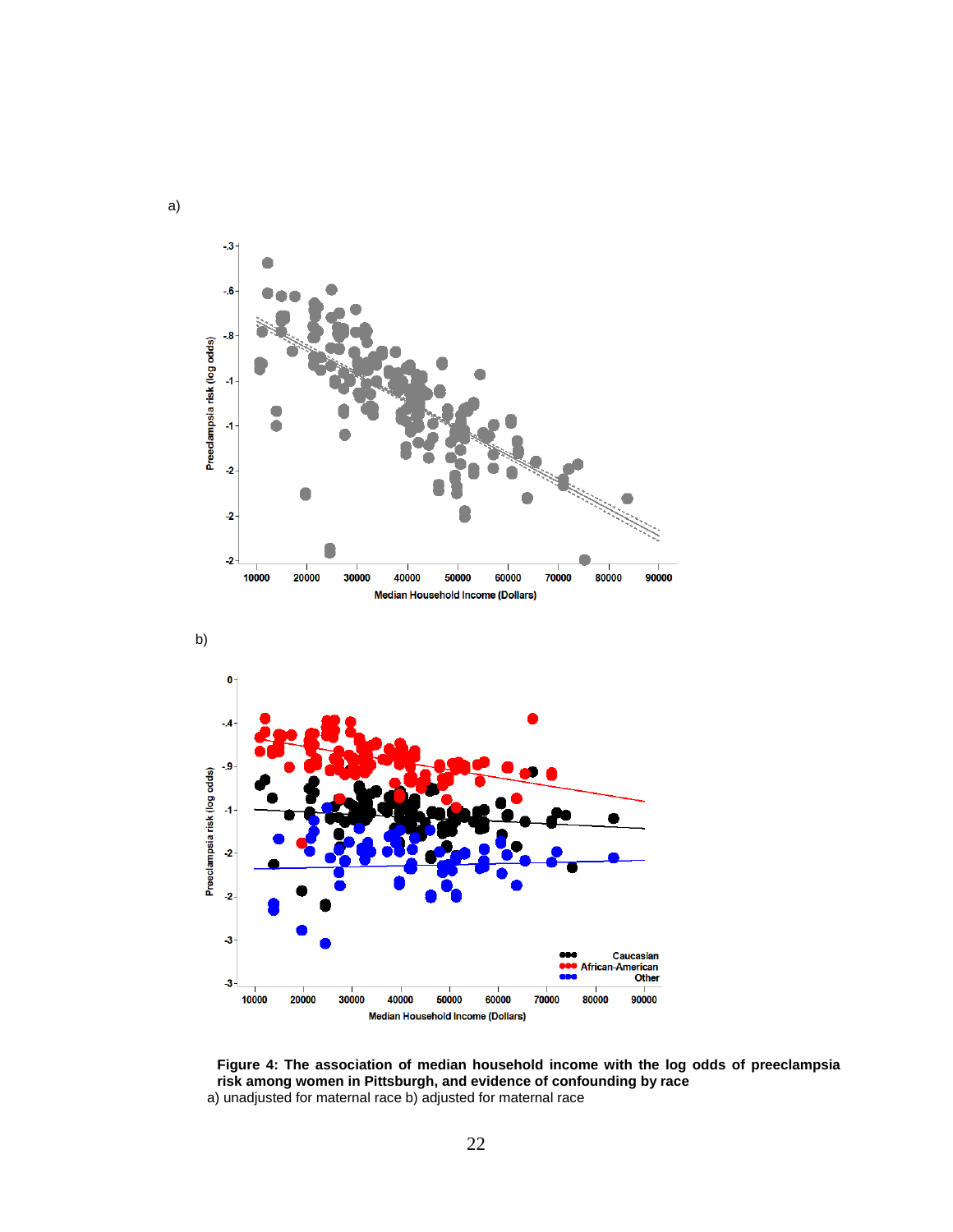### **Aim 3: Assess differences by race in the association of neighborhood level factors and the risk of preeclampsia**

|                      |           | African-American |       | <b>White</b> |           |       | <b>Other</b> |           |       |
|----------------------|-----------|------------------|-------|--------------|-----------|-------|--------------|-----------|-------|
|                      | Cases     | Controls         | $p-$  | Cases        | Controls  | $p-$  | Cases        | Controls  | $p-$  |
| Variables            | $(N=223)$ | $(N=450)$        | value | $(N=250)$    | $(N=960)$ | value | $(N=29)$     | $(N=179)$ | value |
| Greenery (%)         | 17        | 17               | 0.745 | 16           | 17        | 0.667 | 12           | 9         | 0.212 |
| Unemployment         |           |                  |       |              |           |       |              |           |       |
| $(\%)$               | 7         | 7                | 0.998 | 5            | 4         | 0.01  | 5            | 4         | 0.107 |
| Snap (%)             | 29        | 28               | 0.370 | 13           | 13        | 0.484 | 15           | 10        | 0.019 |
| <b>Below Poverty</b> |           |                  |       |              |           |       |              |           |       |
| (%)                  | 30        | 30               | 0.938 | 19           | 18        | 0.212 | 22           | 22        | 0.954 |
| Median               |           |                  |       |              |           |       |              |           |       |
| Household            |           |                  |       |              |           |       |              |           |       |
| Income at 2009       | \$31,156  | \$32,054         | 0.382 | \$45,607     | \$47,094  | 0.114 | \$41,159     | \$44,012  | 0.331 |
| Economic Shift       |           |                  |       |              |           |       |              |           |       |
| from 2000:           |           |                  |       |              |           |       |              |           |       |
| Income $(\%)$        | 29        | 26               | 0.242 | 39           | 40        | 0.588 | 31           | 36        | 0.282 |
| Economic Shift       |           |                  |       |              |           |       |              |           |       |
| from 2000:           |           |                  |       |              |           |       |              |           |       |
| Unemployment         |           |                  |       |              |           |       |              |           |       |
| $(\%)$               | 34        | 40               | 0.388 | 44           | 46        | 0.716 | 17           | 23        | 0.682 |
| Demographic          |           |                  |       |              |           |       |              |           |       |
| Shift from 2000:     |           |                  |       |              |           |       |              |           |       |
| Population (%)       | $-18$     | $-17$            | 0.581 | -5           | -6        | 0.467 | $-5$         | $-4$      | 0.488 |
| Crime Rate           | 24        | 23               | 0.426 | 13           | 13        | 0.436 | 15           | 13        | 0.330 |

<span id="page-31-0"></span>**Table 6: Averages of Neighborhood Indicators Stratified by Race**

Aim 3 explored the relationship between race and neighborhood indicators. Several categories demonstrated evident differences between cases and controls. Percent unemployment, percent SNAP, and crime were higher than their control race counterpart. Median household income was distinctly lower in the cases compared to their counterpart. In **Table 6**, we show the respective average of each indicator within the women's race and case status. Statistical tests of comparisons were calculated, and unemployment rates were significantly different between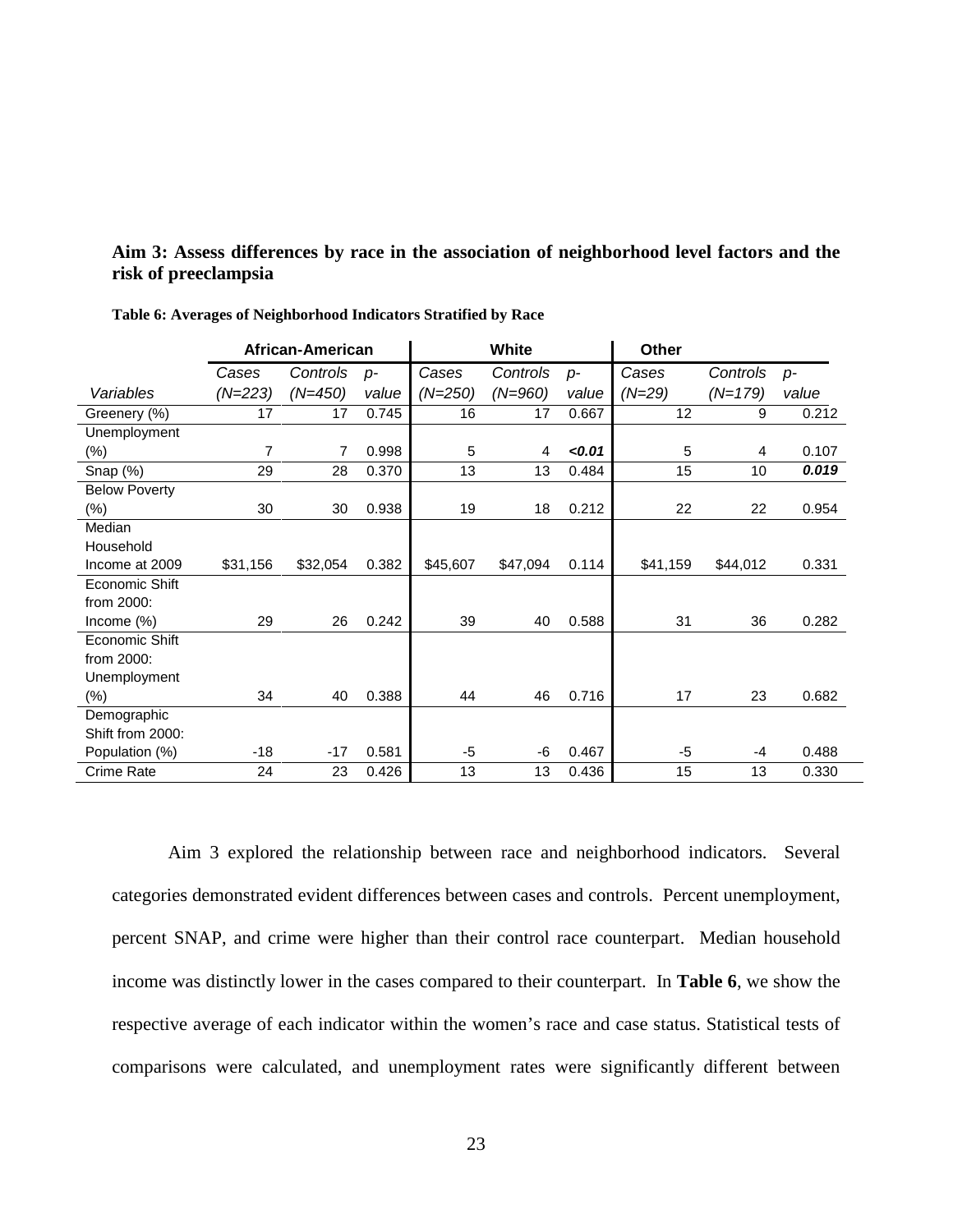Caucasians, and the percentage household on SNAP were significantly different amongst others. This table also points out the disparities among the study population, citing the differences between white cases and African-American controls.

| Variable                       | p-value | Variable                            | p-value |
|--------------------------------|---------|-------------------------------------|---------|
| SNAP(cat)*race                 | 0.3947  | Unemployment(cat)*race              | 0.4132  |
| SNAP(cont)*race                | 0.1623  | Unemployment(cont)*race             | 0.0321  |
| PS(cat)*race                   | 0.9826  | Greenery(cat)                       | 0.8187  |
| PS(cont)*race                  | 0.5466  | Greenery(cont)                      | 0.4189  |
| MHI(cat)*race                  | 0.8001  | Crime rate(cat)*race                | 0.0318  |
| MHI(cont)*race                 | 0.871   | Crime rate(cont)*race               | 0.8849  |
| Unemployment Change(cat)*race  | 0.3584  | Pop Change (cat)*race               | 0.7191  |
| Unemployment Change(cont)*race | 0.8546  | Pop Change (cont)*race              | 0.5263  |
| MHI Change (cat)*race          | 0.5478  | BMI pre-pregnancy(cat)*race         | 0.4524  |
| MHI Change (cont)*race         | 0.2438  | <b>BMI</b> pre-pregnancy(cont)*race | 0.0312  |

<span id="page-32-0"></span>**Table 7: Interaction Effects between Race and Select Variables on Preeclampsia**

Since neighborhood factors were shown to be different among the different races, we modeled interaction coefficients to test significance. **Table 7** shows the indicators in continuous and categorical forms. SNAP, unemployment rates and BMI were significant as continuous variables, while crime rate as a categorical variable was significant. We believe that the differences between continuous and categorical interactions are a result of residual confounding.

**Figures 5** and **6** show the interaction plots between continuous unemployment rate, and BMI before pregnancy in estimating the log odds of preeclampsia. In both figures, women who identified as "Other" had the strongest association between the exposure and the outcome through unemployment rate, and BMI.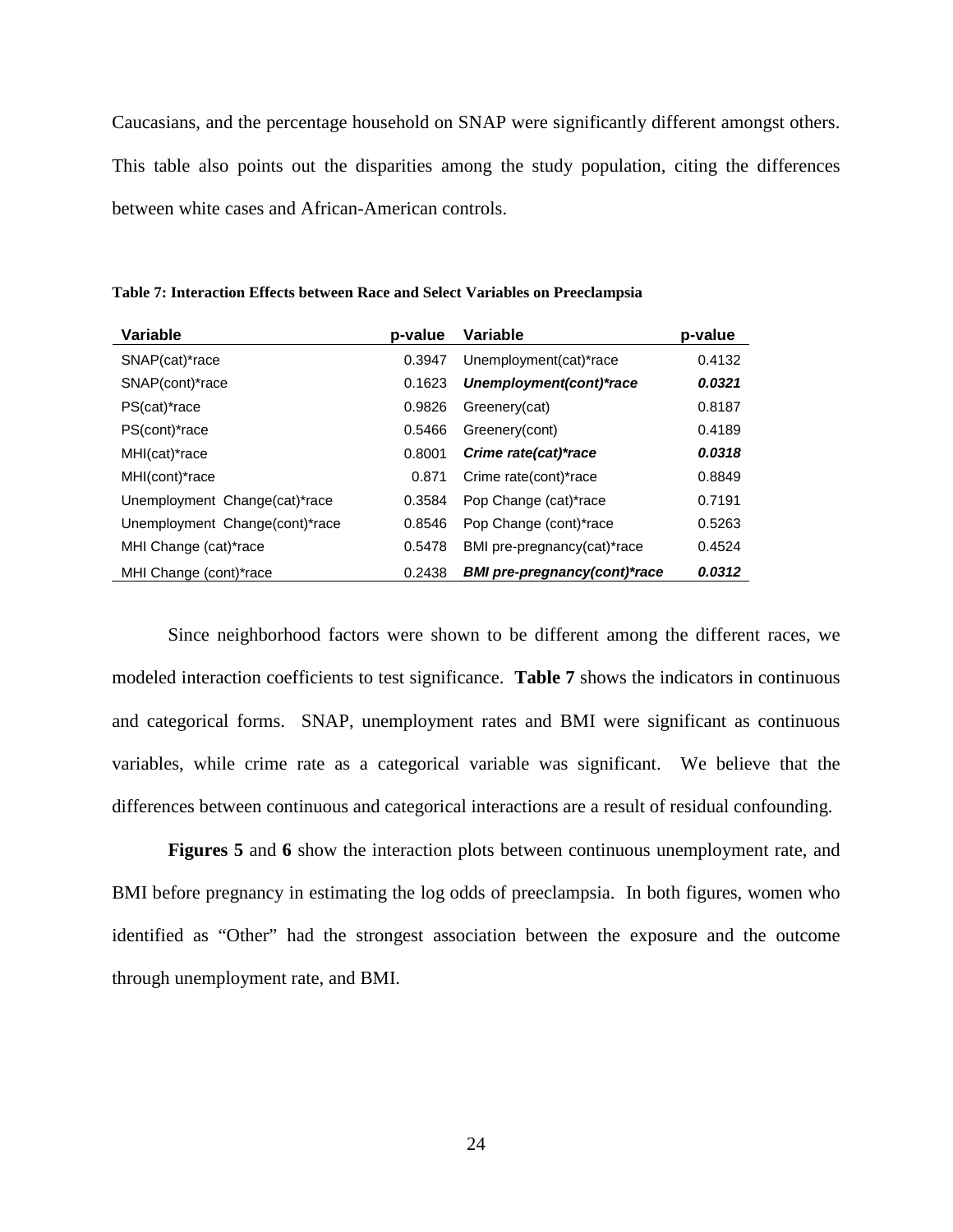

**Figure 5: Interaction between race and BMI with the log odds of preeclampsia risk among women in Pittsburgh**



**Figure 6: Interaction between race and unemployment with the log odds of preeclampsia risk among women in Pittsburgh**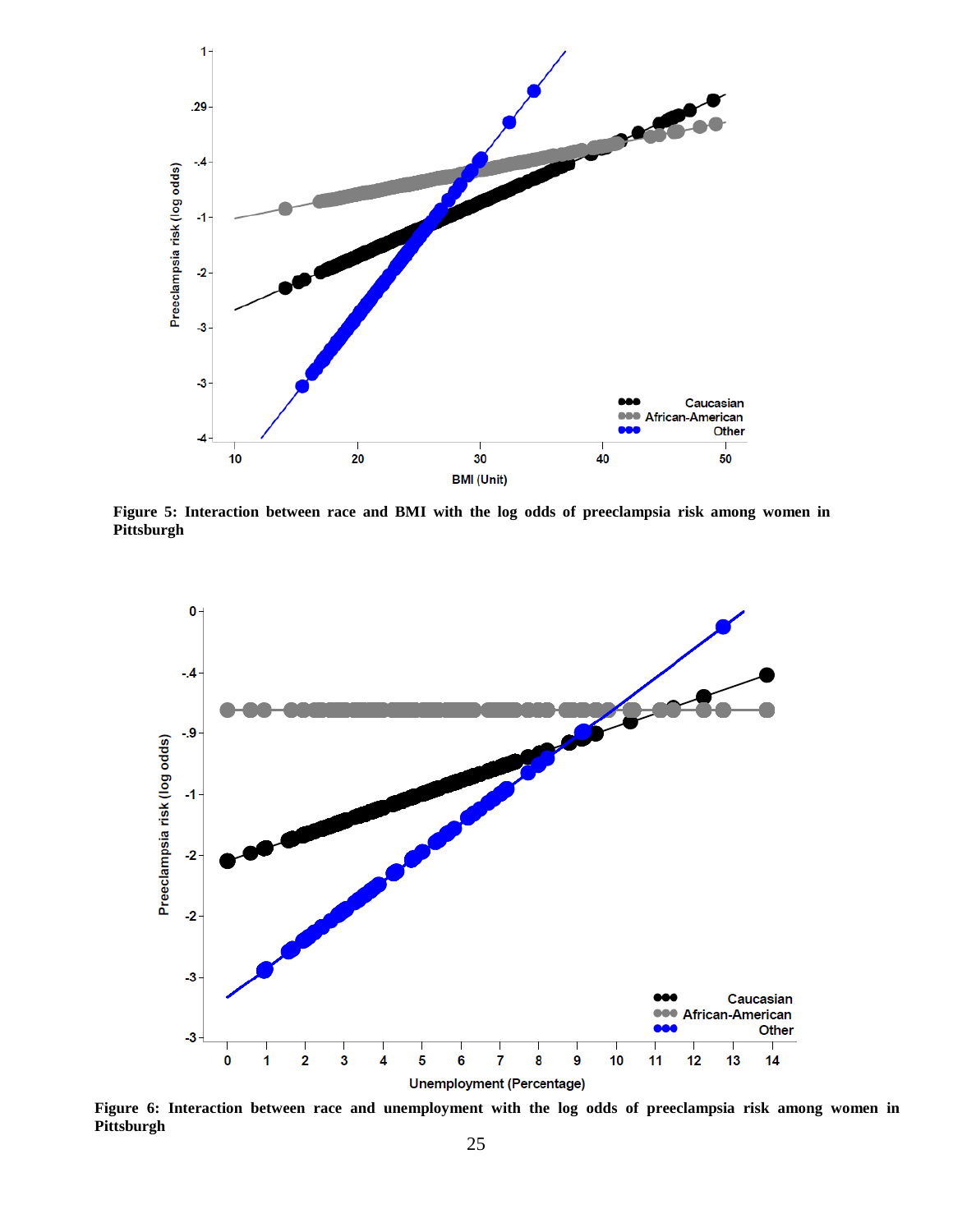#### **4.0 DISCUSSION**

<span id="page-34-0"></span>In this study, we proposed socioeconomic factors have a substantial impact on the risk of preeclampsia among African-American women in a city that is highly segregated by race and income. Our hypothesis was that neighborhood environment would describe more of the African-American risk than strictly using individual factors. We reported that neighborhood environment minimally explained the risk of preeclampsia among African-American women. We found that irrespective of neighborhood environment, race was a stronger predictor for preeclampsia within our study population. Lastly, we indicated that there were disparities in neighborhoods, regardless of case status, among African-Americans and the rest of Pittsburgh.

We discovered a 31% decrease in risk for preeclampsia among African-American women after the inclusion of individual factors. We also found that there was a 16% decrease in the association of race and the risk of for preeclampsia after the inclusion of the neighborhood environment. Although we expected this reduction to be greater, this was typical. A North Carolina study found similar results where neighborhood environment reduced the crude racial disparities of preterm birth by 15% (31). Other studies evaluating neighborhood inclusion have also found reductions in risk of adverse birth outcomes among African-Americans (43, 44). We were curious to see if manipulation of neighborhood definitions, through different statistical models, would result in a greater decrease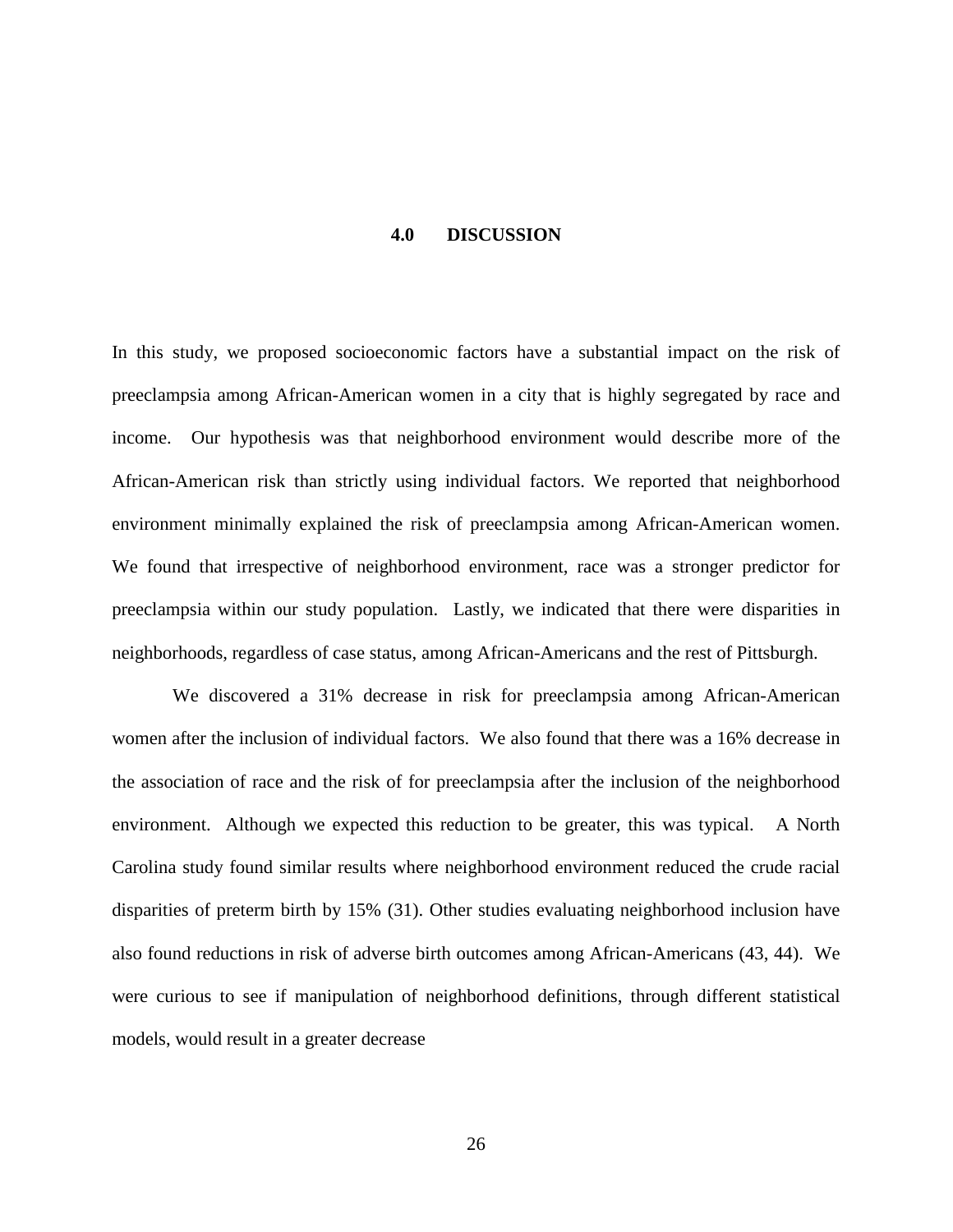When applying conditional regressions we increased neighborhood diversity, and noticed a larger decrease in the association of race and risk for preeclampsia. Possible reasons for this may be from the larger sample size from combining 130 census tracts to four simulated neighborhoods, which increased the power. In addition to more power, the heterogeneity of the simulated neighborhoods increased because of the inclusion of more women. Other reasons may revolve around the intraclass correlation coefficient (ICC) of 1%, which indicated that there was greater variability within census tracts than across different census tracts. This brings to question the viability of census tracts as a neighborhood definition over other metrics that are used to define neighborhoods. The primary mixed-model demonstrated that neighborhood inclusion has some effect on the observed risk of preeclampsia among African-American women.

The large differences between the two methods on neighborhood inclusion led us to several questions. One question involved the selection of our indicators, however, they were purposely selected to represent various aspects of the socioeconomic environment. They can be broken down into distinct categories; neighborhood income, physical/ psychological, and overall neighborhood climate. The percentage of households receiving SNAP, the below poverty status rate, the unemployment rate, and the median household income represented four different measures of neighborhood income. The percent greenery was a surrogate for the physical activity, and psychological well-being of the neighborhood. The crime rate demonstrated another portion of psychological effects of the neighborhood. The changes in income, unemployment, and population indicated the vitality and climate of a neighborhood (45). The revitalizing of a neighborhood has several consequences where current residents are disadvantaged. Increases in rent and standard of living disrupt communities and disperses the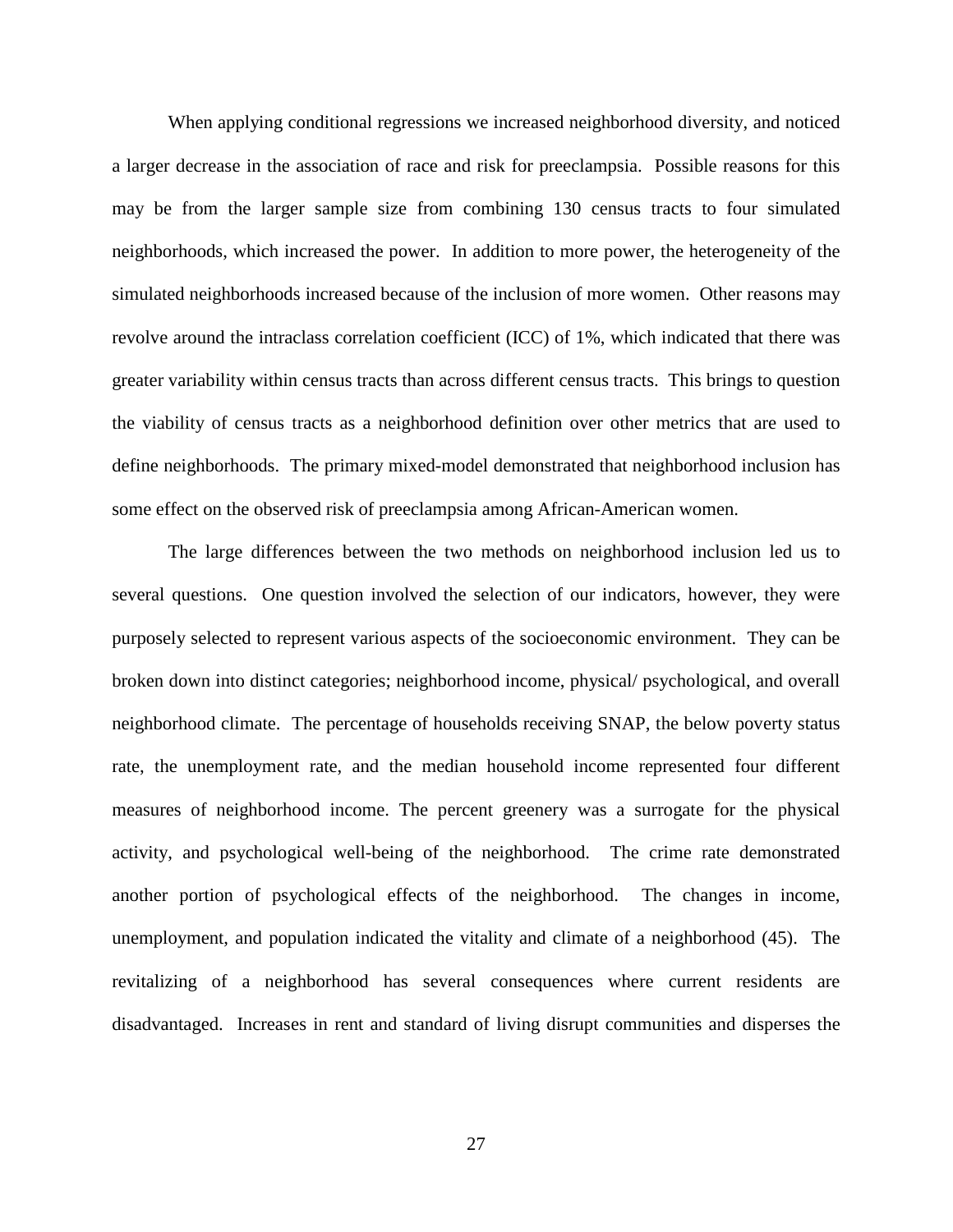residing population. Theses ramifications from gentrification lead to a great deal of stress and other negative health implications known as "root shock" (46).

There are several reasons as to why we found minimal reductions in the association of race and preeclampsia. Possible reasons for the 16% reduction in the primary multi-level model may have been a result the exclusion of attributing the nutrient availability and accessibility in her neighborhood, discrimination, early life exposures, housing quality, and multi-generational effects, as well as other similar attributes. Additional reasons for the small decrease may have been due to misclassification through the usage of aggregate census data for individual levels of exposure. Before analysis, we assessed the internal validity by plotting distributions of the indicators, in efforts to identify and drop potential outliers. We also increased internal validity by applying imputations where necessary to reduce the impact of missing data. These methods ensured that the controls represent the underlying population from which the cases arose.

We also wanted to explore the disparities in Pittsburgh. We showed that disparities still exist between African-American neighborhoods and the rest of the city. We also indicated the importance of race on risk of preeclampsia within this population by revealing the high African-American risk, independent of neighborhood environments. Women who live in neighborhoods with low socioeconomic status are at higher risk for adverse birth outcomes than women in wealthier neighborhoods. These include preterm birth, small for gestational age, and low birth weight (47, 48). Interestingly, the interaction plots show little effect on the risk of preeclampsia among African-American women with increasing unemployment, or BMI compared to Caucasian and Other women. Other studies have also indicated evidence of effect modification through low-income neighborhoods and race on preterm birth (49, 50). The remaining high rate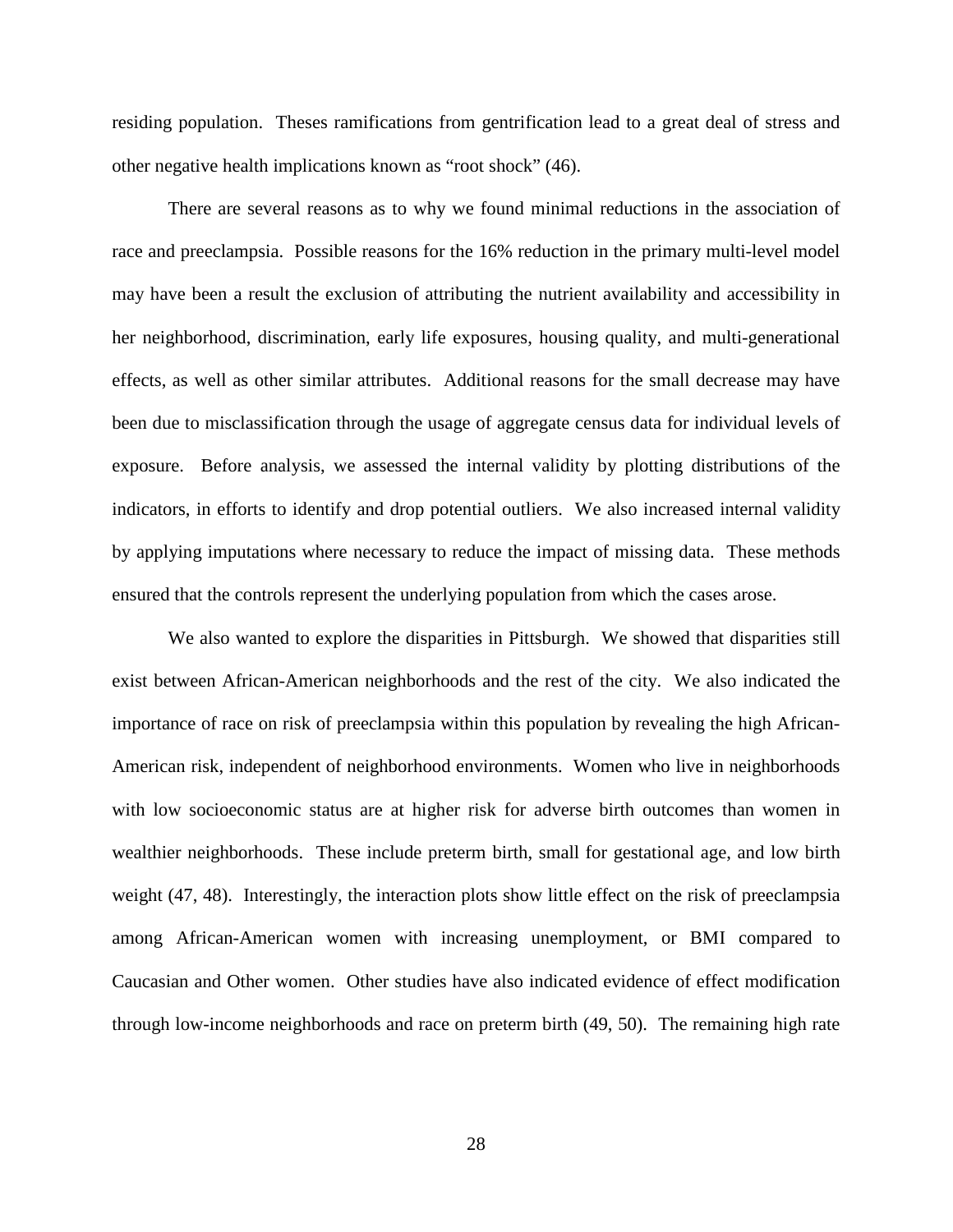of preeclampsia in African-Americans supported the idea of unmeasured stressors, such as segregation as a possible reason for the high relative odds.

Segregation has been associated with poor birth outcomes where women are at higher risk for birthweight, preterm birth and small for gestational age (30, 31). One particular study reported that independent of economic factors, racial segregation increased the risk of intrauterine growth restriction within African-American women (51). Pittsburgh is located in the heart of the "Rust Belt." The Pittsburgh area was primarily known as the epicenter for steel and coal production. When the steel industry began, it attracted African-Americans to migrate from the South to Pittsburgh for work (52). The steel industry was partly responsible for the creation of an African-American middle class in Pittsburgh. In conjunction with steel mills closing, among other reasons, the African-American middle class began to decline and over the years, this decline propagated increased segregation between Caucasians and African-Americans within the city  $(53)$ .

We did not directly measure segregation, and a critical aspect that was missing from the models was individual-level experience of racism. Racism can be expressed blatantly or subtlety as institutionalized racism. There are several ways to measure blatant and institutionalized racism. An index of homeowner information through the Home Mortgage Disclosure Act (HMDA) can accurately detect redlining practices and estimate the effects of institutionalized racism (54). Residential redlining is bias by lending institutions against appropriations to minority groups (55). These practices have negative health effects on residents because of forced living conditions in an underserved area (54). Certain surveys like the Cohen Perceived Stress Scale, are validated metrics to measure a persons perceived stress, which can depict forms of blatant racism. Future studies of neighborhood environment and racial disparities should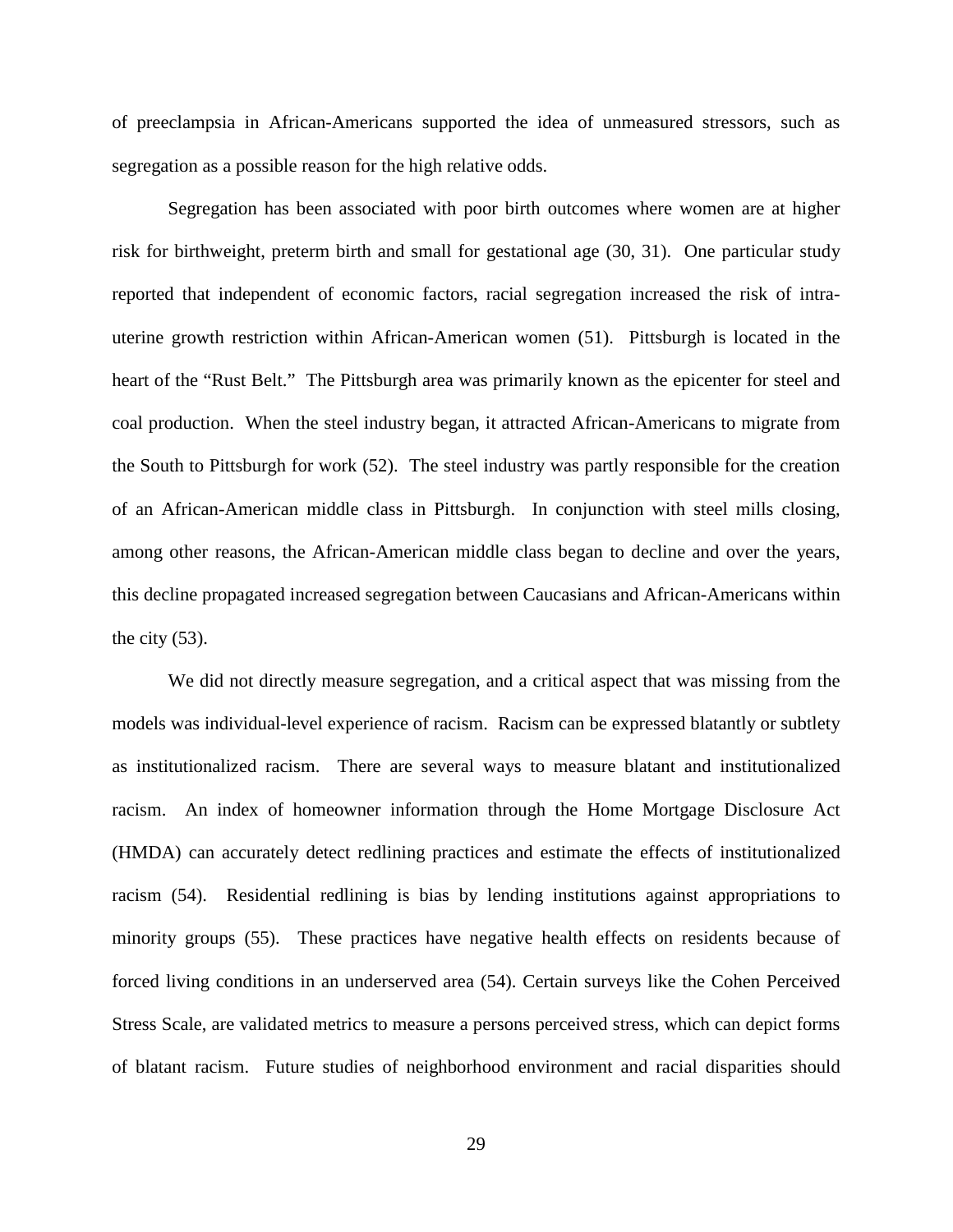include direct, individual-level measurements of the experience and perception of racism because of the potential strength these factors have on the race effect and risk of disease.

Limitations with this study include missing data. Around 34% of information on prepregnancy weight was missing at random, a simple regression was imputed for all controls based on age and height of the mother. This method drastically reduced the number missing, but did not fill in the entire data set since information on height was also missing. Consequences of using a single imputation are the assumption of certainty with the values, which ultimately underestimated the standard errors and overestimates test statistics (56), which pushes away from the null.

Misclassification of preeclampsia diagnosis may also have been an issue. Many symptoms of renal or liver dysfunction may not present themselves and can often go unnoticed. Looser guidelines that are more inclusive from the American College of Obstetric Clinicians have been created to prevent misdiagnosis and include women who would otherwise have been missed (57).

There was no information on race in the group identified as "Other". While the largest minority other than African-Americans in Pittsburgh are Asians, assuming the 208 women who identified as "Other" are all, or a majority, Asian would have been an incorrect assumption. Furthermore, women who may have identified as being more than one race would be considered as "Other". This variable population has a high chance of heterogeneity and skews the ability to interpret the interaction results. We excluded this population from the first aim, and we believe that this did not compromise our overall results.

Usage of categorical variables may have possibility contributed residual confounding to the estimates, as these variables were initially continuous, but divided into four categories for

30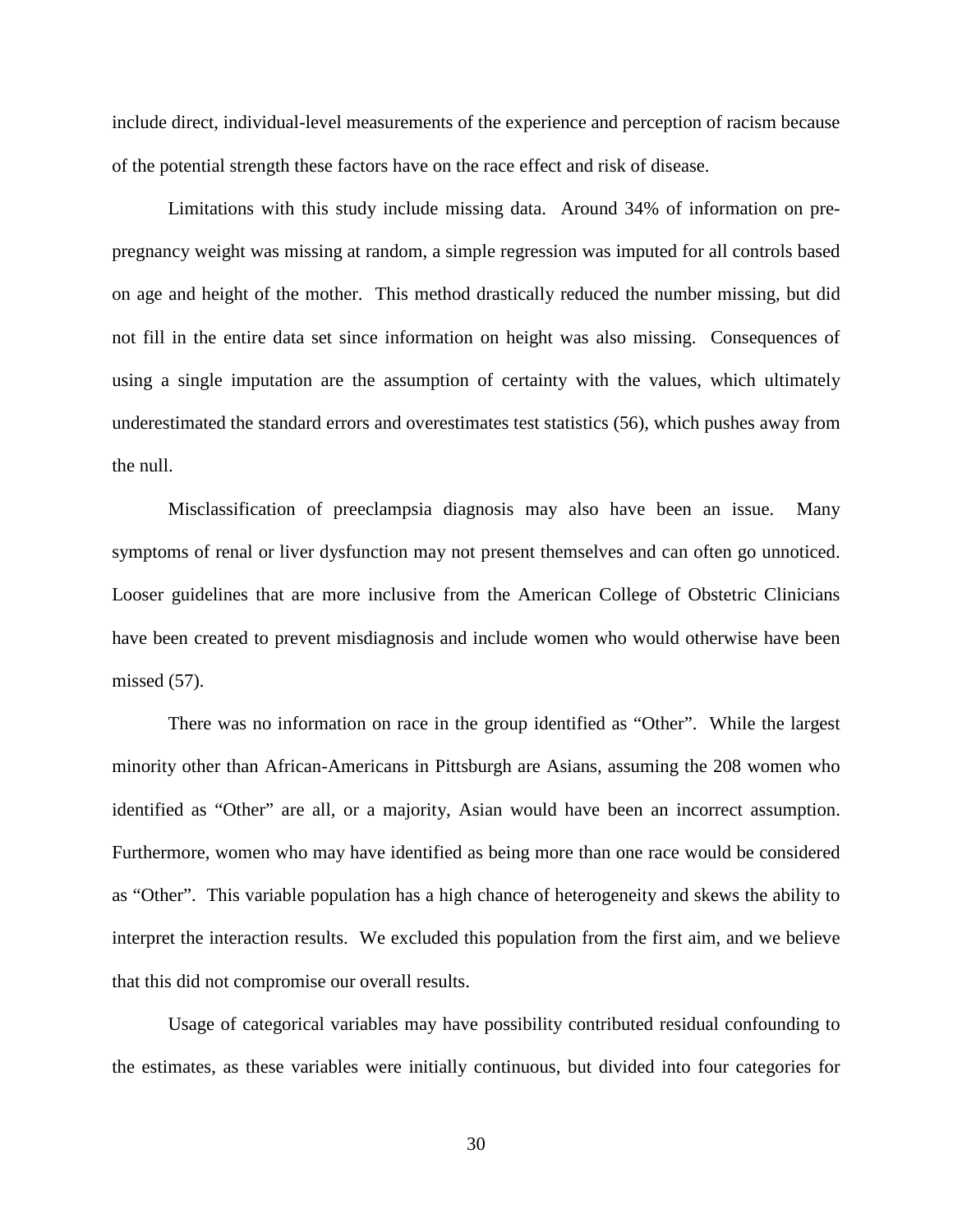easier interpretation. Some mediators were unmeasured, specifically acute stress biomarkers such as TNF-a, CPR, or cortisol. We did not have any measures of the placenta, which is the basis of preeclampsia. These measures would include pregnancy hormones, like hCG, PAPP-A, or AFP (58) may also have an effect in relation to both stress and preeclampsia. As discussed earlier, aspects of social structure, culture and communal effects were unmeasured and may be different among the different neighborhoods. These factors may play a role in either contributing or alleviating the risk of preeclampsia.

Despite these limitations, several strengths are present within this study. The population of the study helped narrow the hypothesis to only neighborhood and individual stress exposures and risk of preeclampsia. The exclusion of chronic hypertension, diabetes, and thyroid complications removed cases with strong causes of preeclampsia that were most likely not due to socio-economic status and related stress. Another strength of this study was the use of mixed models to better estimate the marginal effects of indicators in efforts to take into account the correlation between women within the same census tract. We realized after the fact that the within-census tract variation was extremely high (intraclass correlation coefficient 0.01). As we prepare to publish these findings, we will determine if this argues for a different modeling strategy. The novelty of this study is another strength. It is the first of its kind that looks at the effects neighborhoods have on the risk of preeclampsia within the city of Pittsburgh.

 We propose to further explore the relationship between neighborhoods and race with risk of preeclampsia to include the addition of redlining practices, and food environment to the models. Low economic African-American neighborhoods often time have worse food environments than their Caucasian counterparts (55)**.** We also would use buffer zones as neighborhood definitions, instead of census tracts, to obtain a more accurate risk estimate of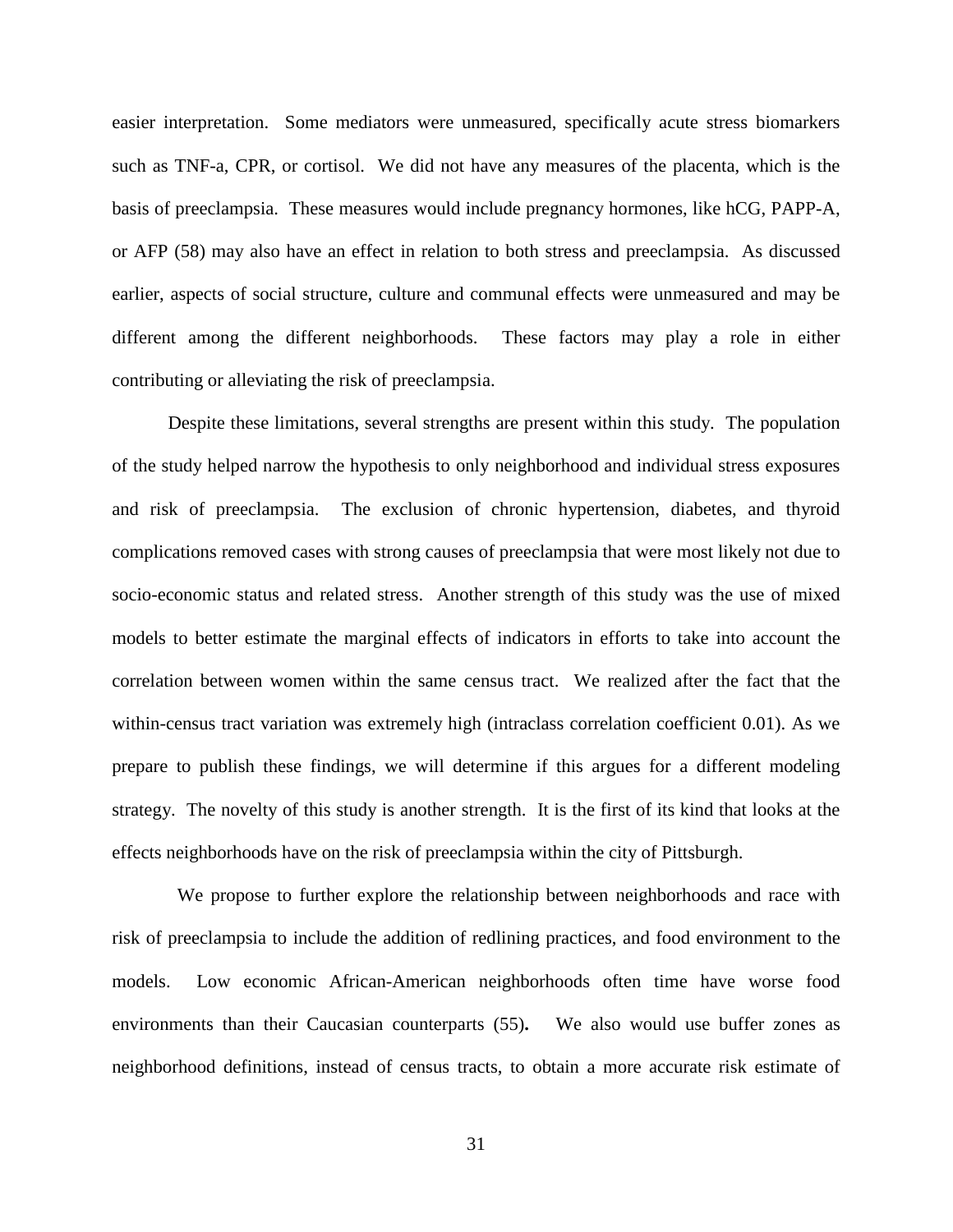neighborhoods. Other measurements can include indicators that define social/communal structure that could further untangle the interactions between race and SES. These elements may better delineate the effect of race on preeclampsia and provide specific targets for policy development to alleviate risk. Additional targets for research include usage of biomarkers that can quantify acute or chronic stress. Researchers could identify possible interactions between chronic stress and acute stress with its implications on preeclampsia. While not performed in this study, researchers could investigate the effects of African-Americans living amongst a majority of Caucasians, compared to Caucasians living amongst a majority of African-Americans. This could explore the hypothesis of the effects of segregation on risk that may explain the associated risk rather than strictly race and poverty.

In summary, it is evident that the inclusion of neighborhood indicators on preeclampsia explains some risk that is observed among African-American women. We believed that the increase in heterogeneity decreased the African-American risk substantially, and offer ideas for research and the implementation of policy to increase the diversity within neighborhoods. These policies may reduce the risk of preeclampsia and other health outcomes. These research methods performed in this study could also be applied to race, socioeconomic factors, and their relationship with other health risks.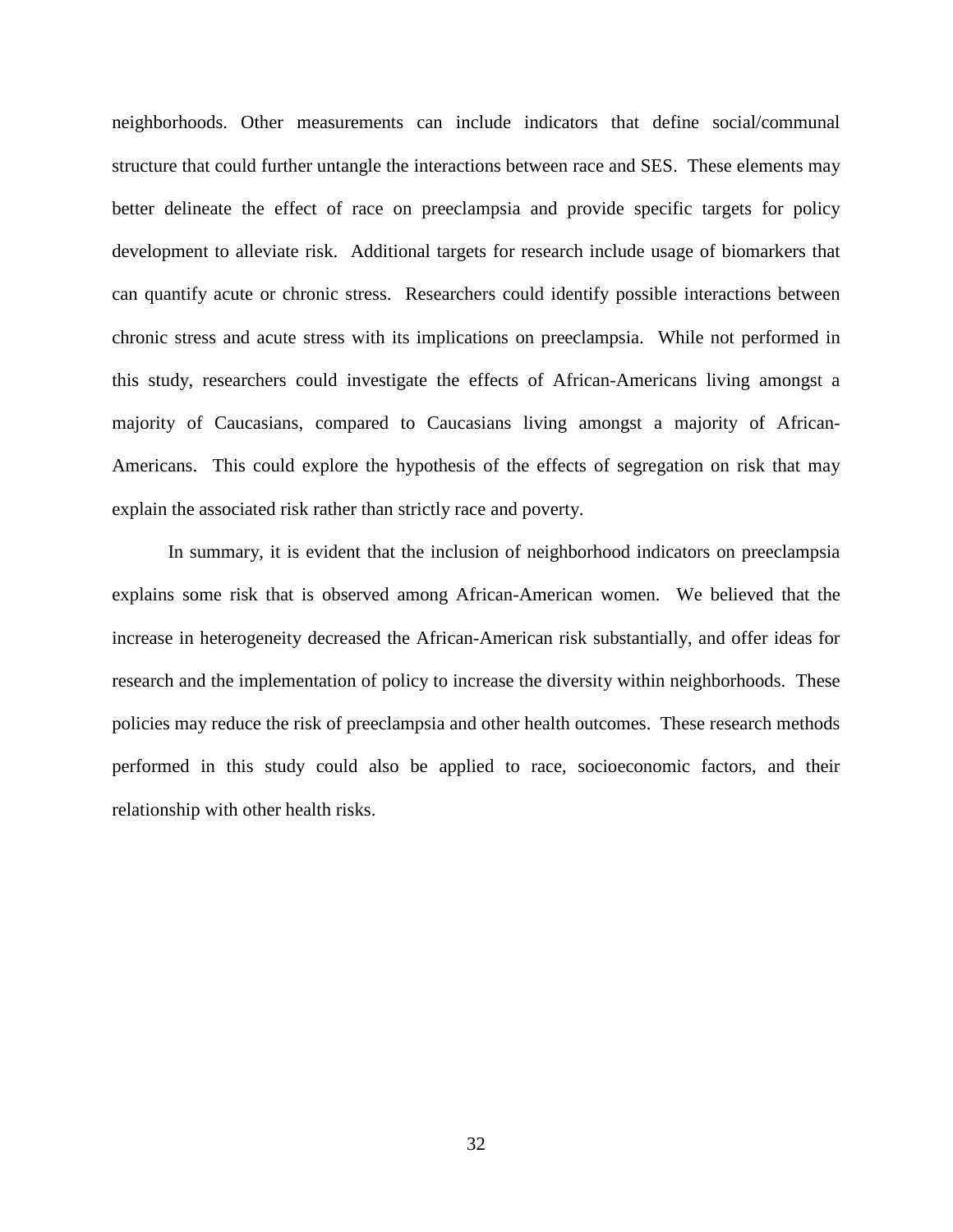## <span id="page-41-0"></span>**APPENDIX A: MAP OF PITTSBURGH**



<span id="page-41-1"></span>**Figure 7A: Neighborhoods**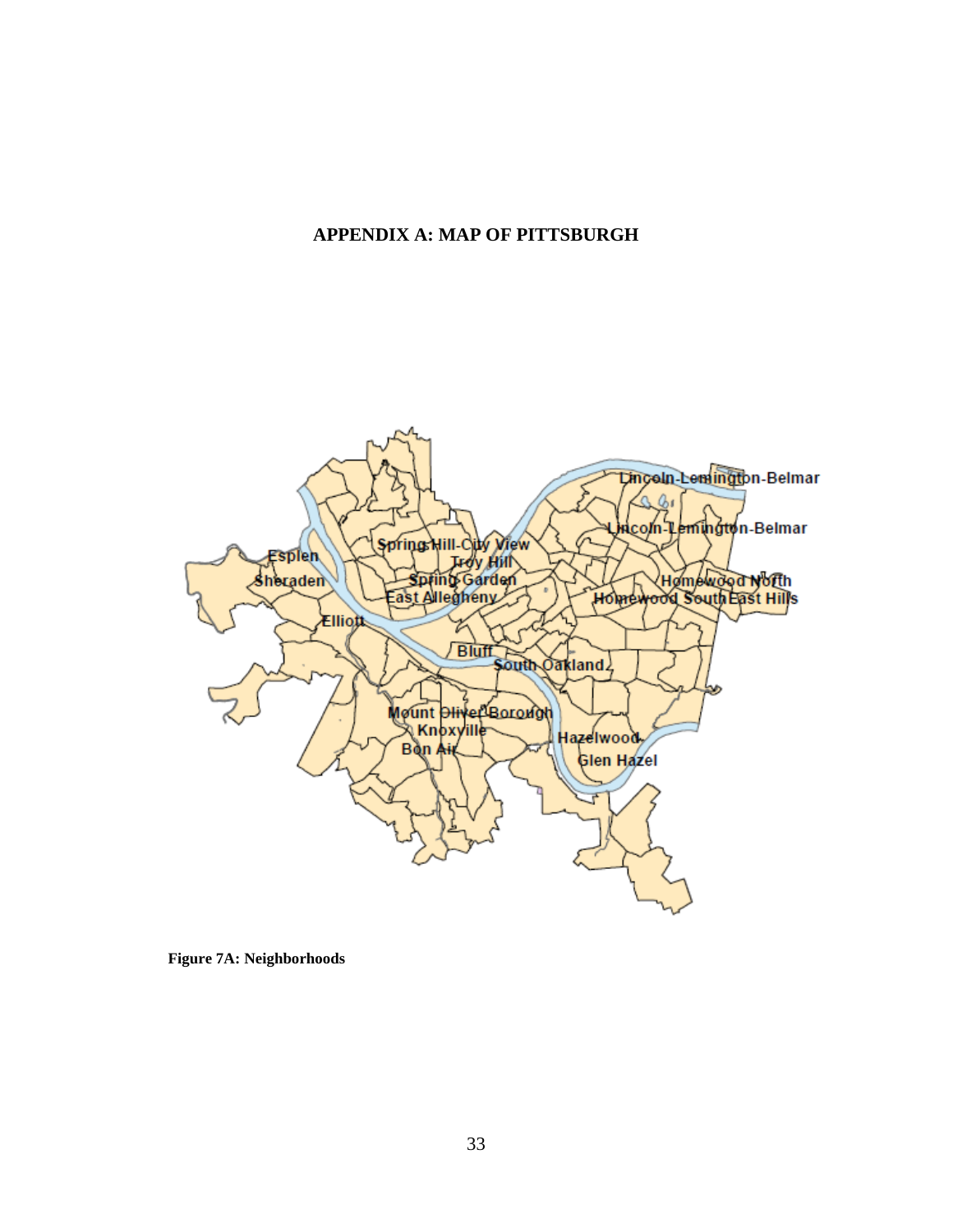

<span id="page-42-0"></span>**Figure 8A: Case Distributions**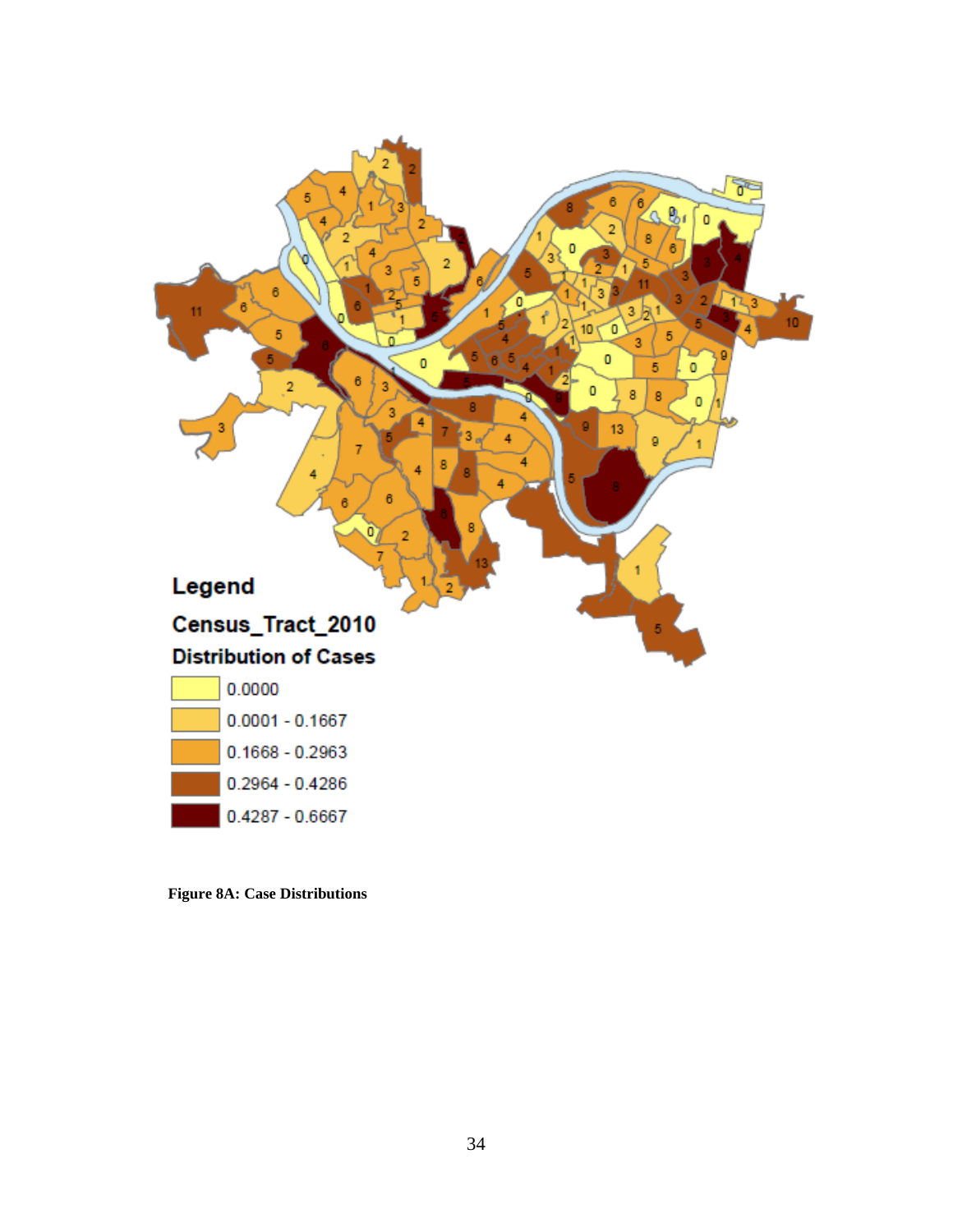# <span id="page-43-0"></span>**APPENDIX B: SUPPLEMENTAL TABLES**

## <span id="page-43-1"></span>**Table 8B: Race Model Synthesis**

| <b>Model</b>                        | <b>Point</b><br><b>Estimate</b> | L95   | U95   | -2 Res Log Pseudo-Likelihood |
|-------------------------------------|---------------------------------|-------|-------|------------------------------|
| Race                                | 1.852                           | 1.494 | 2.295 | 8578.37                      |
| Race+Age                            | 1.982                           | 1.54  | 2.552 | 8587.58                      |
| Race+Marital                        | 1.624                           | 1.262 | 2.089 | 8586.04                      |
| Race+Insurance                      | 1.683                           | 1.33  | 2.13  | 8582.83                      |
| Race+Percent Greenery               | 1.807                           | 1.448 | 2.256 | 8103.59                      |
| Race+Crime                          | 1.81                            | 1.432 | 2.288 | 8230.86                      |
| Race+PS                             | 1.751                           | 1.376 | 2.229 | 8570.25                      |
| Race+MHI                            | 1.677                           | 1.307 | 2.15  | 8278.47                      |
| Race+SNAP                           | 1.685                           | 1.306 | 2.17  | 8551.19                      |
| Race+Unemployment                   | 1.776                           | 1.398 | 2.257 | 8323.04                      |
| Race+MHI Change                     | 1.865                           | 1.467 | 2.369 | 7420.24                      |
| Race+Unemployment Change            | 1.78                            | 1.408 | 2.25  | 7501.37                      |
| Race+Pop Change                     | 1.963                           | 1.518 | 2.537 | 7689.76                      |
| Race+MHI Change+Percent Greenery    | 1.79                            | 1.396 | 2.296 | 6988.72                      |
| Race+MHI Change+Crime               | 1.836                           | 1.415 | 2.383 | 7235.97                      |
| Race+MHI Change+PS                  | 1.68                            | 1.287 | 2.195 | 7430.73                      |
| Race+MHI Change+MHI                 | 1.686                           | 1.283 | 2.216 | 7434.52                      |
| Race+MHI Change+SNAP                | 1.665                           | 1.256 | 2.208 | 7430.63                      |
| Race+MHI Change+Unemployment        | 1.697                           | 1.307 | 2.203 | 7432.6                       |
| Race+MHI Change+Unemployment Change | 1.845                           | 1.45  | 2.347 | 7427.21                      |
| Race+MHI Change+Pop Change          | 1.945                           | 1.497 | 2.528 | 7426.82                      |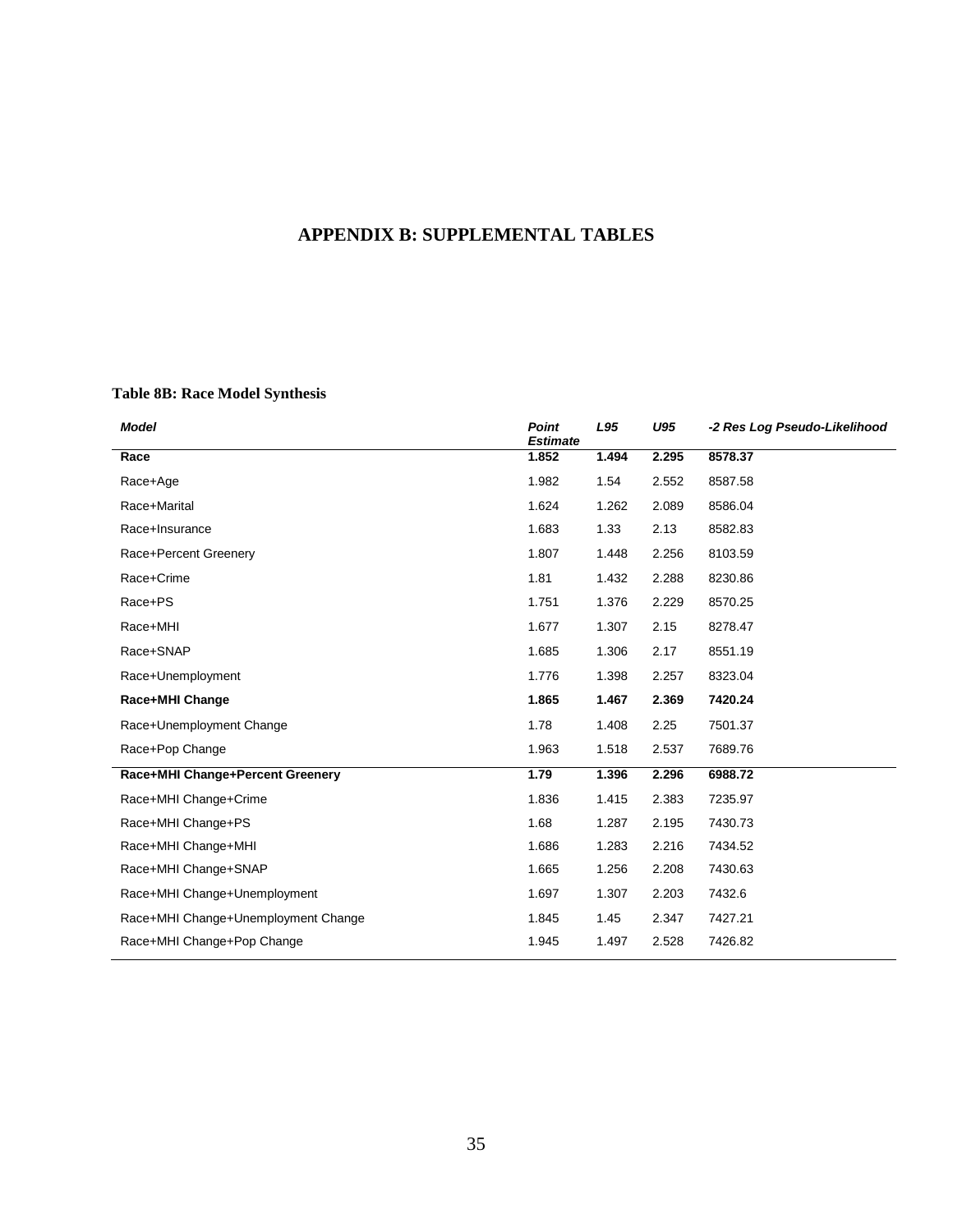#### **Table 8B Continued**

| <b>Model</b>                                               | Point<br><b>Estimate</b> | L95   | U95   | -2 Res Log Pseudo-Likelihood |
|------------------------------------------------------------|--------------------------|-------|-------|------------------------------|
| Race+MHI Change+Percent Greenery+Crime                     | 1.794                    | 1.373 | 2.342 | 6848.93                      |
| Race+MHI Change+Percent Greenery+PS                        | 1.639                    | 1.246 | 2.156 | 6997.89                      |
| Race+MHI Change+Percent Greenery+MHI                       | 1.652                    | 1.245 | 2.19  | 7001.95                      |
| Race+MHI Change+Percent Greenery+SNAP                      | 1.632                    | 1.223 | 2.178 | 6999.12                      |
| Race+MHI Change+Percent Greenery+Unemployment              | 1.616                    | 1.234 | 2.117 | 7001.11                      |
| Race+MHI Change+Percent Greenery+Unemployment Change       | 1.772                    | 1.38  | 2.276 | 6994.73                      |
| Race+MHI Change+Percent Greenery+Pop Change                | 1.898                    | 1.445 | 2.493 | 6995.01                      |
| Race+MHI Change+Percent Greenery+Crime+PS                  | 1.689                    | 1.274 | 2.24  | 6857.26                      |
| Race+MHI Change+Percent Greenery+Crime+MHI                 | 1.696                    | 1.273 | 2.259 | 6860.53                      |
| Race+MHI Change+Percent Greenery+Crime+SNAP                | 1.67                     | 1.245 | 2.241 | 6860.17                      |
| Race+MHI Change+Percent Greenery+Crime+Unemployment        | 1.644                    | 1.243 | 2.173 | 6861.98                      |
| Race+MHI Change+Percent Greenery+Crime+Unemployment Change | 1.777                    | 1.36  | 2.322 | 6854.5                       |
| Race+MHI Change+Percent Greenery+Crime+Pop Change          | 1.868                    | 1.412 | 2.472 | 6853.41                      |
| Race+MHI Change+Percent Greenery+Crime+Age                 | 1.802                    | 1.34  | 2.424 | 6855.8                       |
| Race+MHI Change+Percent Greenery+Crime+Marital             | 1.562                    | 1.161 | 2.102 | 6858.85                      |
| Race+MHI Change+Percent Greenery+Crime+Insurance           | 1.662                    | 1.254 | 2.202 | 6851.65                      |
| Race+MHI Change+Percent Greenery+Crime                     | 1.794                    | 1.373 | 2.342 | 6848.93                      |
| Race+MHI Change+Percent Greenery+Crime+BMI                 | 1.685                    | 1.285 | 2.21  | 6874.37                      |

#### <span id="page-44-0"></span>**Table 9B: Neighborhood Correlation Matrix**

| <b>Unemployment</b>      | <b>SNAP</b> | <b>Below Poverty</b> |
|--------------------------|-------------|----------------------|
| $-0.54$                  | $-0.67$     | $-0.75$              |
| < .0001                  | < .0001     | < .0001              |
|                          | 0.62        | 0.41                 |
| $\overline{\phantom{0}}$ | < .0001     | < .0001              |
| -                        | -           | 0.57                 |
| -                        | -           | < .0001              |
|                          |             |                      |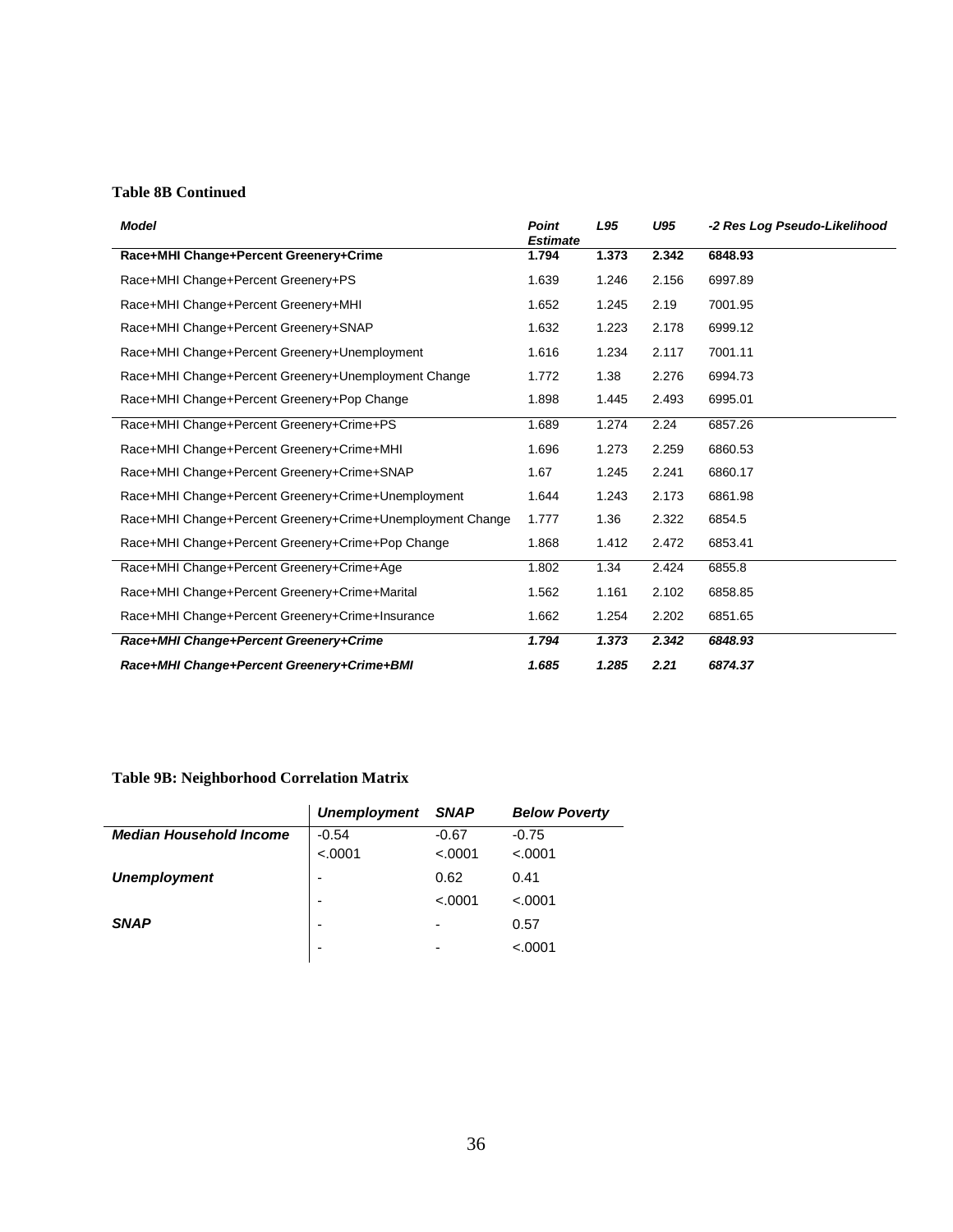## <span id="page-45-0"></span>**Table 10B: SNAP Model Synthesis**

| <b>Model</b>                                          | Point<br><b>Estimate</b> | L95   | U95   | -2 Res Log Pseudo-Likelihood |
|-------------------------------------------------------|--------------------------|-------|-------|------------------------------|
| <b>SNAP</b>                                           | 2.061                    | 1.529 | 2.777 | 10259.82                     |
| <b>SNAP+Percent Greenery</b>                          | 2.105                    | 1.528 | 2.9   | 9474.44                      |
| SNAP+Crime                                            | 1.833                    | 1.294 | 2.596 | 9830.42                      |
| SNAP+Pop Change                                       | 2.205                    | 1.554 | 3.13  | 9279.82                      |
| <b>SNAP+MHI Change</b>                                | 2.026                    | 1.462 | 2.807 | 8941.16                      |
| SNAP+Unemployment Change                              | 1.867                    | 1.349 | 2.583 | 9072.07                      |
| SNAP+MHI Change+Crime                                 | 1.862                    | 1.279 | 2.711 | 8696.28                      |
| <b>SNAP+MHI Change+Greenery</b>                       | 1.933                    | 1.349 | 2.77  | 8198.11                      |
| SNAP+MHI Change+Pop Change                            | 2.213                    | 1.529 | 3.202 | 8950.42                      |
| SNAP+MHI Change+Unemployment Change                   | 1.908                    | 1.361 | 2.677 | 8952                         |
| SNAP+MHI Change+Greenery+Crime                        | 1.886                    | 1.26  | 2.823 | 8028.46                      |
| SNAP+MHI Change+Greenery+Pop Change                   | 2.215                    | 1.463 | 3.352 | 8207.42                      |
| SNAP+MHI Change+Greenery+Unemployment Change          | 1.822                    | 1.254 | 2.646 | 8206.29                      |
| SNAP+MHI Change+Greenery+Crime+Pop Change             | 2.069                    | 1.337 | 3.202 | 8035.63                      |
| SNAP+MHI Change+Greenery+Crime+Unemployment Change    | 1.801                    | 1.193 | 2.72  | 8036.49                      |
| SNAP+MHI Change+Greenery+Crime+Race (0 1 2)           | 1.363                    | 0.865 | 2.149 | 7542.33                      |
| SNAP+MHI Change+Greenery+Crime+Age                    | 1.763                    | 1.155 | 2.689 | 8039.16                      |
| SNAP+MHI Change+Greenery+Crime+Marital                | 1.468                    | 0.951 | 2.264 | 8047.21                      |
| SNAP+MHI Change+Greenery+Crime+Insurance              | 1.637                    | 1.077 | 2.487 | 8038.95                      |
| SNAP+MHI Change+Greenery+Crime+Race (0 1 2)+Age       | 1.376                    | 0.868 | 2.182 | 7549.23                      |
| SNAP+MHI Change+Greenery+Crime+Race (0 1 2)+Marital   | 1.221                    | 0.764 | 1.952 | 7551.45                      |
| SNAP+MHI Change+Greenery+Crime+Race (0 1 2)+Insurance | 1.274                    | 0.803 | 2.023 | 7543.58                      |
| SNAP+MHI Change+Greenery+Crime+Race (0 1 2)           | 1.363                    | 0.865 | 2.149 | 7542.33                      |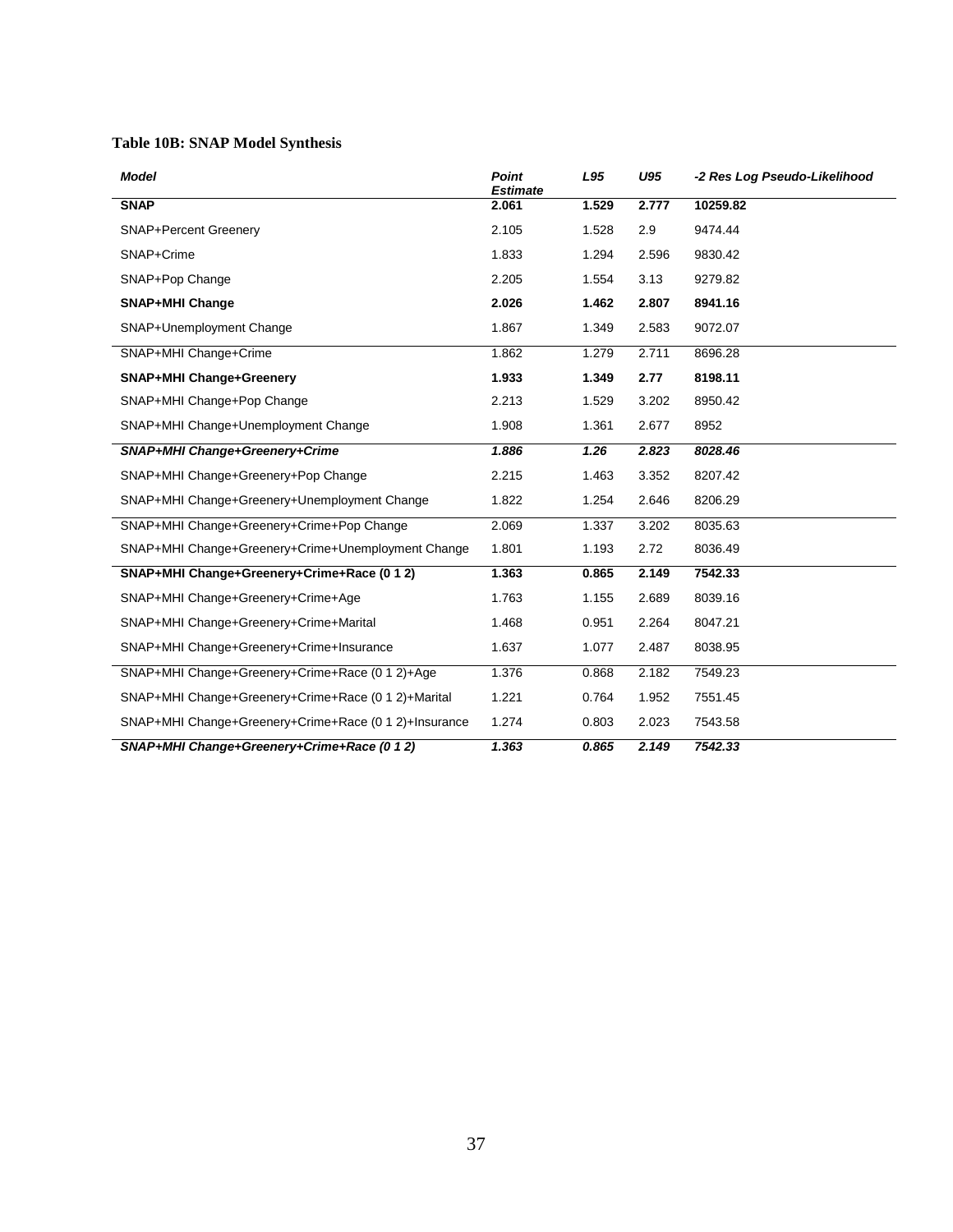## <span id="page-46-0"></span>**Table 11B: Poverty Status Synthesis**

| Model                                                     | <b>Point</b><br><b>Estimate</b> | L95   | U95   | -2 Res Log Pseudo-Likelihood |
|-----------------------------------------------------------|---------------------------------|-------|-------|------------------------------|
| <b>PS</b>                                                 | 1.636                           | 1.239 | 2.162 | 10252.83                     |
| PS+Percent Greenery                                       | 1.656                           | 1.252 | 2.19  | 9476.17                      |
| PS+Crime                                                  | 1.406                           | 1.024 | 1.931 | 9811.64                      |
| PS+Pop Change                                             | 1.72                            | 1.233 | 2.397 | 9260.65                      |
| <b>PS+MHI Change</b>                                      | 1.839                           | 1.343 | 2.52  | 8927.66                      |
| PS+Unemployment Change                                    | 1.643                           | 1.216 | 2.219 | 9057.84                      |
| PS+MHI Change+Greenery                                    | 1.774                           | 1.289 | 2.443 | 8189.7                       |
| PS+MHI Change+Crime                                       | 1.619                           | 1.136 | 2.306 | 8684.58                      |
| PS+MHI Change+Pop Change                                  | 1.861                           | 1.306 | 2.651 | 8935.71                      |
| PS+MHI Change+Unemployment Change                         | 1.75                            | 1.27  | 2.411 | 8939.67                      |
| PS+MHI Change+Greenery+Crime                              | 1.644                           | 1.149 | 2.351 | 8017.2                       |
| PS+MHI Change+Greenery+Pop Change                         | 1.853                           | 1.297 | 2.647 | 8197.44                      |
| PS+MHI Change+Greenery+Unemployment Change                | 1.704                           | 1.229 | 2.363 | 8199.19                      |
| PS+MHI Change+Greenery+Crime+Pop Change                   | 1.713                           | 1.172 | 2.504 | 8024.06                      |
| PS+MHI Change+Greenery+Crime+Unemployment Change          | 1.601                           | 1.117 | 2.296 | 8026.38                      |
| PS+MHI Change+Greenery+Crime+Race (0 1 2)                 | 1.379                           | 0.934 | 2.036 | 7540.18                      |
| PS+MHI Change+Greenery+Crime+Age                          | 1.546                           | 1.069 | 2.235 | 8030.15                      |
| PS+MHI Change+Greenery+Crime+Marital Status               | 1.38                            | 0.952 | 1.998 | 8047.96                      |
| PS+MHI Change+Greenery+Crime+Insurance                    | 1.456                           | 1.008 | 2.104 | 8035.58                      |
| PS+MHI Change+Greenery+Crime+Race (0 1 2 )+Age            | 1.387                           | 0.936 | 2.054 | 7547.07                      |
| PS+MHI Change+Greenery+Crime+Race (0 1 2 )+Marital Status | 1.278                           | 0.861 | 1.897 | 7553.35                      |
| PS+MHI Change+Greenery+Crime+Race (0 1 2 )+Insurance      | 1.31                            | 0.883 | 1.942 | 7544.66                      |
| PS+MHI Change+Greenery+Crime+Race (0 1 2)                 | 1.379                           | 0.934 | 2.036 | 7540.18                      |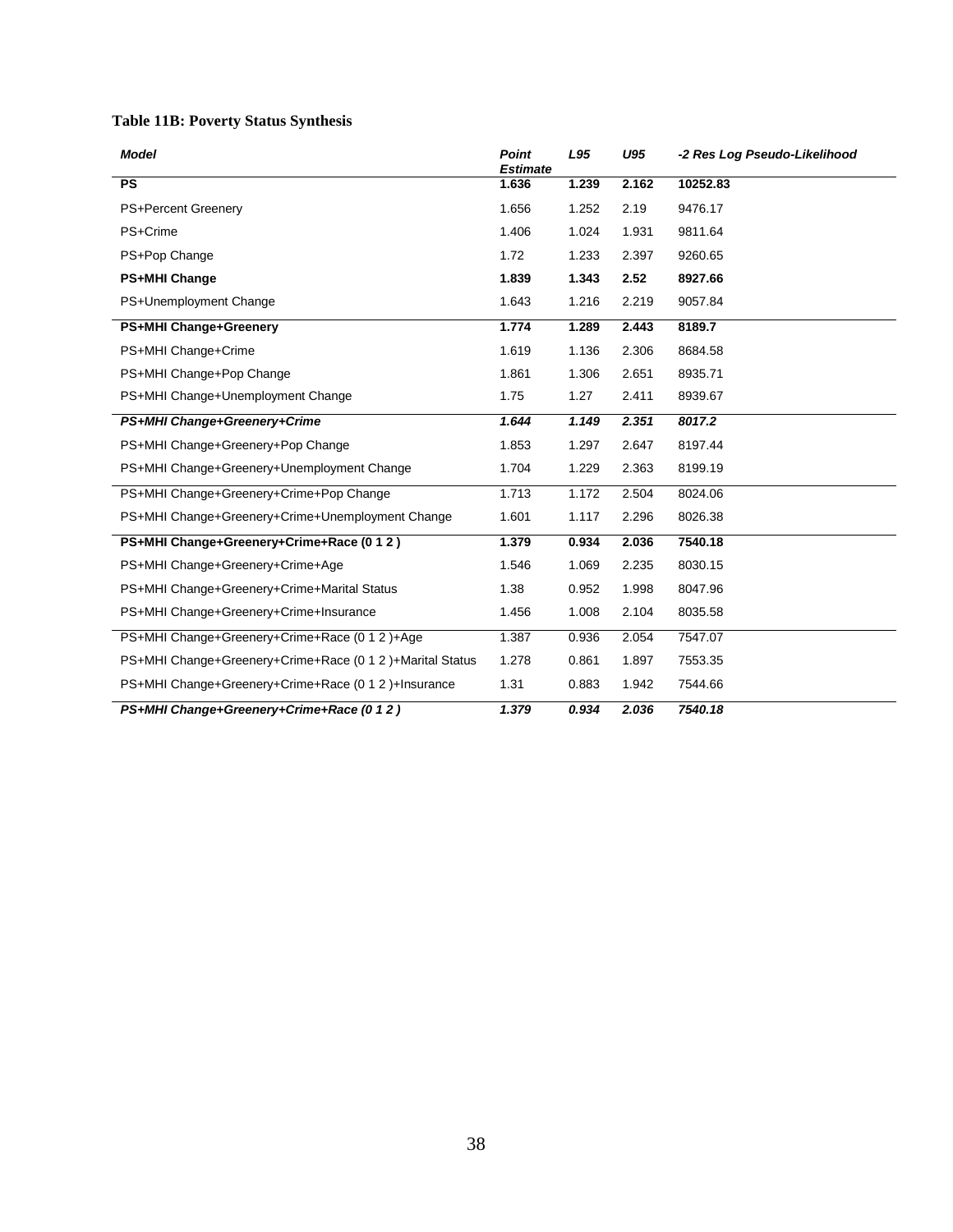## <span id="page-47-0"></span>**Table 12B: Unemployment Model Synthesis**

| <b>Model</b>                                                      | <b>Point</b><br><b>Estimate</b> | L95   | U95   | -2 Res Log Pseudo-Likelihood |
|-------------------------------------------------------------------|---------------------------------|-------|-------|------------------------------|
| <b>Unemployment</b>                                               | 1.712                           | 1.276 | 2.297 | 10012.89                     |
| Unemploy+Percent Greenery                                         | 1.781                           | 1.319 | 2.406 | 9234.27                      |
| Unemploy+Crime                                                    | 1.571                           | 1.131 | 2.184 | 9599.02                      |
| Unemploy+Pop Change                                               | 1.946                           | 1.356 | 2.791 | 9143.75                      |
| Unemploy+MHI Change                                               | 1.866                           | 1.352 | 2.576 | 8931.74                      |
| Unemploy+Unemployment Change                                      | 1.81                            | 1.311 | 2.497 | 9070.3                       |
| Unemploy+MHI Change+Percent Greenery                              | 1.957                           | 1.403 | 2.729 | 8197.89                      |
| Unemploy+MHI Change+Crime                                         | 1.752                           | 1.222 | 2.513 | 8691.41                      |
| Unemploy+MHI Change+Pop Change                                    | 2.002                           | 1.381 | 2.903 | 8939.27                      |
| Unemploy+MHI Change+Unemployment Change                           | 1.826                           | 1.306 | 2.553 | 8947.84                      |
| Unemploy+MHI Change+Percent Greenery+Crime                        | 1.984                           | 1.368 | 2.876 | 8030.05                      |
| Unemploy+MHI Change+Percent Greenery+Pop Change                   | 2.227                           | 1.5   | 3.306 | 8205.85                      |
| Unemploy+MHI Change+Percent Greenery+Unemployment Change          | 1.917                           | 1.347 | 2.728 | 8206.69                      |
| Unemploy+MHI Change+Percent Greenery+Crime+Pop Change             | 2.26                            | 1.481 | 3.448 | 8037.67                      |
| Unemploy+MHI Change+Percent Greenery+Crime+Unemployment Change    | 1.969                           | 1.329 | 2.917 | 8037.83                      |
| Unemploy+MHI Change+Percent Greenery+Crime+Race (0 1 2)           | 1.621                           | 1.087 | 2.418 | 7545.69                      |
| Unemploy+MHI Change+Percent Greenery+Crime+Age                    | 1.881                           | 1.284 | 2.756 | 8042.24                      |
| Unemploy+MHI Change+Percent Greenery+Crime+Marital                | 1.671                           | 1.136 | 2.458 | 8053.45                      |
| Unemploy+MHI Change+Percent Greenery+Crime+Insurance              | 1.772                           | 1.211 | 2.592 | 8043.76                      |
| Unemploy+MHI Change+Percent Greenery+Crime+Race (0 1 2)+Age       | 1.641                           | 1.095 | 2.459 | 7552.2                       |
| Unemploy+MHI Change+Percent Greenery+Crime+Race (0 1 2)+Marital   | 1.503                           | 1.001 | 2.257 | 7557.22                      |
| Unemploy+MHI Change+Percent Greenery+Crime+Race (0 1 2)+Insurance | 1.538                           | 1.025 | 2.305 | 7548.16                      |
| Unemploy+MHI Change+Percent Greenery+Crime+Race (0 1 2)           | 1.621                           | 1.087 | 2.418 | 7545.69                      |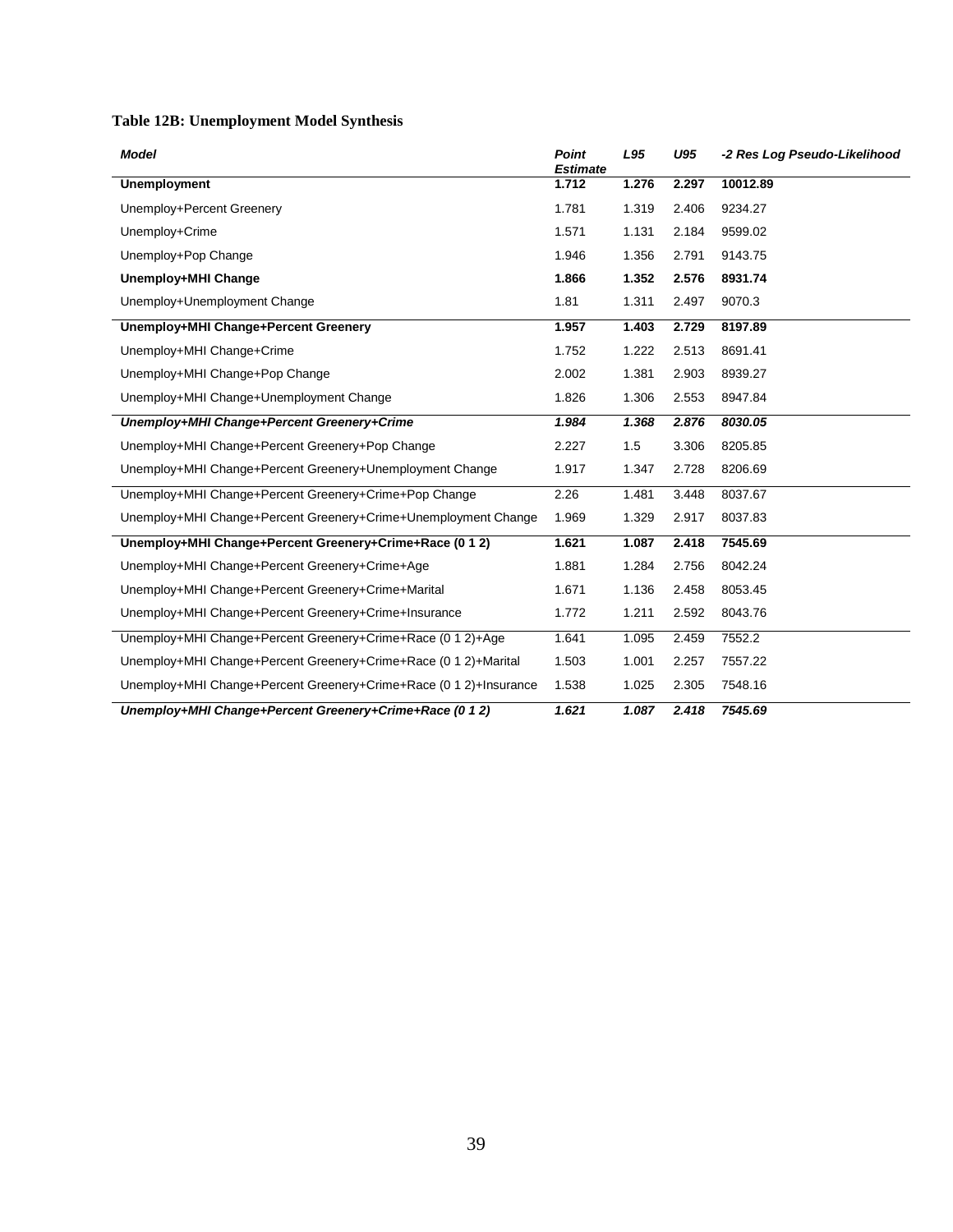## <span id="page-48-0"></span>**Table 13B: Median Household Income Model Synthesis**

| <b>Model</b>                                                 | <b>Point</b><br><b>Estimate</b> | L95   | U95   | -2 Res Log Pseudo-Likelihood |
|--------------------------------------------------------------|---------------------------------|-------|-------|------------------------------|
| <b>MHI</b>                                                   | 0.53                            | 0.40  | 0.70  | 9909.6                       |
| MHI+Percent Greenery                                         | 0.50                            | 0.38  | 0.68  | 9126.11                      |
| MHI+Crime                                                    | 0.59                            | 0.42  | 0.82  | 9665.57                      |
| <b>MHI+Pop Change</b>                                        | 0.50                            | 0.35  | 0.71  | 8926.94                      |
| MHI+MHI Change                                               | 0.48                            | 0.35  | 0.68  | 8937.63                      |
| MHI+Unemployment Change                                      | 0.57                            | 0.42  | 0.77  | 8928.66                      |
| MHI+Pop Change+Percent Greenery                              | 0.48                            | 0.33  | 0.69  | 8192.89                      |
| MHI+Pop Change+Crime                                         | 0.57                            | 0.39  | 0.83  | 8683.07                      |
| MHI+Pop Change+MHI Change                                    | 0.44                            | 0.30  | 0.65  | 8945.09                      |
| MHI+Pop Change+Unemployment Change                           | 0.54                            | 0.38  | 0.78  | 8937.14                      |
| MHI+Pop Change+Percent Greenery+Crime                        | 0.51                            | 0.34  | 0.77  | 8020.04                      |
| MHI+Pop Change+Percent Greenery+MHI Change                   | 0.44                            | 0.29  | 0.66  | 8203.57                      |
| MHI+Pop Change+Percent Greenery+Unemployment Change          | 0.49                            | 0.33  | 0.73  | 8200.3                       |
| MHI+Pop Change+Percent Greenery+Crime+MHI Change             | 0.46                            | 0.29  | 0.72  | 8030.28                      |
| MHI+Pop Change+Percent Greenery+Crime+Unemployment Change    | 0.52                            | 0.34  | 0.80  | 8026.9                       |
| MHI+Pop Change+Percent Greenery+Crime+Race (0 1 2)           | 0.65                            | 0.42  | 1.02  | 7537.24                      |
| MHI+Pop Change+Percent Greenery+Crime+Age                    | 0.55                            | 0.36  | 0.83  | 8032.03                      |
| MHI+Pop Change+Percent Greenery+Crime+Marital                | 0.63                            | 0.41  | 0.97  | 8039.47                      |
| MHI+Pop Change+Percent Greenery+Crime+Insurance              | 0.59                            | 0.38  | 0.90  | 8033.5                       |
| MHI+Pop Change+Percent Greenery+Crime+Race (0 1 2)+Age       | 0.65                            | 0.41  | 1.02  | 7543.75                      |
| MHI+Pop Change+Percent Greenery+Crime+Race (0 1 2)+Marital   | 0.71                            | 0.45  | 1.125 | 7546.27                      |
| MHI+Pop Change+Percent Greenery+Crime+Race (0 1 2)+Insurance | 0.69                            | 0.44  | 1.09  | 7540.49                      |
| MHI+Pop Change+Percent Greenery+Crime+Race (0 1 2)           | 1.532                           | 0.979 | 2.397 | 7537.24                      |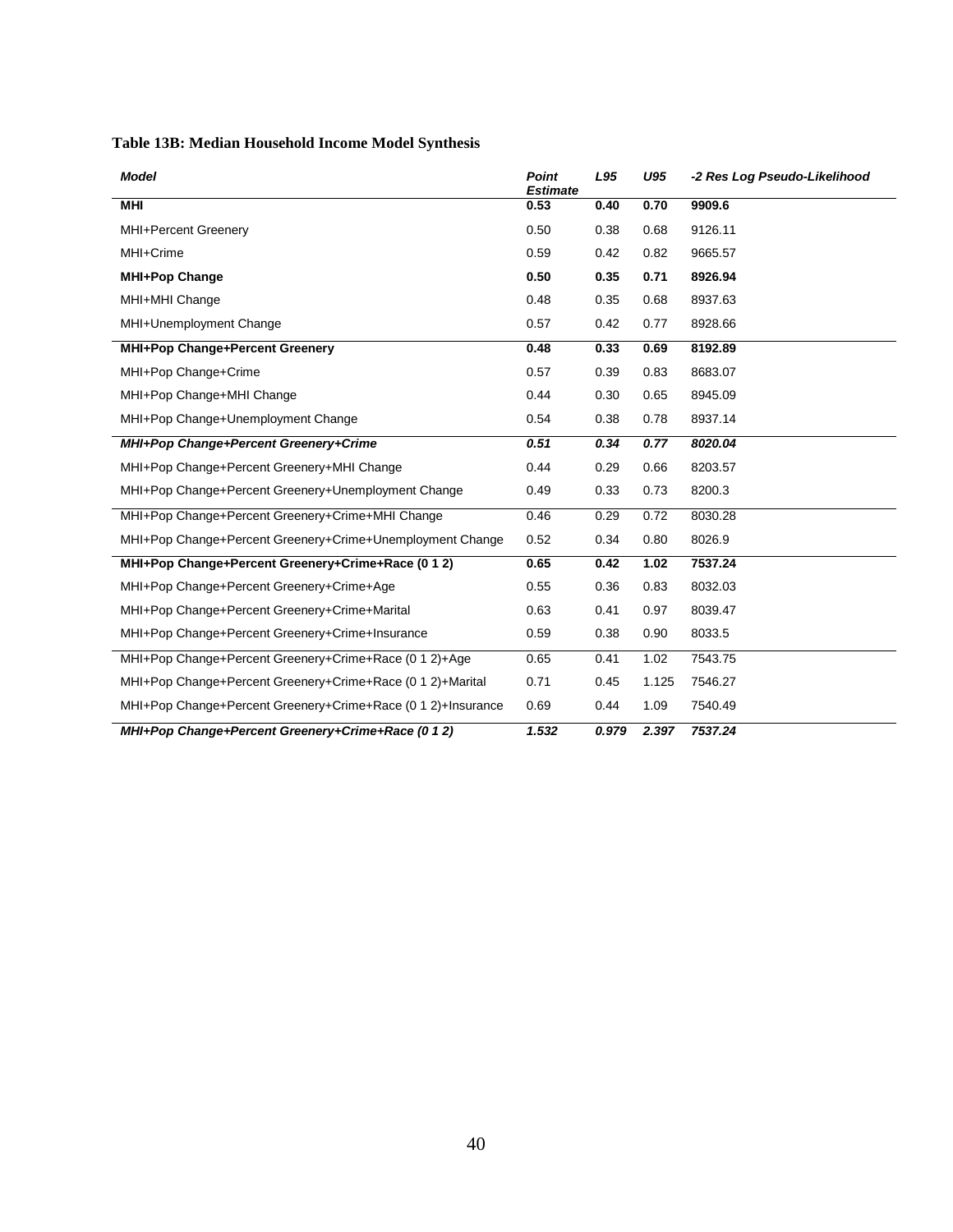## **BIBLIOGRAPHY**

<span id="page-49-0"></span>1. Roberts JM, Taylor RN, Musci TJ, Rodgers GM, Hubel CA, McLaughlin MK. Preeclampsia: an endothelial cell disorder. American journal of obstetrics and gynecology. 1989;161(5):1200-4.

2. Ness RB, Roberts JM. Chapter 3 - Epidemiology of Pregnancy-Related Hypertension. In: Cunningham MDLMRG, editor. Chesley's Hypertensive Disorders in Pregnancy (Third Edition). San Diego: Academic Press; 2009. p. 37-50.

3. Catov JM, Ness RB, Kip KE, Olsen J. Risk of early or severe pre-eclampsia related to pre-existing conditions. International journal of epidemiology. 2007;36(2):412-9.

4. Bodnar LM, Catov JM, Klebanoff MA, Ness RB, Roberts JM. Prepregnancy body mass index and the occurrence of severe hypertensive disorders of pregnancy. Epidemiology (Cambridge, Mass). 2007;18(2):234-9.

5. Pare E, Parry S, McElrath TF, Pucci D, Newton A, Lim KH. Clinical risk factors for preeclampsia in the 21st century. Obstetrics and gynecology. 2014;124(4):763-70.

6. Duckitt K, Harrington D. Risk factors for pre-eclampsia at antenatal booking: systematic review of controlled studies. BMJ (Clinical research ed). 2005;330(7491):565.

7. Ashoor G, Maiz N, Rotas M, Kametas NA, Nicolaides KH. Maternal thyroid function at 11 to 13 weeks of gestation and subsequent development of preeclampsia. Prenatal Diagnosis. 2010;30(11):1032-8.

8. Nazarpour S, Ramezani Tehrani F, Simbar M, Azizi F. Thyroid dysfunction and pregnancy outcomes. Iranian journal of reproductive medicine. 2015;13(7):387-96.

9. Ward K, Lindheimer MD. Chapter 4 - Genetic Factors in the Etiology of Preeclampsia/Eclampsia. In: Cunningham MDLMRG, editor. Chesley's Hypertensive Disorders in Pregnancy (Third Edition). San Diego: Academic Press; 2009. p. 51-71.

10. Hnat MD, Sibai BM, Caritis S, Hauth J, Lindheimer MD, MacPherson C, et al. Perinatal outcome in women with recurrent preeclampsia compared with women who develop preeclampsia as nulliparas. American journal of obstetrics and gynecology. 2002;186(3):422-6.

11. Sibai BM, Gordon T, Thom E, Caritis SN, Klebanoff M, McNellis D, et al. Risk factors for preeclampsia in healthy nulliparous women: a prospective multicenter study. The National Institute of Child Health and Human Development Network of Maternal-Fetal Medicine Units. American journal of obstetrics and gynecology. 1995;172(2 Pt 1):642-8.

12. Knuist M, Bonsel GJ, Zondervan HA, Treffers PE. Risk factors for preeclampsia in nulliparous women in distinct ethnic groups: a prospective cohort study. Obstetrics and gynecology. 1998;92(2):174-8.

13. Wu CS, Nohr EA, Bech BH, Vestergaard M, Catov JM, Olsen J. Health of children born to mothers who had preeclampsia: a population-based cohort study. American journal of obstetrics and gynecology. 2009;201(3):269.e1-.e10.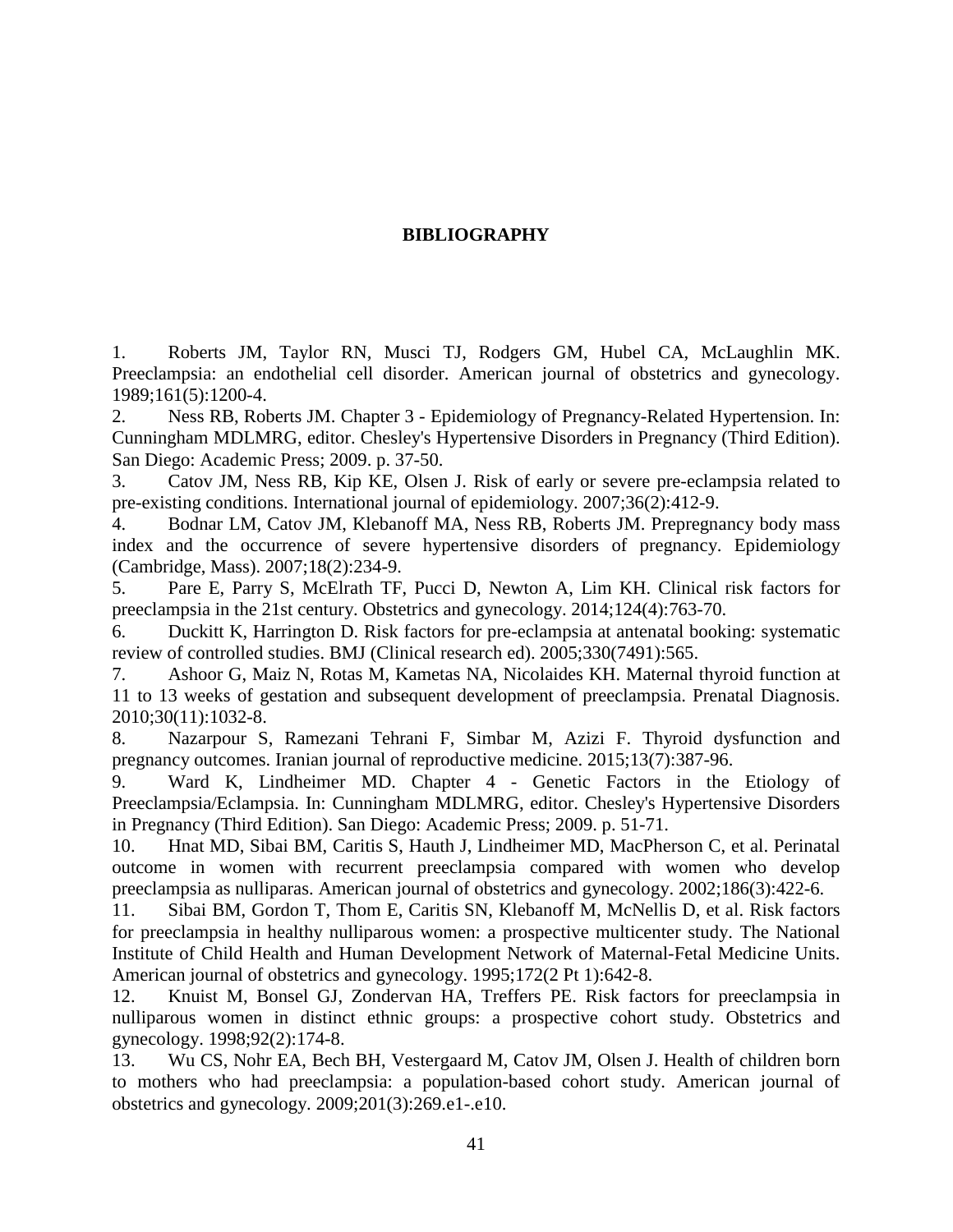14. Backes CH, Markham K, Moorehead P, Cordero L, Nankervis CA, Giannone PJ. Maternal Preeclampsia and Neonatal Outcomes. Journal of Pregnancy. 2011;2011.

15. Catov JM, Althouse A, Lewis C, Goswami U, Harville E, Gunderson E. Abstract P095: Preterm Delivery and Incident Metabolic Syndrome: A 25-year Prospective Study of CARDIA Women. Circulation. 2014;129(Suppl 1):AP095-AP.

16. Hutcheon JA, Lisonkova S, Joseph KS. Epidemiology of pre-eclampsia and the other hypertensive disorders of pregnancy. Best practice & research Clinical obstetrics & gynaecology. 2011;25(4):391-403.

17. Irgens HU, Roberts JM, Reis $\tilde{A}$ ter L, Irgens LM, Lie RT. Long term mortality of mothers and fathers after pre-eclampsia: population based cohort studyPre-eclampsia and cardiovascular disease later in life: who is at risk?2001 2001-11-24 08:00:00. 1213-7 p.

18. Hooijschuur MC, Ghossein-Doha C, Al-Nasiry S, Spaanderman ME. Maternal metabolic syndrome, preeclampsia and small for gestational age infancy. American journal of obstetrics and gynecology. 2015.

19. Ananth CV, Keyes KM, Wapner RJ. Pre-eclampsia rates in the United States, 1980-2010: age-period-cohort analysis. BMJ (Clinical research ed). 2013;347.

20. Taylor RN, Davidge ST, Roberts JM. Chapter 9 - Endothelial Cell Dysfunction and Oxidative Stress. In: Cunningham MDLMRG, editor. Chesley's Hypertensive Disorders in Pregnancy (Third Edition). San Diego: Academic Press; 2009. p. 143-67.

21. Adler NE, Newman K. Socioeconomic disparities in health: pathways and policies. Health affairs (Project Hope). 2002;21(2):60-76.

22. Dole N, Savitz DA, Hertz-Picciotto I, Siega-Riz AM, McMahon MJ, Buekens P. Maternal stress and preterm birth. American journal of epidemiology. 2003;157(1):14-24.

23. Copper RL, Goldenberg RL, Das A, Elder N, Swain M, Norman G, et al. The preterm prediction study: Maternal stress is associated with spontaneous preterm birth at less than thirtyfive weeks' gestation. American journal of obstetrics and gynecology. 1996;175(5):1286-92.

24. Geronimus AT, Hicken M, Keene D, Bound J. Weathering and Age Patterns of Allostatic Load Scores Among Blacks and Whites in the United States. American Journal of Public Health. 2006;96(5):826-33.

25. Kubzansky LD, Kawachi I, Sparrow D. Socioeconomic status, hostility, and risk factor clustering in the Normative Aging Study: any help from the concept of allostatic load? Annals of behavioral medicine : a publication of the Society of Behavioral Medicine. 1999;21(4):330-8.

26. McEwen BS. Protection and damage from acute and chronic stress: allostasis and allostatic overload and relevance to the pathophysiology of psychiatric disorders. Annals of the New York Academy of Sciences. 2004;1032:1-7.

27. Hux VJ, Roberts JM. A potential role for allostatic load in preeclampsia. Matern Child Health J. 2015;19(3):591-7.

28. Balke M. 2008-2012 Infant Mortality Birth Cohort Study. Allegheny County, PA Pittsburgh, PA: Allegheny County Department of Health, 2015 May 2015.

29. U.S Census Bureau. Geographic Terms and Concepts - Census Tract 2012 [cited 2016 April 14]. Available from: https:/[/www.census.gov/geo/reference/gtc/gtc\\_ct.html.](http://www.census.gov/geo/reference/gtc/gtc_ct.html)

30. Messer LC, Kaufman JS, Mendola P, Laraia BA. Black-white preterm birth disparity: a marker of inequality. Annals of epidemiology. 2008;18(11):851-8.

31. Schempf AH, Kaufman JS, Messer LC, Mendola P. The neighborhood contribution to black-white perinatal disparities: an example from two north Carolina counties, 1999-2001. American journal of epidemiology. 2011;174(6):744-52.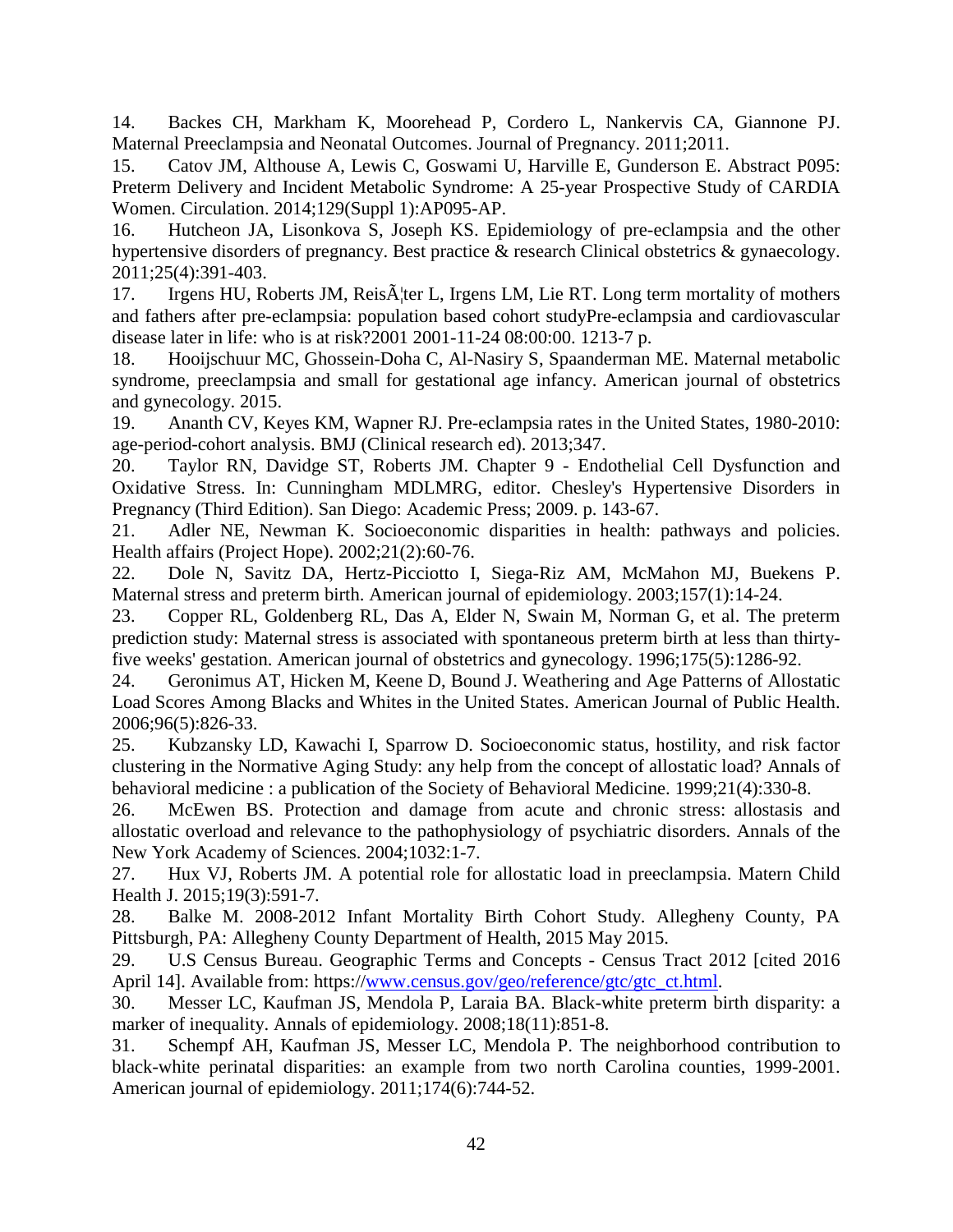32. Pearsall J. The New Oxford Dictionary of English: Oxford University Press; 2002.

33. Reviews CT. e-Study Guide for: Buildings across Time: An Introduction to World Architecture by Michael W. Fazio, ISBN 9780073053042: Cram101; 2012.

34. ArcGIS. Redlands, CA: Environmental Systems Research Institute.

35. Violent Crime: Federal Bureau of Investigation; 2010 [cited 2016 Jan 26]. Available from: https:/[/www.fbi.gov/about-us/cjis/ucr/crime-in-the-u.s/2010/crime-in-the-u.s.-](http://www.fbi.gov/about-us/cjis/ucr/crime-in-the-u.s/2010/crime-in-the-u.s.-2010/violent-crime) [2010/violent-crime.](http://www.fbi.gov/about-us/cjis/ucr/crime-in-the-u.s/2010/crime-in-the-u.s.-2010/violent-crime)

36. Income: U.S Census Bureau; 2015 [cited 2016 March 16]. Available from: https:/[/www.census.gov/hhes/www/income/about/.](http://www.census.gov/hhes/www/income/about/)

37. Labor Force Statistics: U.S Census Bureau; 2014 [cited 2016 March 15]. Available from: https:/[/www.census.gov/people/laborforce/about/acs\\_employ.html.](http://www.census.gov/people/laborforce/about/acs_employ.html)

38. SNAP Benefits Recipients: U.S Census Bureau; 2015 [cited 2016 March 15]. Available from: https:/[/www.census.gov/did/www/saipe/data/model/info/snap.html.](http://www.census.gov/did/www/saipe/data/model/info/snap.html)

39. Poverty: U.S Census Bureau; [cited 2016 March 15]. Available from: https:/[/www.census.gov/hhes/www/poverty/about/overview/measure.html.](http://www.census.gov/hhes/www/poverty/about/overview/measure.html)

40. Suzanne Macartney AB, Kayla Fontenot. Poverty Rates for Selected Detailed Race and Hispanic Groups by State and Place: 2007–2011. US Department of Commerce Economics and Statistics Administration. 2013.

41. Prochaska JD, Nolen AB, Kelley H, Sexton K, Linder SH, Sullivan J. Social Determinants of Health in Environmental Justice Communities: Examining Cumulative Risk in Terms of Environmental Exposures and Social Determinants of Health. Human and ecological risk assessment : HERA. 2014;20(4):980-94.

42. SAS Institute Inc. Cary, NC: Base SAS® 9.3 Procedures Guide.

43. Sastry N, Hussey JM. An investigation of racial and ethnic disparities in birth weight in Chicago neighborhoods. Demography. 2003;40(4):701-25.

44. Buka SL, Brennan RT, Rich-Edwards JW, Raudenbush SW, Earls F. Neighborhood support and the birth weight of urban infants. American journal of epidemiology. 2003;157(1):1- 8.

45. Meagher S. A Neighbourhood Vitality Index: An Approach to Measuring Neighbourhood Well-Being Toronto, Ontario: United Way, 2015.

46. Fullilove M. Root shock: How tearing up city neighborhoods hurts America, and what we can do about it: One World/Ballantine; 2009.

47. Meng G, Thompson ME, Hall GB. Pathways of neighbourhood-level socio-economic determinants of adverse birth outcomes. International Journal of Health Geographics. 2013;12:32-.

48. Janevic T, Stein CR, Savitz DA, Kaufman JS, Mason SM, Herring AH. Neighborhood deprivation and adverse birth outcomes among diverse ethnic groups. Annals of epidemiology. 2010;20(6):445-51.

49. Blumenshine P, Egerter S, Barclay CJ, Cubbin C, Braveman PA. Socioeconomic disparities in adverse birth outcomes: a systematic review. American journal of preventive medicine. 2010;39(3):263-72.

50. Coley SL, Nichols TR, Rulison KL, Aronson RE, Brown-Jeffy SL, Morrison SD. Race, Socioeconomic Status, and Age: Exploring Intersections in Preterm Birth Disparities among Teen Mothers. International journal of population research. 2015;2015:617907.

51. Debbink MP, Bader MDM. Racial Residential Segregation and Low Birth Weight in Michigan's Metropolitan Areas. American Journal of Public Health. 2011;101(9):1714-20.